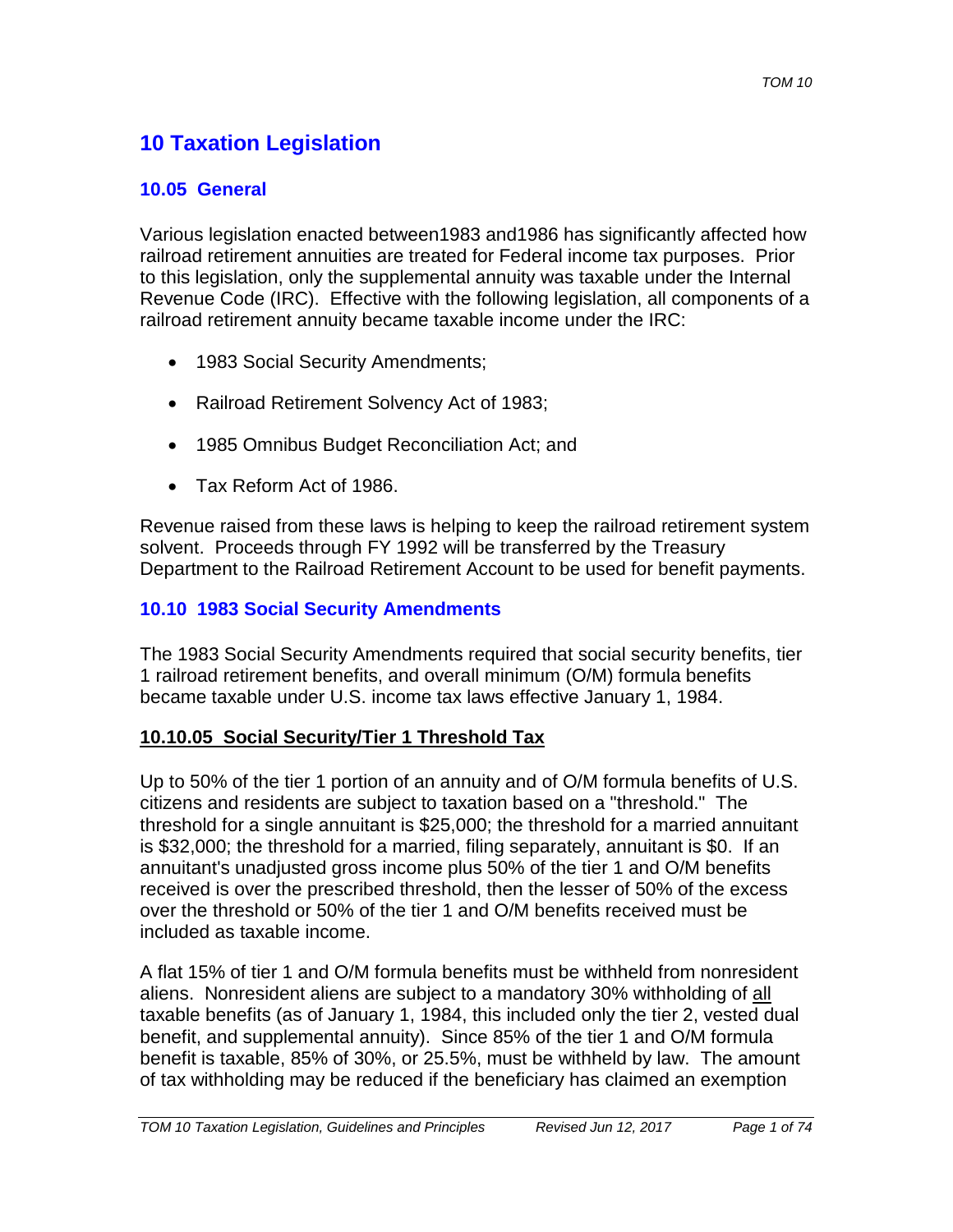under a tax treaty that is in effect between his or her country of residence and the United States.

The taxable tier 1 is the net tier 1 with any workers' compensation (WC) reduction added back. This is the tier 1 before SMIB premium deduction, tax withholding, partial withholding, or recoveries for overpayment, RUIA, garnishment, or assignment offset. This is also the tier 1 after actuarial adjustment, work deduction assessment, and annuity waiver.

Any tier 1 and O/M formula benefits due for months prior to December 1983 (amounts that could have been paid prior to January 1984) are not taxable even if the accrued benefits are paid after 1983. For payments due for months after November 1983, an annuitant may choose to count a prior year tier 1 or O/M accrual to either the year **in** which it is paid or to the year **for** which it is due.

EXAMPLE: An unmarried annuitant earned \$27,000 in 1984 before retiring effective September 1, 1984. He was awarded a partial rate in October 1984. In February 1985, his tier 1 annuity was recertified to a final rate; \$1,000 of his accrual check was attributable to 1984. If he chose to count the \$1,000 in 1985, his total taxable income would not reach his threshold and he would not have to pay tax on the 1984 accrual money. If he chose to count the \$1,000 in 1984, it would be added to his other income, which exceeds his threshold, and up to 85% of the \$1,000 (up to \$850) would be taxable. By choosing 1985, he avoids paying tax on the \$1,000.

# **10.15 Railroad Retirement (RR) Solvency Act of 1983**

The taxation provisions of the Railroad Retirement Solvency Act of 1983 also became effective on January 1, 1984. This legislation was intended to solve the financial problems by allowing the Railroad Retirement Account to borrow against the assets of the Financial Interchange on a current basis beginning October 1983. The RRB would compute the money owed for the past month and the Treasury would credit the Account with general revenue funds. At the time of the Financial Interchange payment, repayments plus interest would be made to the Treasury.

### **10.15.05 Tier 2/Vested Dual Benefit Tax**

The railroad retirement annuity, except for the tier 1 portion, is treated as a private pension for tax purposes. The employee contribution portion of the benefit is considered to be whatever tier 2 tax he paid starting 10-1-81 plus the excess over the FICA tax rate for the period 1-1-37 through 9-30-73. Supplemental annuities and the vested dual benefit (windfall) component of a railroad retirement annuity are considered as having no employee contributions. This means that the RRB is responsible for providing to each annuitant by January 31 of each year a statement of the amount of tier 2, vested dual benefit,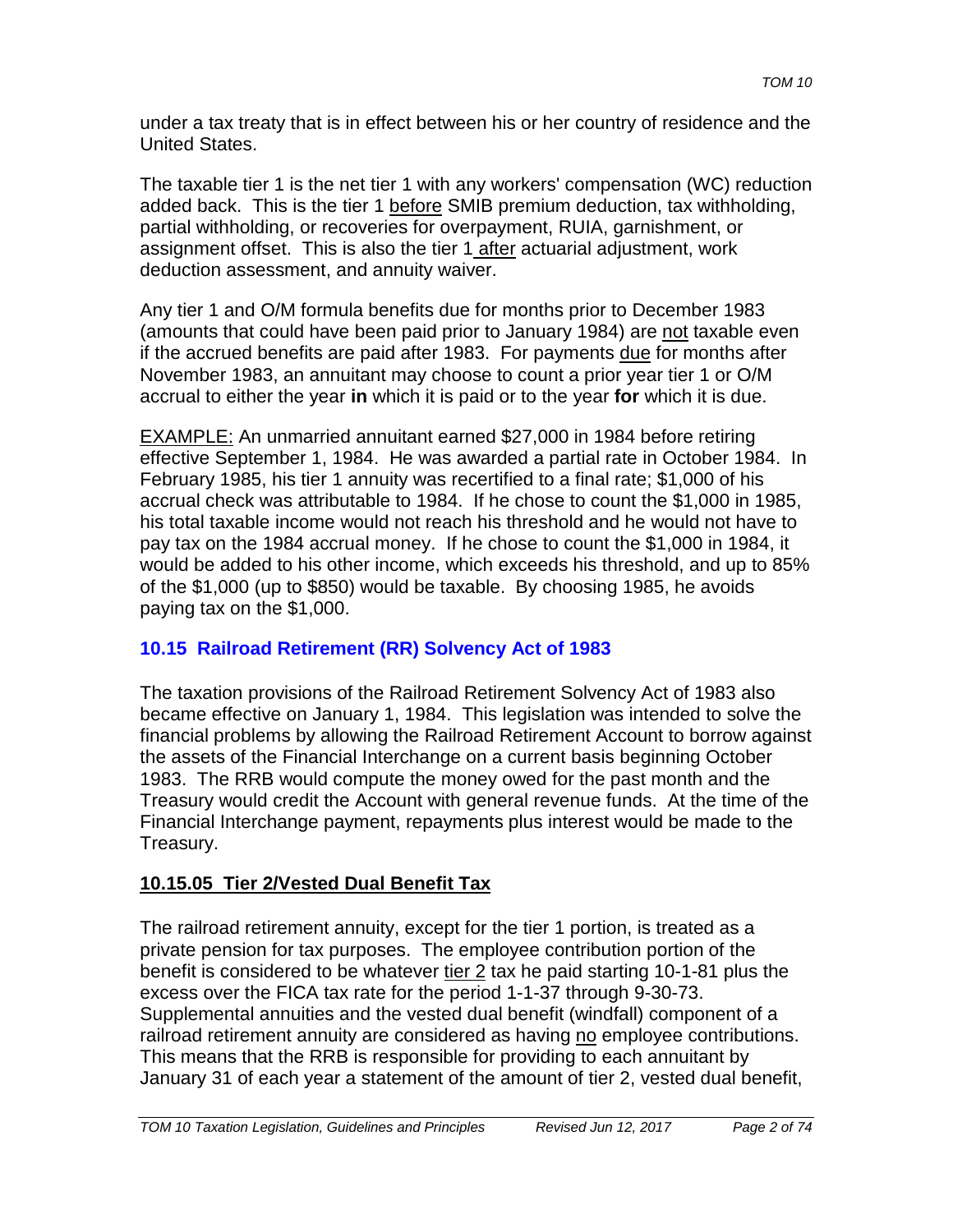and supplemental annuities paid through the previous calendar year, plus the amount of employee contributions attributable to the benefit type paid that year.

Since these components are being treated like private pensions, they are counted as earnings for income tax purposes - there is no threshold for their taxability as there is for the tier 1 taxation provision in the Social Security Amendments.

As under Civil Service retirement, the annuity does not become taxable until the employee has recouped his contributions. In the case of railroad retirement tier 2 payments, the receipt of this component at any time (even prior to the taxability of the component) will serve to offset the employee contributions for determining taxability. Although taxable, receipt of the vested dual benefit component does not count against the employee's contributions. Taxability of railroad retirement annuities coincides with the taxability of tier 1 and social security benefits. All benefits paid on or after January 1, 1984, are considered.

### **10.15.10 Tier 2**

The taxable tier 2 is the tier 2 after the employee's contribution has been recovered. This is also the tier 2 before tax withholding, SMIB premium deduction, RUIA/SUP ANN/SSA recovery, garnishment, or assignment offset. This is the tier 2 after actuarial adjustment, waiver, legal process partition, and work deduction assessment. The employee's tier 2 contribution (T2C) is the amount paid in RRA taxes that exceeds the amount that would have been paid in FICA taxes. From 1937 through 1973, the RRA tax exceeded the FICA tax at varying rates; from 1974 through September 1981, the tax rates were the same; from October 1981 through the current period, the RRA tax exceeds the FICA tax by 2%. Tier 2 benefits are, in theory, not taxable until all annuitants drawing on an employee's record have together received an amount in tier 2 payments that equals the employee's tier 2 contribution.

The tier 2 will be taxed in either of two ways -- the "3 year rule" or the "general rule." The 3 year rule allows the annuitant(s) to receive tier 2 benefits tax free until the employee's tier 2 contribution has been recovered from tier 2 benefits paid IF the contribution can be recovered within a 36-month (or 3-year) period. If the T2C cannot be recovered within a 3-year period, the general rule applies. However, due to the complexity of the general rule provision and the fact that the vast majority of annuitants would be covered under the 3 year rule, an administrative decision was made to only tax railroad retirement annuities under the 3 year rule. The general rule was not applied until later legislation eliminated the 3 year rule (see TOM 10.25).

Another administrative decision deemed all beneficiaries entitled to railroad retirement benefits before 1980 to have recovered all employee contributions.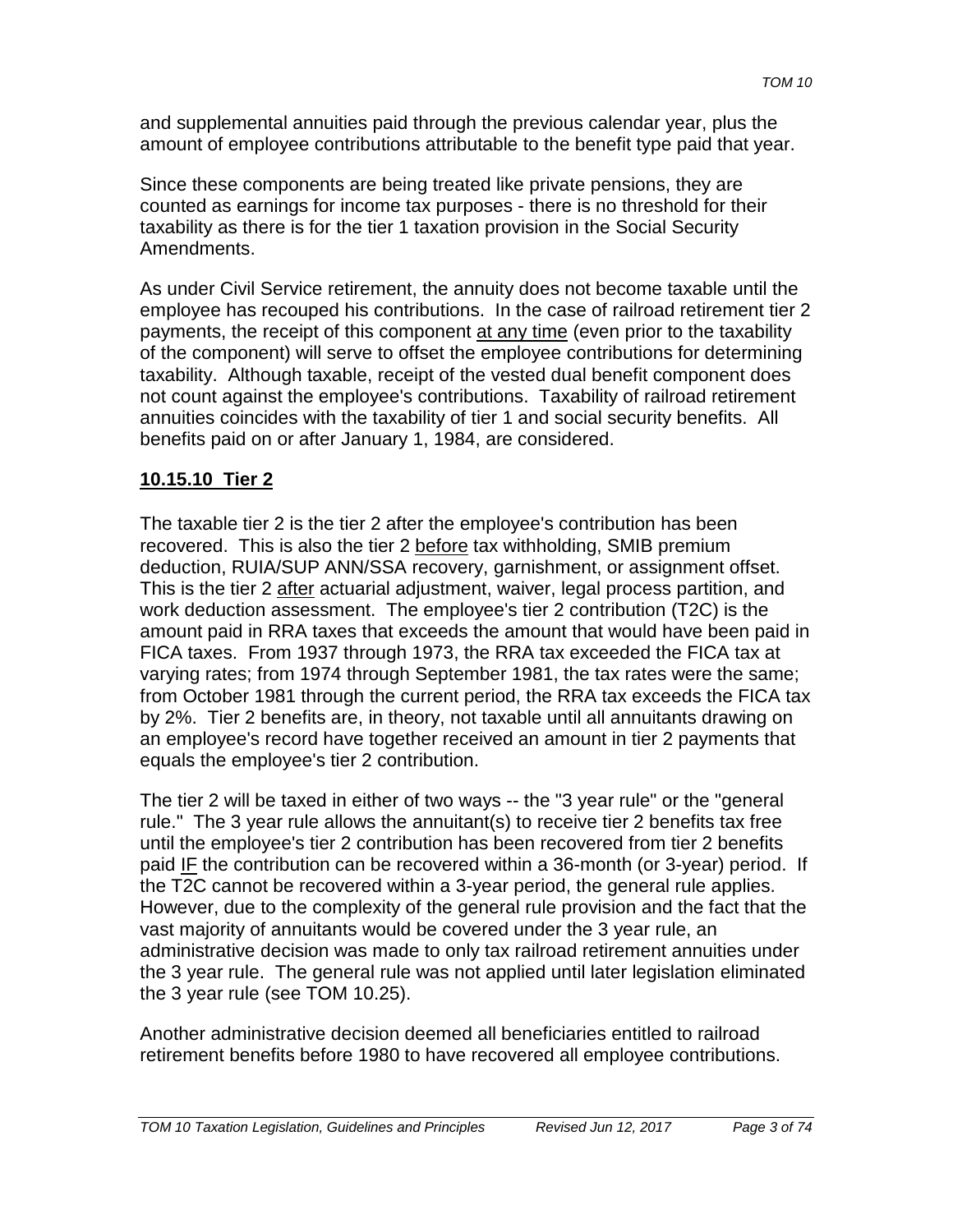Tier 2 benefits due for months prior to December 1983 (amounts that could have been paid prior to January 1984) are not taxable even if the accrued benefits are paid after 1983. For payments due for months after November 1983, a tier 2 accrual is taxable **in** the year it is received. The annuitant does **not** have the choice with a tier 2 accrual that he has with a tier 1 accrual in choosing the taxable year to which the accrual is counted.

#### **10.15.15 Vested Dual Benefit Tax**

The entire vested dual benefit (VDB) is taxable from the VDB date of entitlement. This is the VDB before tax withholding, SMIB premium deduction, RUIA/SUP ANN/SSA recovery, or recoveries for overpayments, or garnishment, or assignment offset. It is the VDB after actuarial adjustment, work deduction assessment, waiver and legal process partition.

VDB benefits due for months prior to December 1983 (amounts that could have been paid prior to January 1984) are not taxable even if the accrued benefits are paid after 1983. For payments due for months after November 1983, a VDB accrual is taxable in the year it is received.

### **10.20 1985 OMNIBUS Budget Reconciliation Act**

Public Law 99-272, entitled the "Consolidated Omnibus Budget Reconciliation Act of 1985," became effective January 1, 1986, and affects the taxability of tier 1 benefits. It qualifies tier 1 as a social security equivalent benefit (SSEB) only when entitlement and calculations are consistent with SSA rules. A tier 1 that is not an SSEB is taxed like a private or public service pension. Such benefits are not subject to the income threshold which limits the taxability of SSA and tier 1 (SSEB) benefits.

Splitting tier 1 into a social security equivalent benefit (SSEB) portion and a nonsocial security equivalent benefit (NSSEB) portion for tax purposes only is done using the Social Security Administration's benefit computation rules.

#### **10.20.05 SSEB**

For 1984 and 1985, the Internal Revenue Code treated social security tier 1 railroad retirement benefits alike in all cases. The taxability of those benefits was restricted by an income threshold as explained in TOM 10.10.05.

Under the new law, the amount of tier 1 which would be payable if railroad employment had actually been covered under the Social Security Act is known as the social security equivalent benefit (SSEB). When entitlement becomes consistent with Social Security Act rules (for example, an annuitant has a disability freeze, is a full age annuitant, or a 60/30 annuitant attains age 62), the SSEB portion of tier 1 will be taxable under the threshold rules; the remainder, if any, will be treated like tier 2 for tax purposes.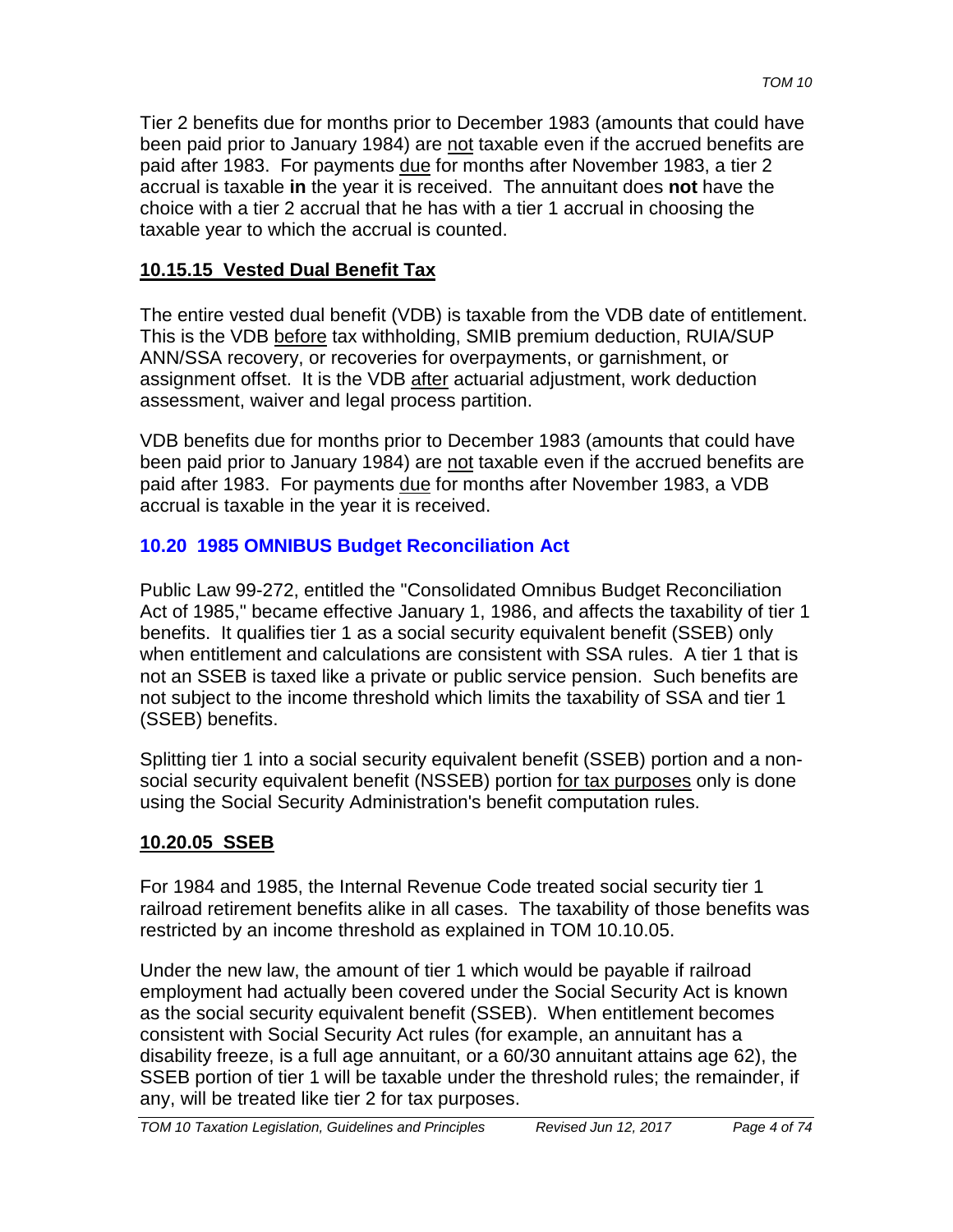The following are a few examples where the tier 1 is all SSEB:

- Annuitants whose type of annuity is full age 65.
- Reduced age employees paid under the 1981 Amendments.
- Annuitants paid under the overall minimum.
- Employees with a disability freeze.

### **10.20.10 NSSEB**

NSSEB is the portion of the tier 1 amount that is fully or partially taxed like a contributory private pension to the extent that the amount exceeds the SSEB. In the same manner as with tier 2 benefits these amounts become taxable once the employee contributions have been recovered.

When a tier 1 amount does not have an equivalent entitlement under the Social Security Act, it is considered that the tier 1 is all NSSEB. The following are a few examples where the tier 1 is all NSSEB:

- 60/30 employee annuitants who are under age 62.
- Employee disability annuitants under age 62 without a disability freeze.
- Spouses of employees under age 62 without a disability freeze.
- Any spouse who is under age 62 and does not have a child in care.
- Disabled widow(er)s who are under age 60 and could not be rated disabled under Social Security Act rules.
- Parents who are less than age 62.

In these cases, all of tier 1 is taxed without regard to any income threshold, after the employee's contributions have been recovered.

Generally, when a railroad retirement tier 1 exceeds the SSEB amount, the difference is due to deeming provisions unique to the Railroad Retirement Act. Only the portion of tier 1 (NSSEB) that exceeds the SSEB may be taxed like a contributory private pension. The following are a few examples where the tier 1 exceeds the SSEB and, therefore, the annuitant has an SSEB and NSSEB:

- 60/30 annuitants age 62 or over who became eligible before December 1985.
- Employee disability annuitants over age 62 without a disability freeze.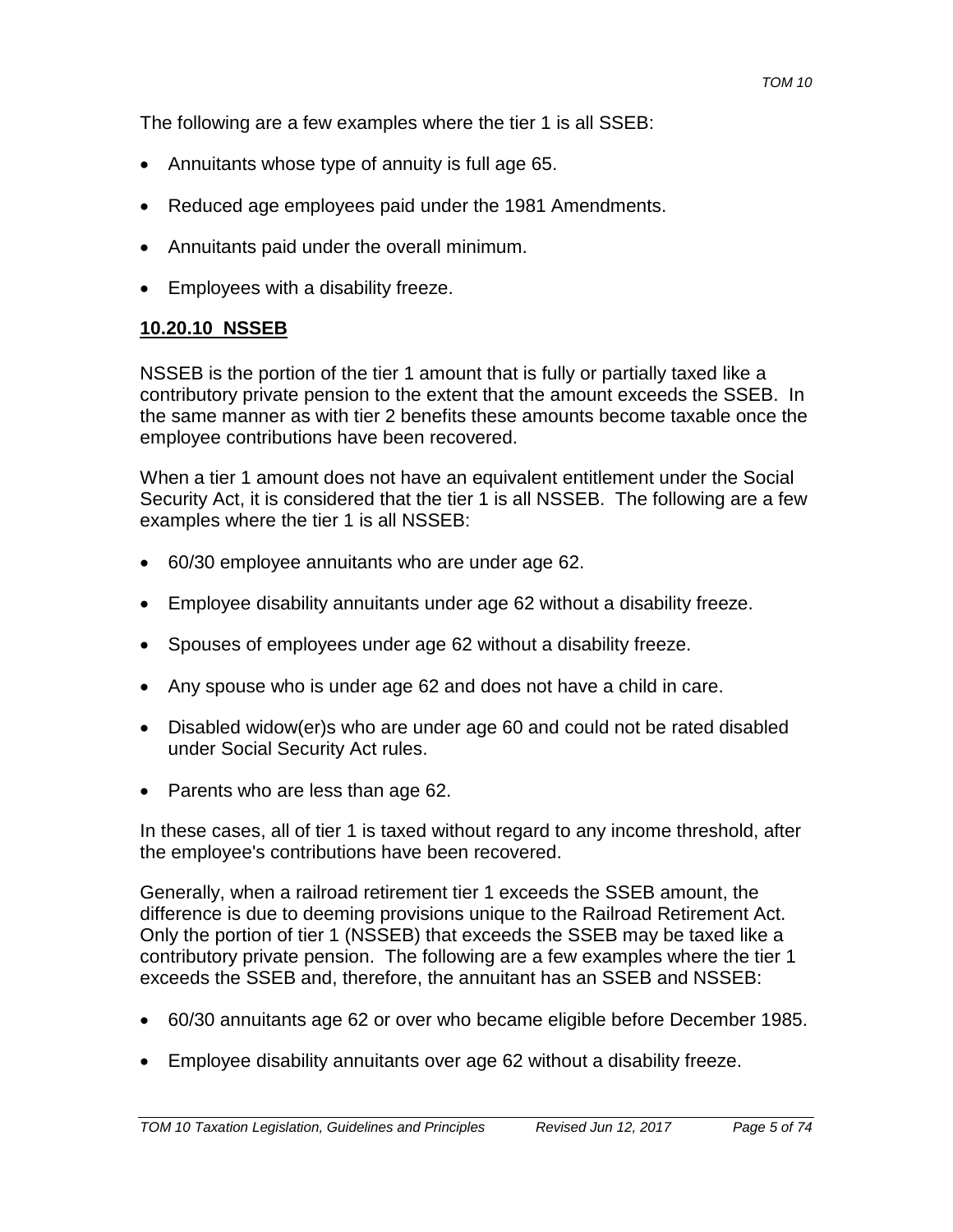- Reduced age spouses whose annuities began before 10-81 (the age reduction factor was increased on that date).
- Aged widows whose OBD is before age 62.

### **10.25 Tax Reform Act of 1986**

The Tax Reform Act of 1986, Public Law 99-514, was signed into law on October 22, 1986, and became effective July 2, 1986. This legislation made sweeping changes in current tax laws, including amendments to Section 72 of the Internal Revenue Code, which deals with the taxation of pension and annuity income. Since the tier 2 and the non-social security equivalent benefit (NSSEB) portion of the tier 1 of a railroad retirement annuity are treated like a contributory private pension under the Internal Revenue Code, this legislation affects how these two portions of a railroad retirement annuity are taxed.

Under the new law, the 3-year rule that was used in determining the taxability of contributory private pensions was repealed for annuities with beginning dates after July 1, 1986. The general rule now applies to these annuities. Under the 3 year rule, no part of the contributory private pension was taxable until all of the employee's contributions were recovered.

#### **10.25.05 General Rule**

Under the General Rule, a part of the employee's tier 2/NSSEB is nontaxable and the remainder is taxable immediately from the annuity beginning date. The nontaxable portion represents a prorated return of investment (the employee's contributions). The nontaxable amount is computed based on the amount of the employee's contributions and the expected return, which is the total amount of annuities expected to be received by the annuitant based on life expectancy factors at the annuity beginning date. The taxable portion changes with COL increases and other annuity adjustments.

Under the new tax law, for employee annuities with beginning dates between July 2 and December 31, 1986, the nontaxable amount remains the same for the life of the annuitant. Contribution recovery is not a factor. However, for cases with beginning dates after December 31, 1986, although the computation of the nontaxable amount remains the same, it is limited to the amount of the employee's unrecovered contributions. Once the contributions have been fully recovered (the annuitant outlives his or her life expectancy), the entire tier 2/NSSEB portions of the annuity become fully taxable (this applies to employees and survivor beneficiaries). Spouse's entire tier 2/NSSEB portion is fully taxable from the spouse's annuity beginning date.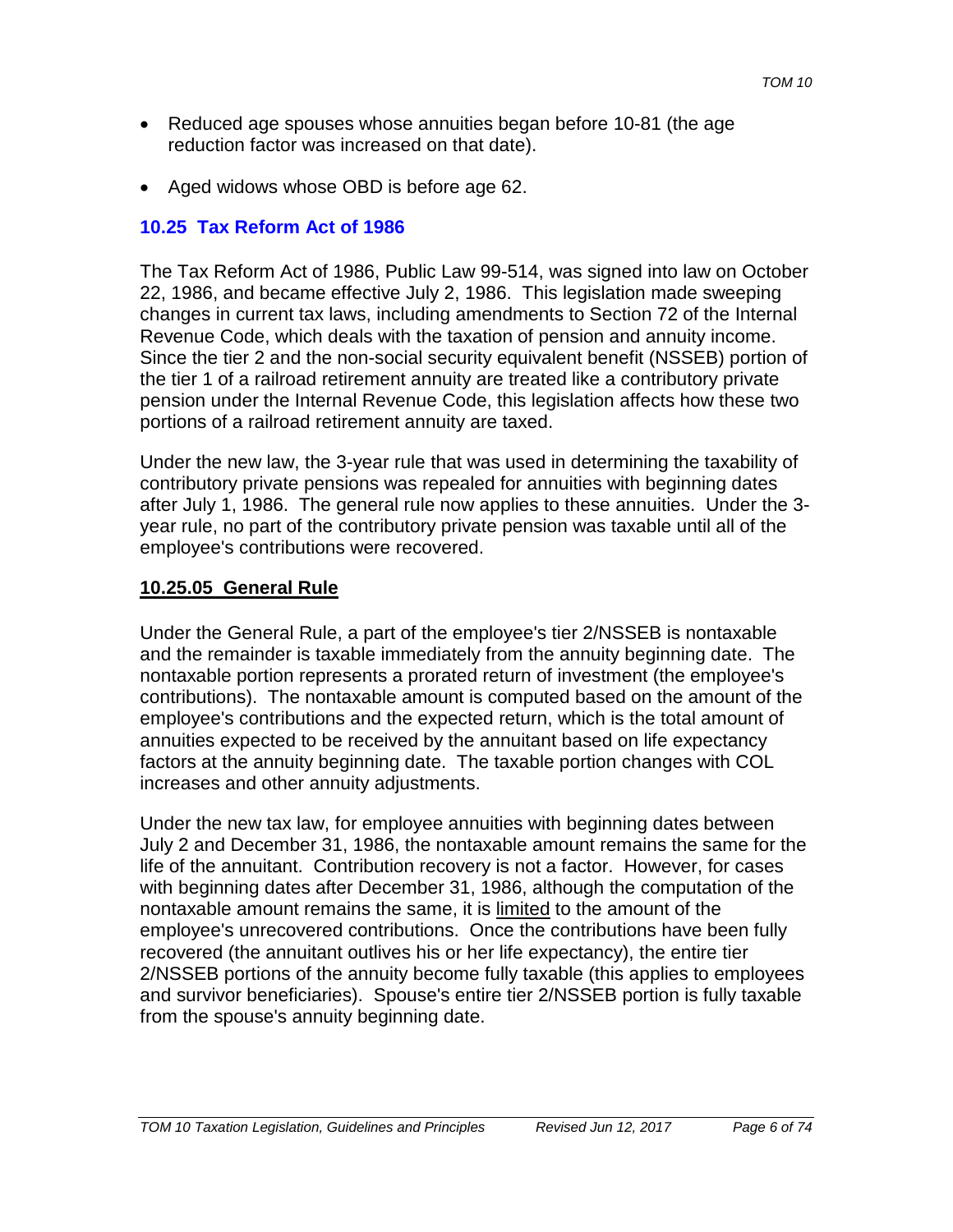#### **10.25.10 Simplified General Rule**

In the 1988 Internal Revenue Service (IRS) Publication 575, Pension and Annuity Income, IRS explains a new method of computing taxable/nontaxable amounts for general rule cases. This method is called the simplified general rule.

The introduction of the simplified general rule does not change any of the taxation concepts that apply under the general rule. However, the difference between the two rules is that the computations of the taxable/nontaxable amounts under the simplified general rule are much less complex than those under the regular general rule.

General rule beneficiaries (annuity beginning date is after July 1, 1986) may choose to use the more simple method of computing their taxable/nontaxable NSSEB/tier 2 amounts by applying the simplified general rule only if they are employee or survivor beneficiaries entitled for life and under age 75 as of the ABD/OBD. Young widow(er)s, minor children, and students who have fixed periods of entitlement cannot use the simplified general rule.

### **10.30 General Agreement on Tariffs and Trade (GATT) Legislation**

Section 733 of the Uruguay Round Agreements Act amends Section 871(a)(3) to increase the percentage of social security benefits or social security equivalent benefit includable in gross income for nonresident aliens from 50 percent to 85 percent effective in 1995. If any additional revenue is generated from this amendment, it would be treated in the same manner as taxes presently withheld from nonresident aliens.

This change affects the taxation of social security benefits and the Social Security Equivalent Benefit (SSEB) portion of Tier 1 paid to nonresident aliens. The increased tax rate is effective for benefits paid after December 31, 1994.

This change does not affect payments to nonresident alien annuitants who live in countries which have tax treaties with the United States (U.S.) exempting them from SSEB tax withholding and who claim tax treaty exemption. These annuitants continue to be exempt from tax withholding.

For example, Israel has an established tax treaty with the U.S. which exempts residents of that country from tax withholding when the treaty is claimed.

Effective for payments made after December 31,1996, an annuitant may request voluntary withholding with respect to social security equivalent benefits pursuant to the amendment to Section 3402(p).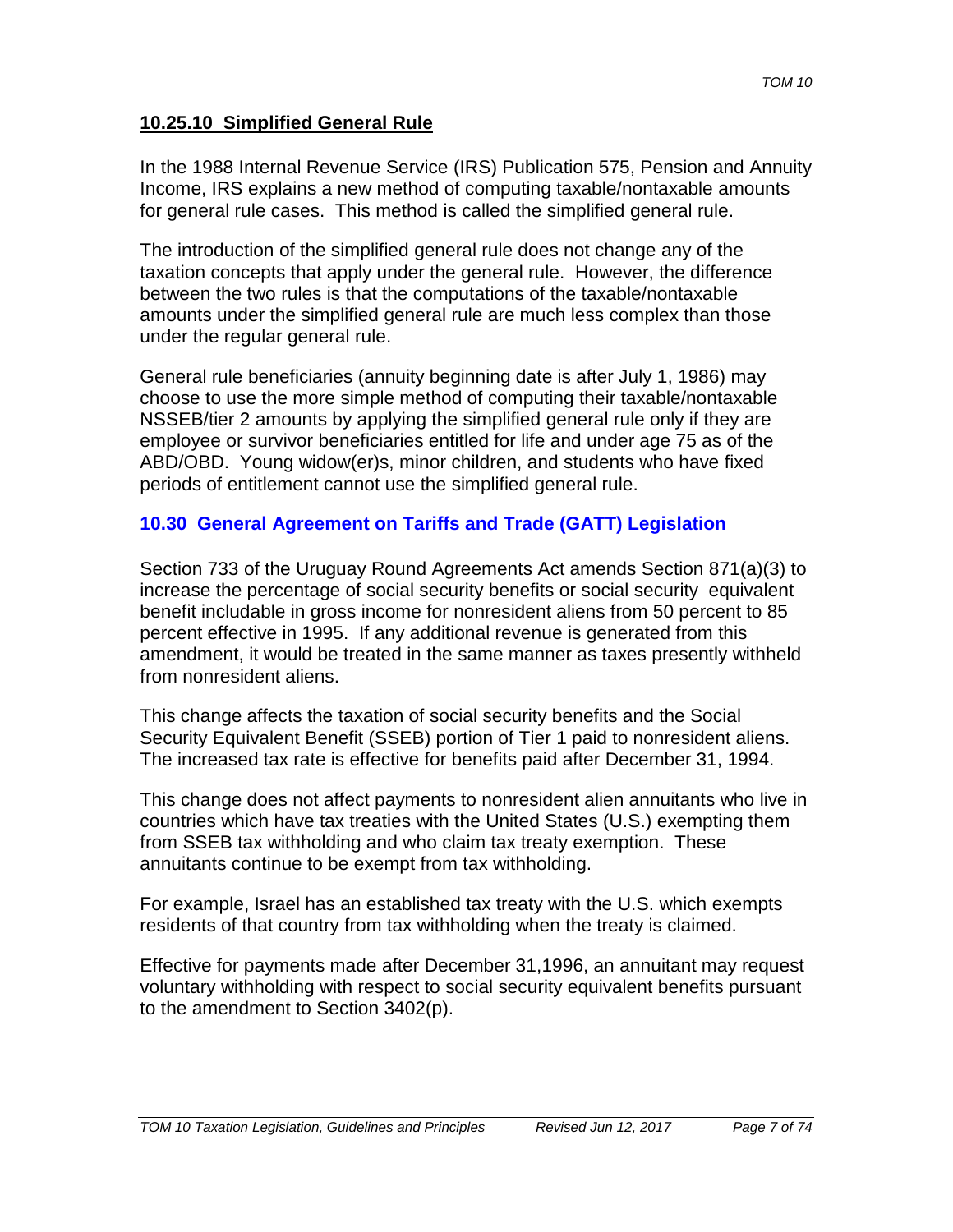# **20 RRA Taxation Guidelines and Principles**

### **20.05 General Information and Terms**

The RRA taxation guidelines and principles are the underlying rules that guide RRA taxation programs and RRA taxation examiner procedures. They cover the structure of the Taxation Accounting System, U.S. citizen and nonresident alien tax rule determinations, taxpayer identifying numbers, the employee contribution amount, tax accounting, tax withholding, tax deposit, tax refund, and tax statement reporting issues. They are not intended for use as a source of basic information, but as guidance for those examiners and analysts with an existing knowledge of RRA taxation subject matters and who perform RRA taxation functions.

The RRA guidelines and principles contained in this section are current as of March 10, 2014. Follow them unless advised otherwise by Policy and Systems. **The directions provided for these rules take precedence over any earlier directions that may have differed in substance or approach.**

- 1. The terms "reportable" and "reported" as used in this section refer to amounts that are includable or included on RRA tax statements.
- 2. Unless stated otherwise, references to payments and repayments as used in this section refer to positive amounts.
- 3. Unless stated otherwise, the principles described in this section apply to both retirement and survivor annuitants.
- 4. "TAS" as used in this section refers to the Taxation Accounting System.
- 5. References to "valid" tax withholding refer to income taxes withheld from one or more payments and deposited at the United States Treasury.
- 6. For Federal income tax purposes, the Internal Revenue Service (IRS) defines the "United States" as the 50 states and Washington, D.C.
- 7. The IRS identifies a "known" individual as someone who has claimed and, as needed, provided proof of citizenship and residence for Federal income tax purposes. An "unknown" individual is someone who has not claimed, and as needed, provided proof of citizenship and residence for Federal income tax purposes.

#### **20.10 General Guidelines**

The following general guidelines apply to work performed by the Unemployment and Programs Support Division 's Tax, Clerical and Imaging Section-Tax Section and Policy and Systems' Payment Analysis and Systems section..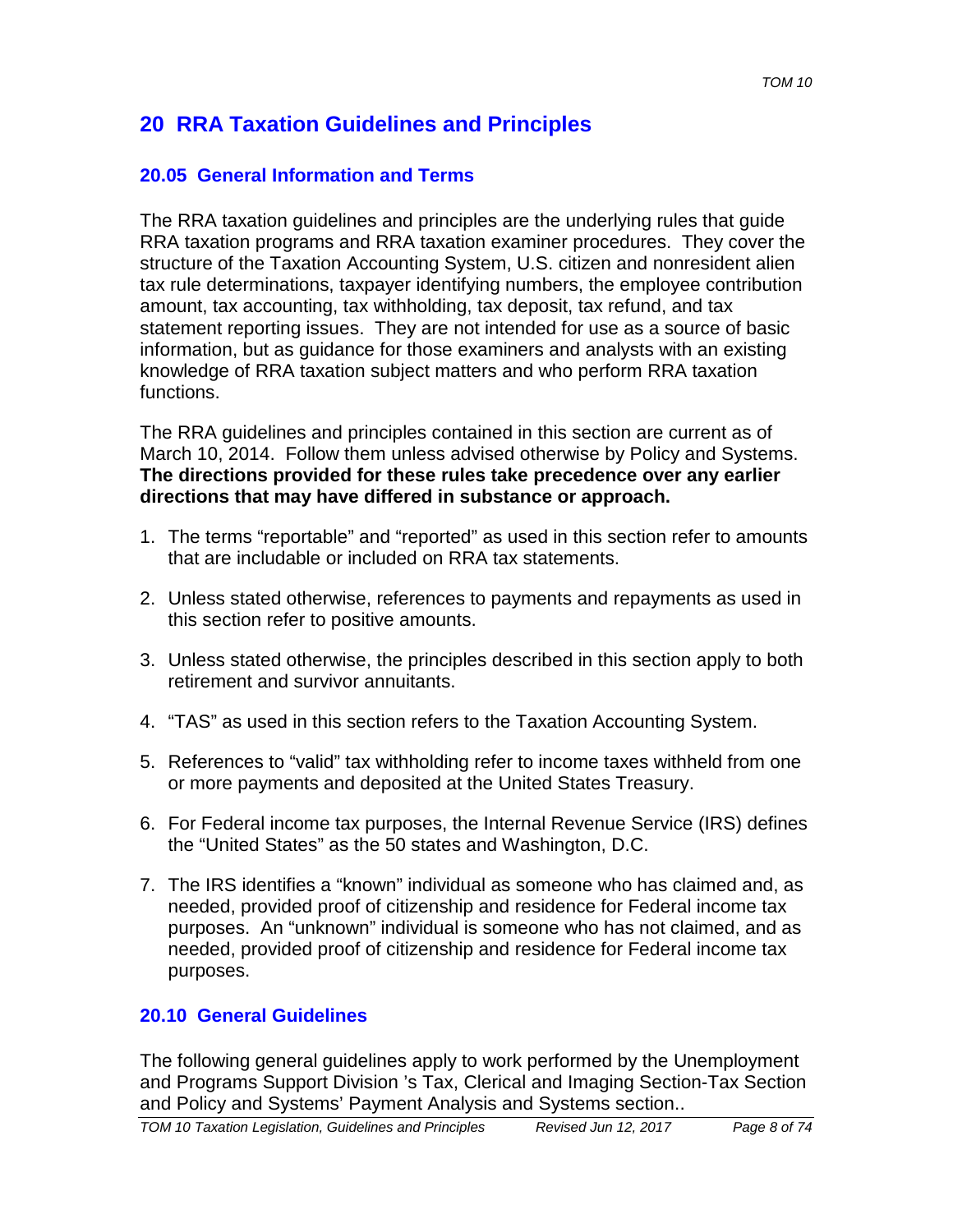- 1. If a tax statement was correct based on the facts available to the agency at the time of statement issue, it remains correct.
- 2. Do not release original or corrected RRA tax statements or original or corrected Forms TXL-120 DF for closed (earlier than the three years prior to the current year) tax years unless requested by the annuitant or his or her representative payee or by Policy and Systems.
- 3. For the current year, correct TAS. For a prior year, correct the tax statement, unless it's a DF case. For a DF case, see TOM 20.55.4. If an action is required by law or regulation, do it. If it's prevented by law or regulation, don't do it. Cost and impact should be considered before taking any action that is not required.
- 4. TAS corrections should always be documented.
- 5. Take responsibility for your work and sign/initial and date what you do.
- 6. Focus efforts on the issue at hand. Do not redo a case from day one unless the issue at hand requires it.
- 7. If you find an error, take corrective action.
- 8. When handling requests, meet customers' needs.

### **20.15 The Taxation Accounting System**

The Taxation Accounting System (TAS) consists of annuitant records, transactional databases, on-line programs, PC programs, and mainframe programs.

Specialized information may be viewed using the General Tax Screens. Complete record information may be viewed using the RRBTAS Screens. Copies of TAS prints may be requested via TAXTECH. See TOM 3700 for more information.

### **1. Annuitant Records**

Annuitant records consist of six tables.

a. The Claim Tax Record (CLMTAXR) - All annuitants or beneficiaries associated with a railroad worker's (employee's) compensation record are associated with the railroad worker's RRB claim number. The common record for all individuals so linked is the CLMTAXR. The CLMTAXR contains basic information about the employee.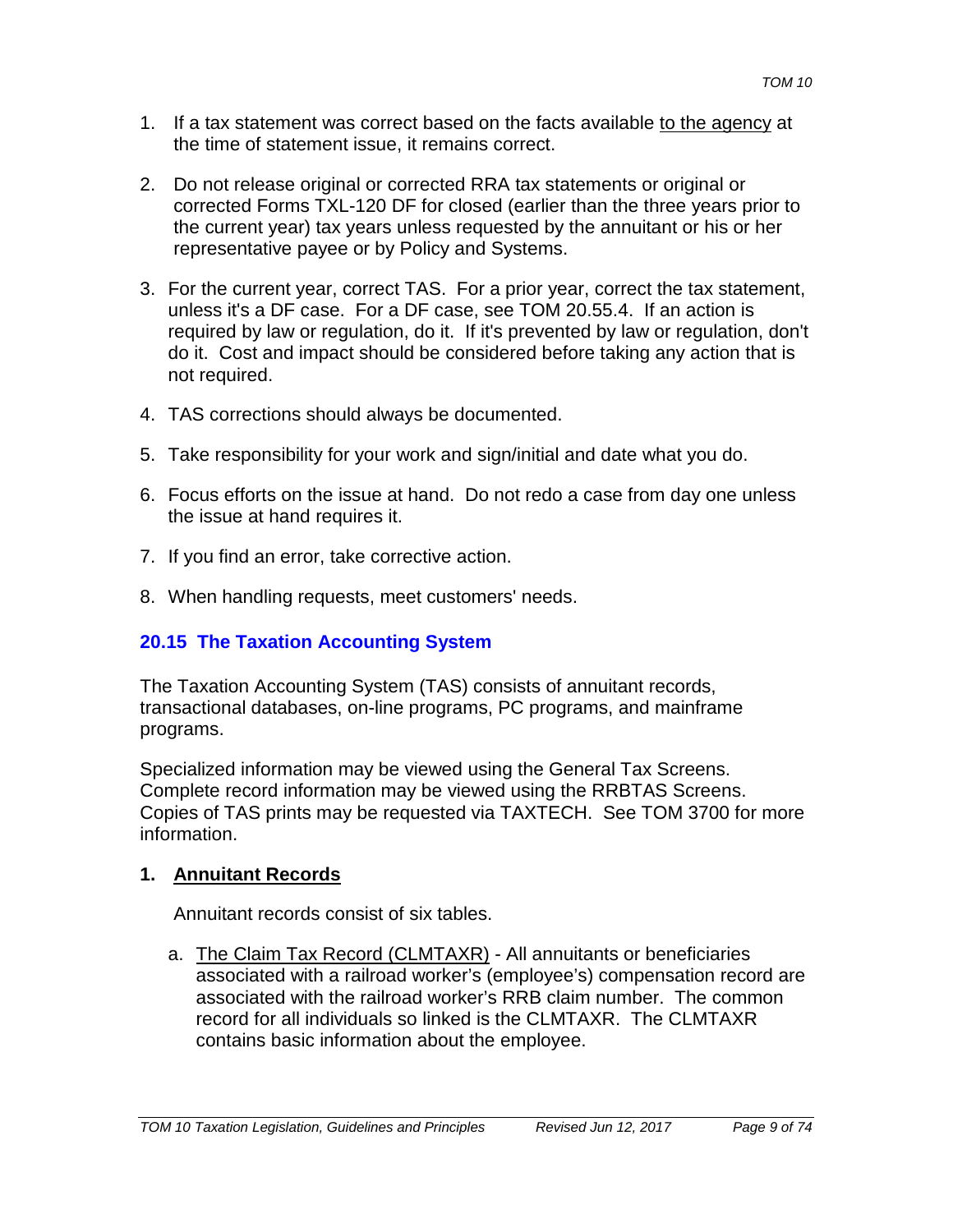- b. The Annuitant Tax Record (ANNTAXR) Each individual annuitant or beneficiary linked to the CLMTAXR has an ANNTAXR. The ANNTAXR contains basic information about the annuitant or beneficiary.
- c. The Overpayment Tax Record (OPTAXR) This record is currently inactive. The OPTAXR is attached to an ANNTAXR and intended to provide overpayment information by components and tax years for posting repayments to TAS. It was designed in an IDMS database environment to occupy space only if overpayment information was updated to the record. The basic screen format may be viewed on the General Tax Screens.
- d. The Recurring Rate Record (RECURR) Each annuitant or beneficiary who receives recurring annuity payments has RECURRs attached to his or her ANNTAXR. RECURR records contain monthly payment information by components. RECURRs may also contain annuity deductions, repayments, and suspension and termination information.
- e. The Nonrecurring Rate Record (NORECURR) Each annuitant or beneficiary who receives one or more nonrecurring annuity payments has one or more NORECURRs attached to his or her ANNTAXR. NORECURRs contain payment information by components, and may also contain annuity deductions, repayments, and correction information.
- f. The Statement Tax Record (STATTAXR) Each annuitant or beneficiary to whom we issue one or more annual tax statements has one or more STATTAXRs attached to his or her ANNTAXR.

### **2. Taxation Accounting System Transactional Databases**

Transactional databases house information entered through online processes. The databases are swept of activity that is subsequently updated to TAS. Taxation transactional databases are:

- a. RRBTAS RRBTAS is an online TAS correction facility. It is a real time correction process.
- b. STAR STAR is the System To Apply Repayments. This process is used to create NORECURRs to capture cash refunds and reclamations that need manual posting to TAS.
- c. **TAXCOR** TAXCOR is the Taxation Correction Facility. It is used to modify existing CLMTAXRs, ANNTAXRs, RECURRs, and NORECURRs. It is used to create correction RECURRs and NORECURRs.
- d. SPOC SPOC is the SSEB PIA Online Calculation system. It is a manually driven system that goes to SEARCH twice a week for SSEB PIA information needed for TAS records. This occurs when an SSEB PIA is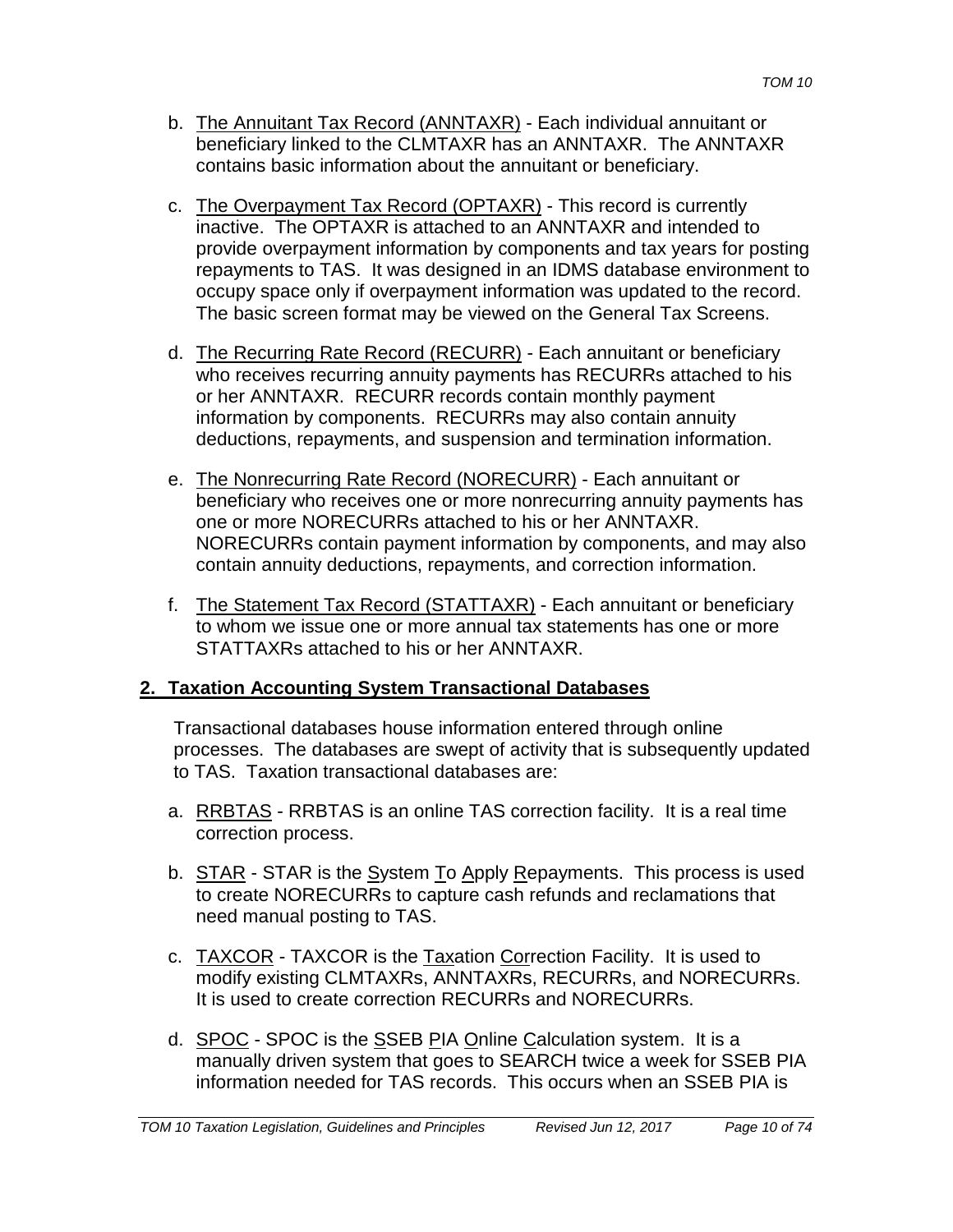missing from a record or when an individual is about to attain social security equivalent benefit status.

- e. W4P The W-4P transactional database houses edited Forms RRB W-4P entered via the online Form RRB W-4P process. The information is swept from the database and updated to TAS and is the basis for elected tax withholding determinations for U.S. citizen pension (NSSEB tier 1, tier 2, VDB, and supplemental annuity) payments.
- f. W4V The W-4V transactional database houses edited Forms IRS W-4V entered via the online Form IRS W-4V process. The information is swept from the database and updated to TAS and is the basis for elected tax withholding determinations for U.S. citizen SSEB tier 1 payments.
- g. 1001 The 1001 transactional database houses edited Forms RRB-1001 White and RRB-1001 Buff information entered via the online Form RRB-1001/RRB-1001 Buff process. The information is swept from the database and updated to TAS. It is the basis for most nonresident citizen and nonresident alien tax rule determinations. For nonresident aliens, it is also the source of tax treaty exemption claim information.

# **20.20 United States Citizen and Nonresident Alien Tax Rules**

- 1. Laws pertaining to United States citizenship and residence issues are covered by the Immigration and Nationality Act (INA). The Immigration and Naturalization Service (INS) used to manage the INA. That responsibility is now under the direction of the U.S. Citizenship and Immigration Service (USCIS), a bureau under the Department of Homeland Security.
- 2. For United States income tax purposes, the United States is defined as the fifty States and the District of Columbia.
- 3. For United States income tax purposes, a "known" individual is someone who has claimed, and as needed, provided proof of citizenship and residence. An "unknown" individual is someone who has not claimed, and as needed, provided proof of citizenship and residence.
- 4. There are two tax rules that affect tax withholding and tax statement reporting. An individual is taxed either under United States (U.S.) citizen rules or under nonresident alien (NRA) rules.

### **a. Taxed Under U.S. Citizen Rules**

- 1) A known citizen or bona fide resident of the United States, Guam, or the Commonwealth of the Northern Mariana Islands, or
- 2) A known citizen of Puerto Rico or American Samoa, or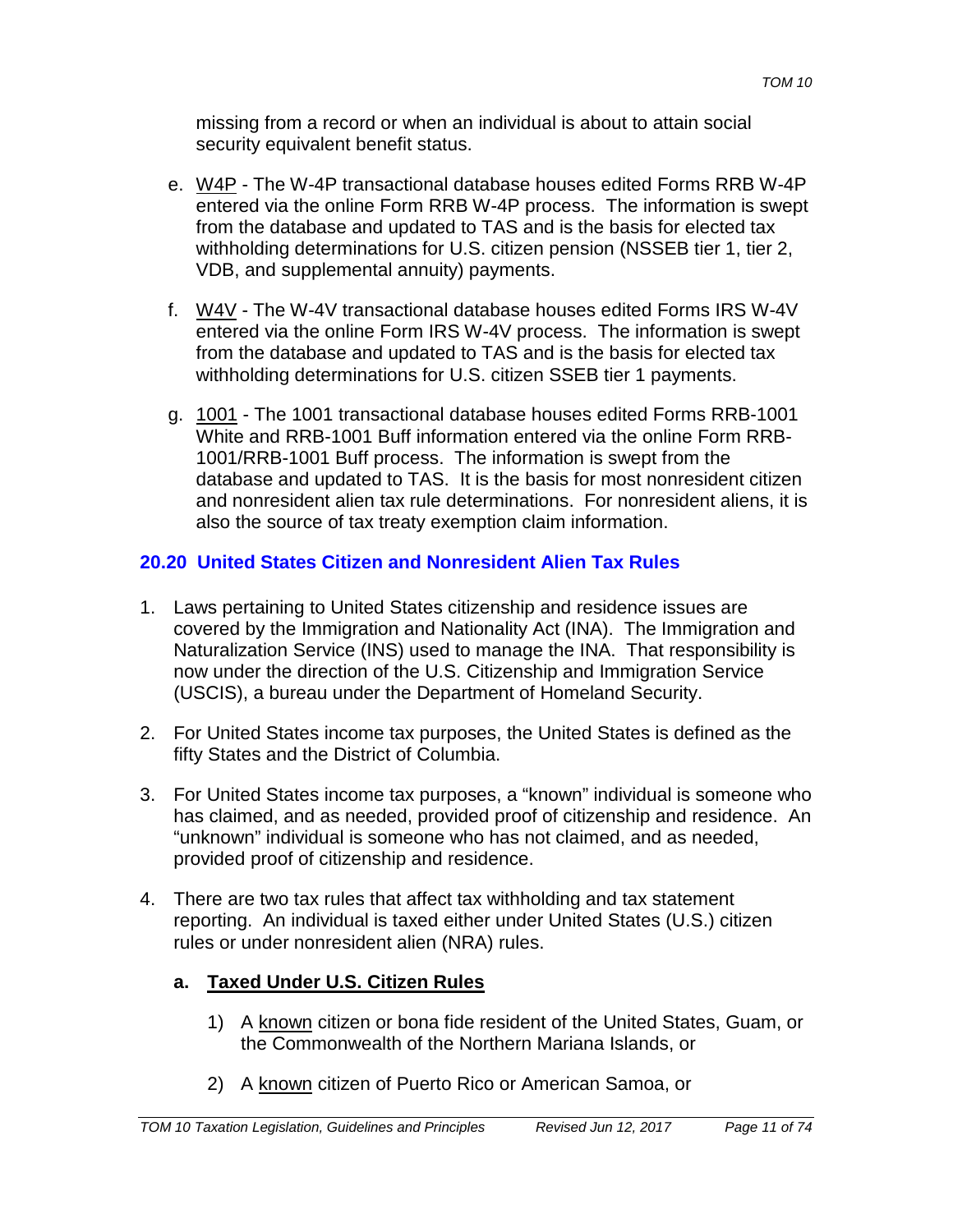3) An unknown individual physically residing in the United States or Guam or the Commonwealth of the Northern Mariana Islands.

### **b. Taxed Under NRA Rules**

- 1) An individual who is known to be a citizen of a country **other than** the United States, Guam, the Commonwealth of the Northern Mariana Islands, Puerto Rico or American Samoa **and** who is known to be a bona fide resident for tax purposes of a country **other than** the United States, Guam, or the Commonwealth of the Northern Mariana Islands, or
- 2) An unknown individual residing outside the United States and Guam and the Commonwealth of the Northern Mariana Islands.
- 5. Accept a claim of citizenship unless there is reason to question it, such as a previous claim that conflicts with a current claim.
- 6. If an individual claims dual citizenship with the United States and another country, establish the United States as the country of citizenship. United States citizenship takes precedence over citizenship in a second country. After entering U.S. citizenship into TAS, refer dual citizenship claims to the Tax, Clerical and Imaging Section-Tax Section for further handling. Also see Item 2.a of TOM 210.75.25, Returned Forms RRB-1001 White - Review for Country of Citizenship Claims, Section 3, Item 1.
- 7. For situations requiring proof of residence, see TOM 210.75.35, Returned Forms RRB-1001 White and RRB-1001 Buff – When Proof of Residence for Tax Purposes is Required. For information about acceptable proofs, see RCM 4.9.10.30.10, Proofs of Residence.
- 8. An alien may establish United States resident alien status in either of two ways shown below. The IRS changes these rules from time to time, so always refer to the latest version of IRS Publication 519, U.S. Tax Guide for Aliens, for the current rules.

### **a. Lawful Permanent Residence Cards**

Lawful Permanent Residence (LPR) Cards, also called Green Cards, establish lawful residence in the United States for a 10 year period. For additional information about Green Cards, see RCM 4.9.10.30.10, Proofs of Residence, item A.1.

### **b. Substantial Physical Presence Test**

An alien may establish lawful resident alien status by passing the IRS' substantial physical presence in the United States test. For additional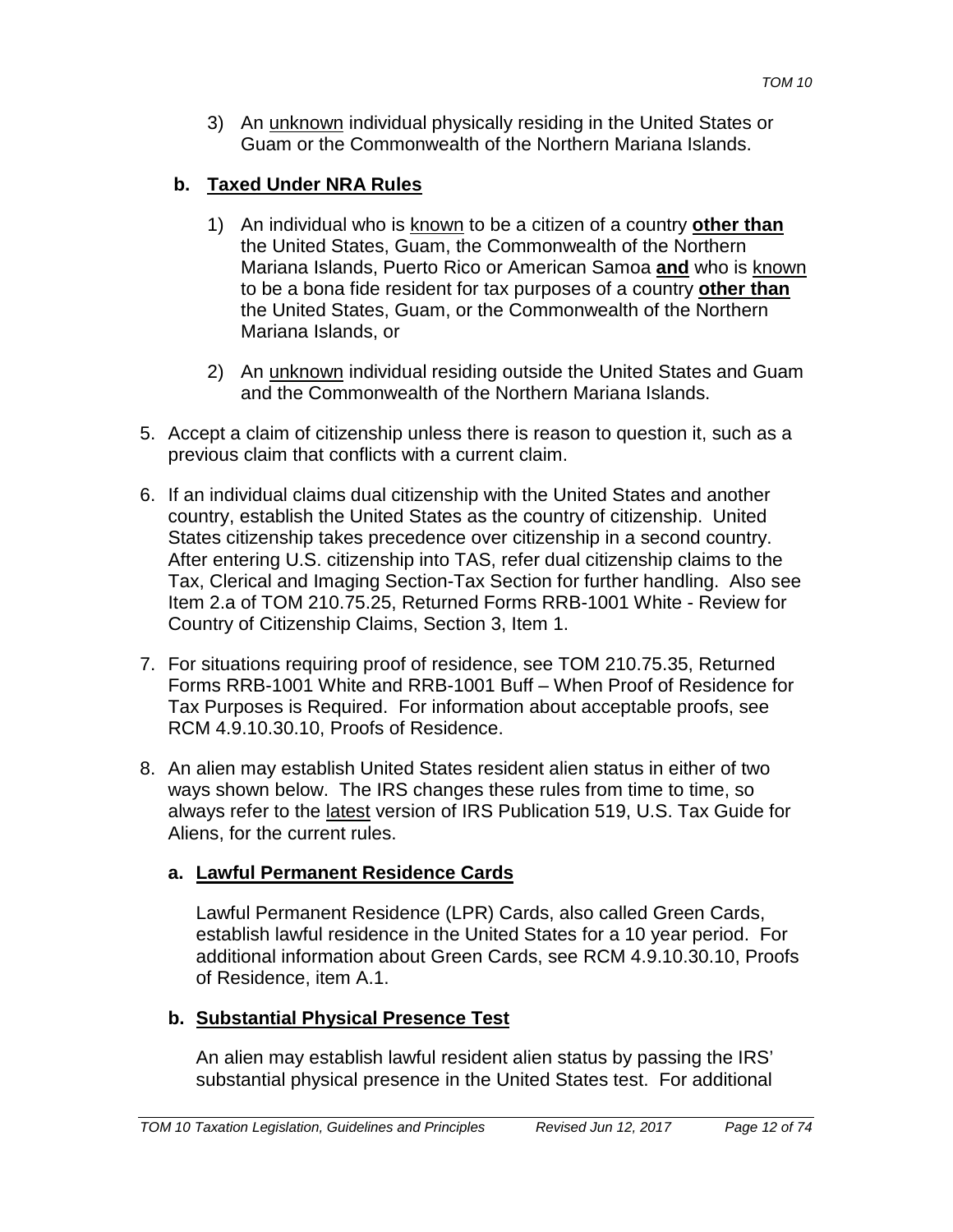information about the Substantial Physical Presence Test, see RCM 4.9.10.30.10, Proofs of Residence, item A.2.

### **20.25 United States Taxpayer Identifying Numbers (TINs)**

- 1. A United States Taxpayer Identifying Number (U.S. TIN or TIN) is a tax processing number used by the United States Internal Revenue Service (IRS). The RRB is required by the IRS to have a U.S. TIN for all annuitants to whom we issue RRA income tax statements.
- 2. The three types of U.S. TINs used in connection with reportable RRA amounts are Social Security Numbers (SSNs), Individual Taxpayer Identification Numbers (ITINs), and Employer Identification Numbers (EINs).

#### **a. Social Security Numbers (SSNs)**

SSNs identify individuals. A SSN is a nine digit number formatted as 123- 45-6789. See the Valid SSNs and ITINs graphics document for current SSN range information.

#### **b. Individual Taxpayer Identification Numbers (ITINs)**

ITINs identify individuals. ITINs are assigned by the Internal Revenue Service to individuals who are not eligible to receive SSNs. An ITIN is a nine digit number formatted as 901-76-5432. The first digit of valid ITINs is a 9. ITIN range verification of 900 series numbers is necessary. See the Valid SSNs and ITINs graphics document for current ITIN range information.

# **NOTE:**

ITIN range verification is necessary because not all 900 series numbers are ITINs. 900 series numbers include Internal Revenue Service Numbers (IRSNs). IRSNs cannot be substituted for ITINs. IRSNs are temporary numbers issued to individuals for use in processing United States income tax returns.

#### **c. Employer Identification Numbers (EINs)**

EINs identify business entities, such as estates or administrators of estates. An EIN is a nine digit number formatted as 12-3456789.

### **20.30 Employee Contribution (EEC) Amounts**

1. The EEC amount is the difference between payroll taxes paid by an employee for payments under the Railroad Retirement Act and the amount of payroll taxes an employee would have paid if RR service were covered under the Social Security Act.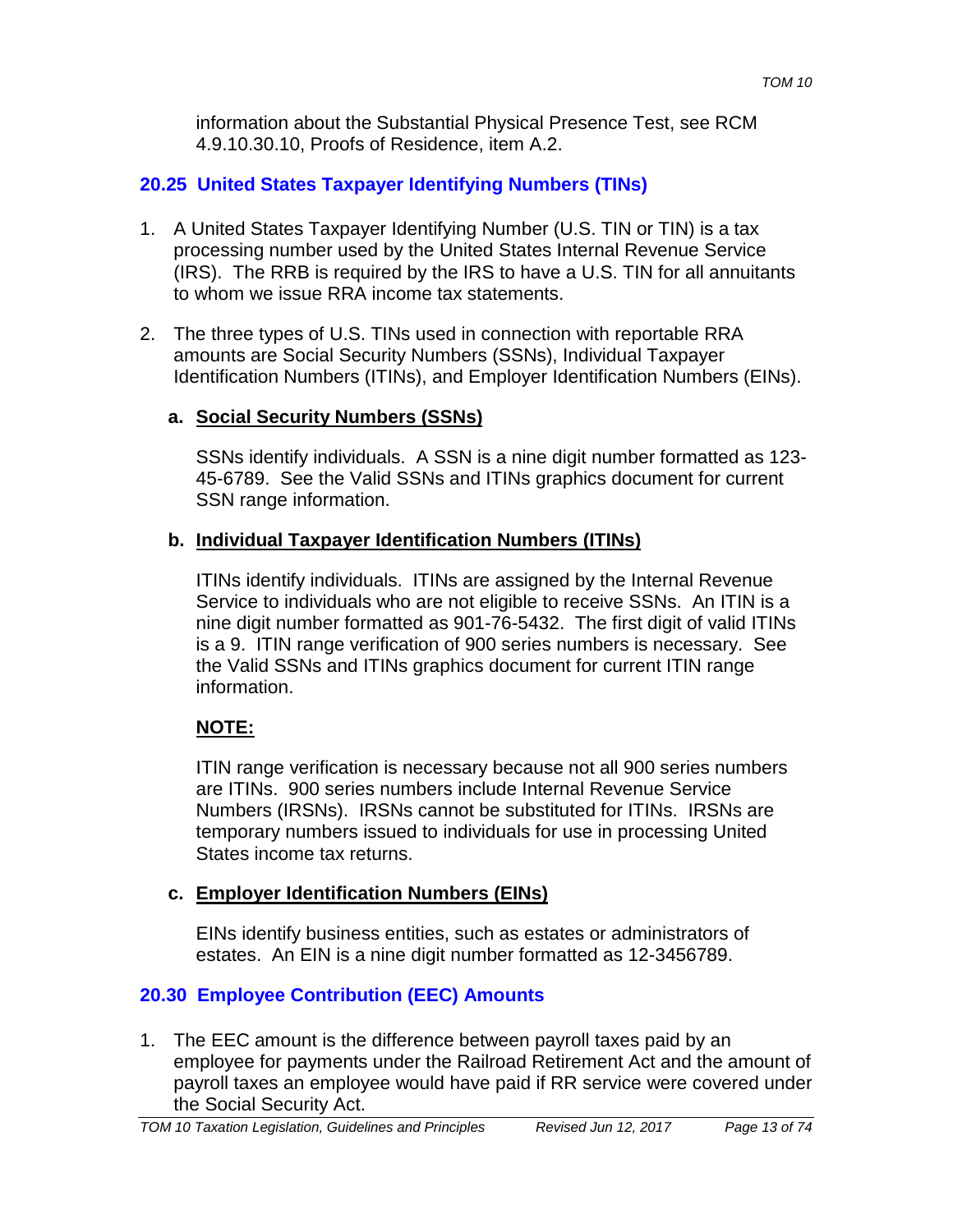- 2. Before the existence of NSSEB tier 1, the only component an employee contributed to was tier 2, and the contribution was called the tier 2 contribution (T2C) amount. NSSEB and tier 2 are paid from the same RRB fund, so with the existence of NSSEB in tax year 1986, an employee contributed to both NSSEB and tier 2. The contribution amount is now called the employee contribution (EEC) amount, although some references to the T2C still exist.
- 3. NSSEB and tier 2 amounts are referred to as contributory amounts paid because the employee contributes to these payments through payroll taxes. The amount the employee contributes to NSSEB and tier 2 may be referred to by the IRS as a return on a wage earner's investment, or as a wage earner's cost in his [pension] contract.
- 4. For EEC recovery purposes, NSSEB and tier 2 payments should be considered "periodic payments" received under a "qualified" employee pension plan.
- 5. The IRS allows some individuals, referred to in this section as "eligible" annuitants, to recover a portion of the EEC amount tax free. The nontaxable portion of contributory amounts paid represents recovery of the EEC.
- 6. The RRB provides information regarding the amount of the EEC, and that it must be shared by all eligible annuitants receiving contributory amounts paid on a given railroad account number. The IRS provides information regarding the appropriate method of recovery and how to calculate nontaxable contributory amounts paid.
- 7. EEC amounts are provided on some annual RRA tax statements containing contributory amounts paid. We do not provide EEC amounts when we know the EEC has already been exhausted and is no longer available for use by anyone, or because type of annuitant is ineligible to use it. The current tax statement form containing contributory amounts paid is Form RRB-1099-R.
- 8. An EEC amount provided on Form RRB-1099-R is the entire amount attributable to a railroad account number. It is not the amount available to individual annuitants. When one or more annuitant either is or was eligible to use the EEC, the amount still available to be used must be calculated. That means determining:
	- a. The portion of the total EEC amount still potentially available for use, and
	- b. The portion of the total EEC amount still potentially available for use that must be shared by other eligible annuitants currently receiving contributory amounts paid.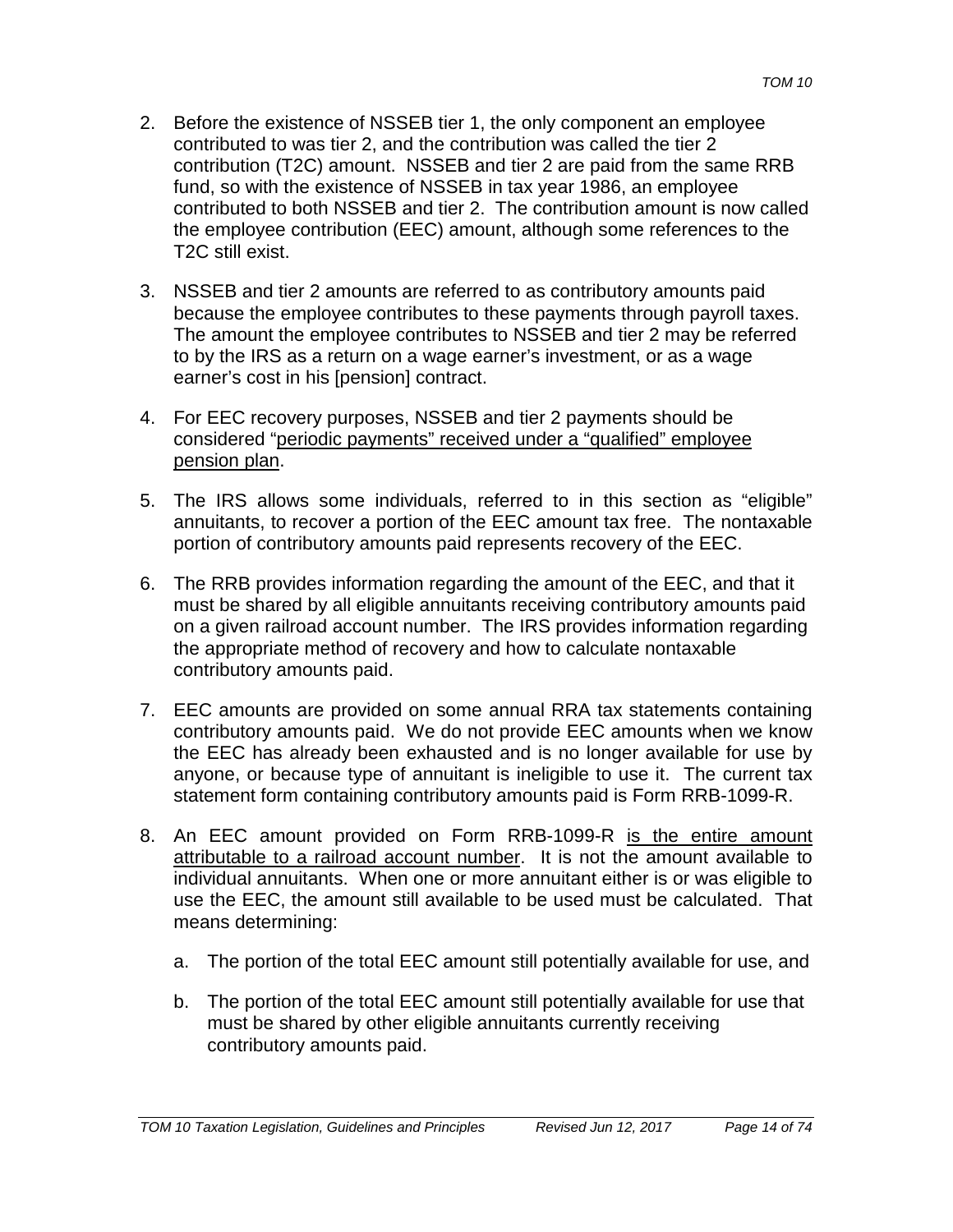- 9. Disability annuitants under minimum retirement age **may not** use the EEC amount to calculate a nontaxable portion of contributory amounts paid. Their contributory amounts paid are fully taxable until they reach minimum retirement age. Minimum retirement age is the age an employee could retire based on age and service alone, or when an auxiliary beneficiary could retire based on age alone.
- 10. EECs may increase or decrease based on changes reported by the railroads. Increases happen regularly in the year after the ABD year when final RR earnings are reported to the RRB. The tax implications of EEC changes are fully retroactive to an annuitant's ABD. Individuals who have calculated nontaxable portions of contributory amounts paid using an EEC that subsequently changes must determine if they need to file original or corrected Federal income tax returns using the adjusted EEC to determine their nontaxable contributory amounts paid.
- 11. An annuitant's ABD and age drive the methods available to determine nontaxable (tax free) portions of contributory amounts paid. Recovery methods have evolved over time. The Three-Year Rule was followed by the 1986 General Rule, which was followed by the 1987 General Rule. Annuitants now need to determine if they should use the General Rule or the Simplified Method to determine tax free amounts.

For additional information about current recovery methods, see IRS Publication 575, Pension and Annuity Income, and IRS Publication 939, General Rule for Pensions and Annuities.

A divorced spouse or divorced widow receiving a legal process partition payment under a court order **is not** an eligible annuitant. A Qualified Domestic Relations Order (QDRO) may state that a divorced spouse or widow shall receive a share of the employee's investment or cost in his contract. IRS Publication 575 indicates the same. However, a divorced spouse or divorced widow may not receive a share of the EEC because **the Railroad Retirement Act does not allow for division of the EEC**. While a court may order division of the EEC, it has no authority to make such an order, and the RRB **will not** comply with it.

#### **20.35 Annuity Payments**

The following principles apply to the taxation of annuity payments made under the Railroad Retirement Act.

1. A regular annuity (OM formula, tier 1, tier 2, Vested Dual Benefit [VDB]) payment effective 12-1-1983 and later is taxable in the year in which paid. A taxpayer may choose to consider pre-Social Security Equivalent Benefit (SSEB) payments and SSEB payments taxable either in the year in which they are paid or in the year for which they are paid. Considering pre-SSEB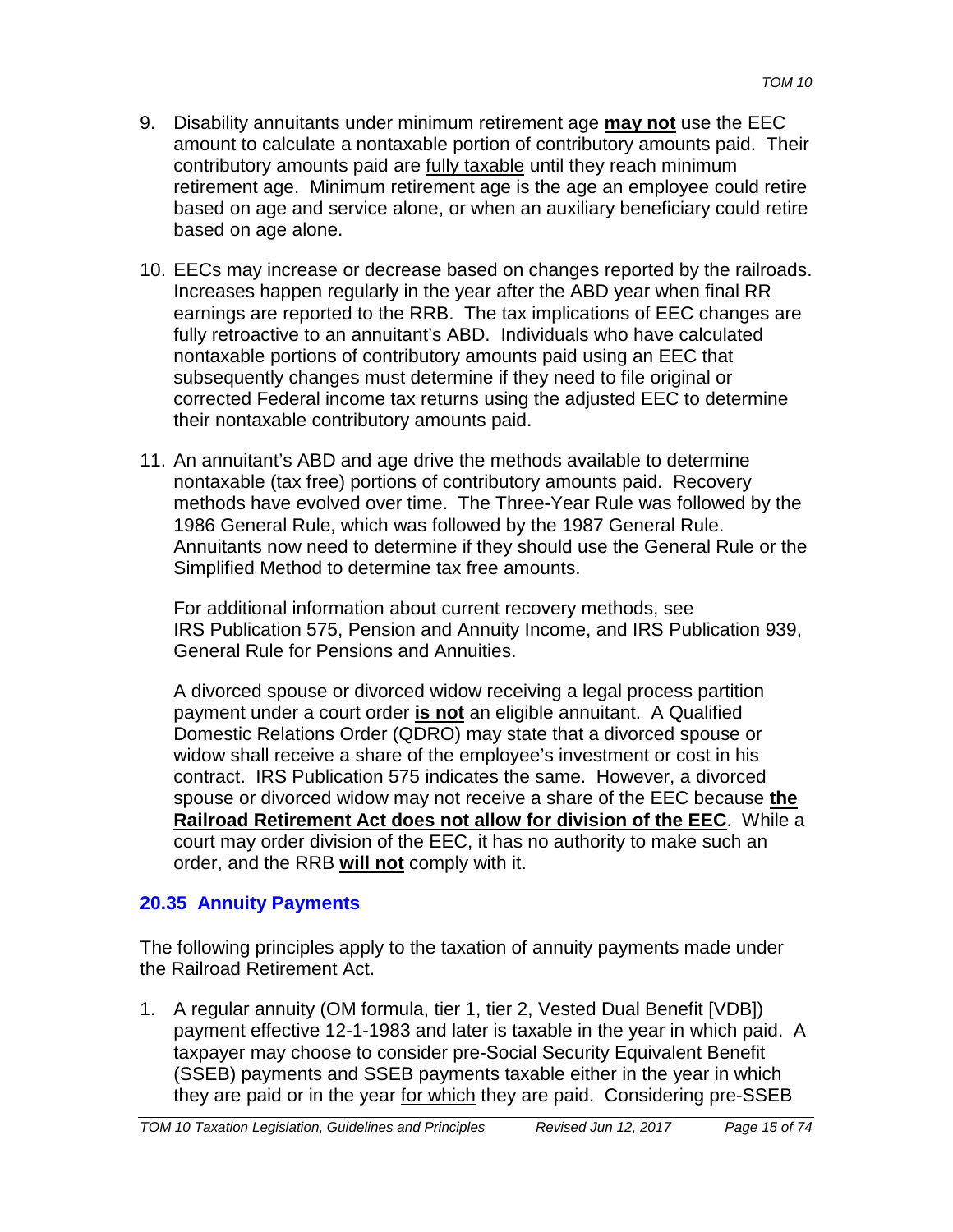and SSEB payments taxable in the year(s) for which they are paid may lower the total taxable income of the year in which they are paid.

- 2. A supplemental annuity payment effective 11-1-1966 and later is taxable in the year in which paid.
- 3. A tier 1 payment effective for all or part of the period 12-1-1983 through 11- 30-1985 (tax years 1984 and 1985) is reportable as a pre-SSEB amount. A tier 1 payment effective 12-1-1985 and later is reportable as a SSEB and/or Non-Social Security Equivalent Benefit (NSSEB) amount.
- 4. Railroad retirement pension (NSSEB tier 1, tier 2, VDB, and supplemental annuity) payments are, for Federal income tax purposes, considered amounts received under a **qualified employee pension plan**.
- 5. The SSEB/NSSEB allocation of tier 1 payments based on annuity eligibility is as follows:
	- If SSA would not pay the individual, tier 1 is all NSSEB.
	- If SSA would pay the individual and would apply the same age reduction rules, tier 1 is all SSEB.
	- If SSA would pay the individual but would not apply the same age reduction rules, tier 1 is a SSEB/NSSEB split.
- 6. SSA and RRB apply earnings work deductions differently, and these differences sometimes result in tier 1 payments determined to be SSEB when SSA would not pay a benefit because of earnings. If the tier 1 being paid is only PIA 17 (the net tier 1 payable after offset for work deductions), tier 1 is not necessarily all NSSEB. PIA 17 may be all NSSEB, all SSEB, or part NSSEB and part SSEB.
	- Whenever the SSEB portion of tier 1 is equal to zero, PIA 17 is all NSSEB.
	- Whenever the NSSEB portion of tier 1 is equal to zero, PIA 17 is all SSEB.
	- Whenever the SSEB and NSSEB portions of tier 1 are both greater than zero and PIA 2 (the amount of tier 1 subject to work deductions) is greater than or equal to SSEB, PIA 17 is all NSSEB.
	- Whenever the SSEB and NSSEB portions of tier 1 are both greater than zero and PIA 2 is less than SSEB, PIA 17 is part SSEB and part NSSEB.
- 7. SSEB is an entitlement issue, not a payment issue. That means any tax statement issued should reflect the amount of SSEB an annuitant was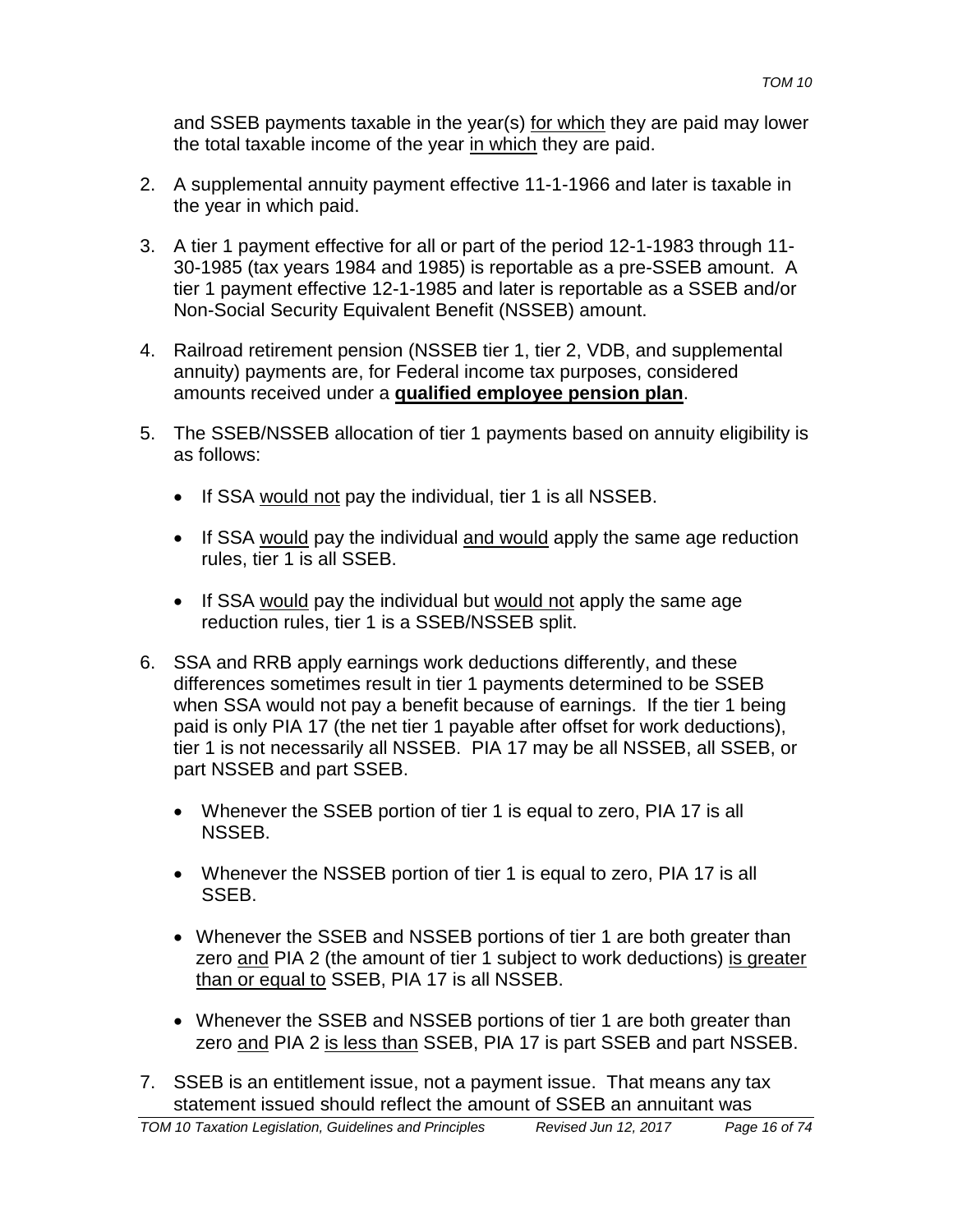entitled to receive, not to exceed the amount of taxable tier 1 paid, based on all information in the agency at the time of statement issue.

8. All individual components of a regular annuity payment are taxable **gross of** (before) offset for SMIB premium deduction, legal process garnishment deduction, full withholding, partial withholding, tax withholding, recovery of debts collected through the Treasury Offset Program, and accrual recoveries of RR/SUPP/SS/RUIA overpayments. In addition, SSEB is taxable **gross of** (before) offset for any workers compensation amount.

All individual components of a regular annuity payment are taxable **net of** (after) offset for actuarial adjustment, annuity waiver, work deduction, and legal process partition deduction. In addition, NSSEB is taxable **net of** (after) offset for any workers compensation amount if tier 1 is all NSSEB.

- 9. A supplemental annuity payment is taxable **gross of** (before) offset for legal process garnishment deduction, full withholding, partial withholding, tax withholding, and accrual recoveries of RR/SUPP/SS/RUIA overpayments. A supplemental annuity payment is taxable **net of** (after) offset for annuity waiver, work deduction, and legal process partition deduction.
- 10. Pre-SSEB and SSEB payments are taxed like social security benefits. NSSEB and tier 2 payments are taxed as **contributory pensions**. VDB and supplemental annuity payments are taxed as **non-contributory pensions**.
- 11. A payment made to issue the over-reimbursement of an overpayment is not taxable. Also see TOM 20.45, Annuity Recoveries – Positive Repayments and Negative Payments, principle 6.
- 12. A courtesy disbursement is considered a nontaxable payment. We do not capture courtesy disbursements in TAS. In non-receipt situations, we report release of original payments in the years in which they should have been received by the annuitants. Also see principle 10 in TOM 20.45, Annuity Recoveries – Positive Repayments and Negative Payments.
- 13. A payment made to reimburse an individual for an overpayment recovery amount erroneously withheld from one or more annuity payments is not taxable if the reimbursement payment is made in the same year in which the erroneous recovery occurred. This is true for SSEB, NSSEB, tier 2, the VDB, and the supplemental annuity. Any repayments posted to TAS from the erroneous recovery are not reportable on income tax statements. Also see TOM 20.45, Annuity Recoveries – Positive Repayments and Negative Payments, principle 7.
- 14. A payment made to reimburse an individual for a prior year overpayment recovery erroneously withheld from one or more annuity payments is taxable **if** the reimbursement payment is made in a later year than the one in which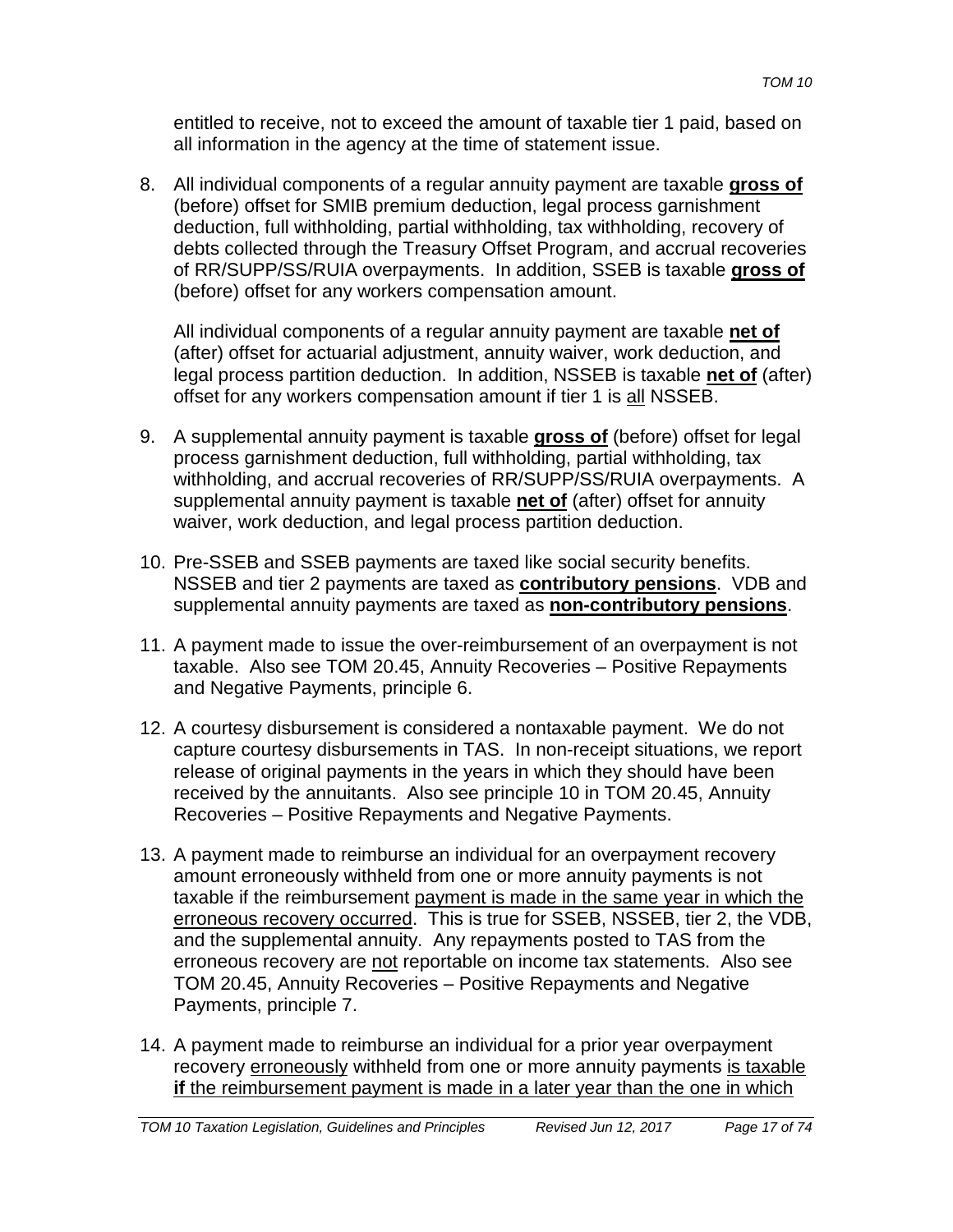the erroneous recovery occurred, **and if** the erroneous recovery resulted in repayments being reported on the tax statement for the year of the recovery, **and if** the tax statement(s) for the year of recovery will not be corrected to remove the erroneous repayments. The statement(s) for the year of recovery should be corrected unless it is earlier than the earliest open tax year for which the RRB will issue corrected tax statements. This is true for SSEB, NSSEB, tier 2, the VDB, and the supplemental annuity.

If a Corrected tax statement has or will be issued for the year of the erroneous recovery to remove repayments associated with that recovery, then a payment made to reimburse an individual for the erroneous recovery should not be reported as taxable in the year of the reimbursement. Also see TOM 20.45, Annuity Recoveries – Positive Repayments and Negative Payments, principle 7.

15. The amount of an annuity due but unpaid at death is taxable to the recipient after offset for any deduction amounts attributable to the deceased annuitant. Deduction amounts attributable to the deceased annuitant and the payments that created them should be established on the deceased annuitant's tax record. These deduction amounts may be monthly or accrual amounts and may be taxable or nontaxable amounts.

Examples of accrual amounts are outstanding RRA or RUIA overpayments or SMIB premium arrearages. Also see TOM 20.45, Annuity Recoveries – Positive Repayments and Negative Payments, principle 9.

- 16. The RRB's decision to waive recovery of an overpayment of taxable payments does not affect our requirement to report these payments as taxable in the year in which they are paid.
- 17. Effective with tax year 1994, amounts of \$600 or more of overpayment principal, interest, penalty, and administrative costs that were never reported to the IRS as taxable paid amounts, and that are waived, compromised, or otherwise deemed permanently uncollectible by the RRB, must be reported to the IRS as paid amounts in the year waived, compromised, or otherwise deemed permanently uncollectible.
- 18. The RRB excludes reporting of any OM, pre-SSEB, SSEB, NSSEB, tier 2, VDB, and supplemental annuity payments made to an annuitant after his or her death when we know of the death at the time tax statements are originally issued.
- 19. An annuity rate adjustment is a reportable event in the year in which it occurs. An annuity rate adjustment occurs when it is first established in the claim folder or on the Imaging system, whether or not it is processed on a vouchered award.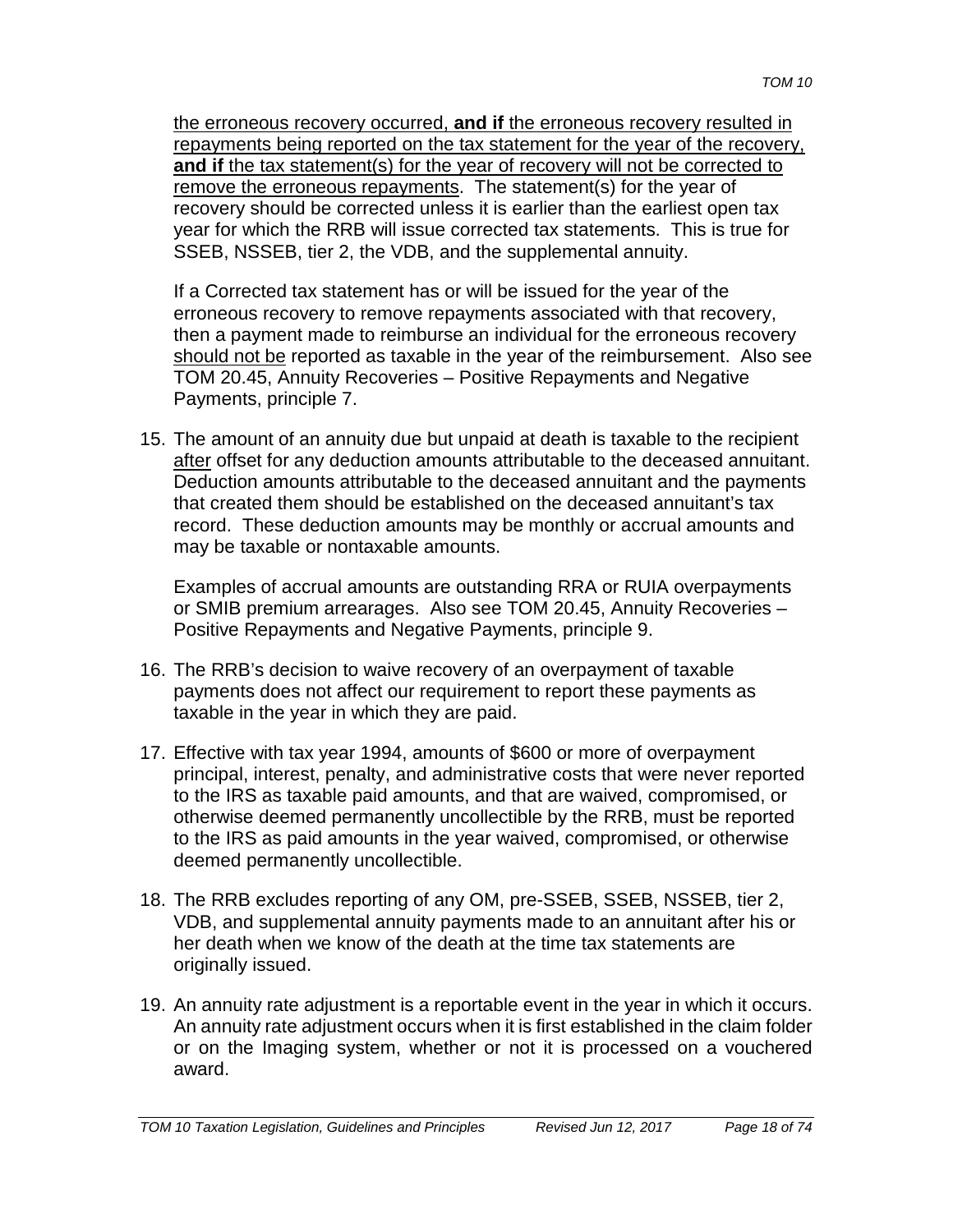20. All one payment only (OPO) NORECURRs created via STAR or TAXCOR must be checked to determine if the individual for which the NORECURR is being processed is a nonresident alien (NRA). If so, the NRA's country of legal residence and NRA tax withholding percentages (0% or 15% or 30%) must be included in the NORECURR.

The same is true if an existing NORECURR is modified with TAXCOR or RRBTAS. All RECURRs and NORECURRs for a given year must contain the same country codes and NRA percentages or the automated tax statement process will believe there has been a change in this information and attempt to create multiple tax statement sets.

### **20.40 Annuity Deductions**

Annuity deductions are allocated to gross component payment amounts to determine correct net taxable component payment amounts. Manual allocation of annuity deductions to component payment amounts may be necessary if dealing with overpayments that were never calculated by components. These are sometimes referred to as non-tiered payments and repayments.

#### **1. The Order of Deductions**

When multiple annuity deductions apply, they should be applied to component payment amounts in a specified order. Component payment amounts available for reduction are impacted by any and all deductions applied to the component. The order of deductions affects the amount of the components payable, and thus reportable to the Internal Revenue Service. The order of annuity deductions for RRA taxation purposes is as follows:

- a. Work Deduction Amounts
- b. Waiver Amounts
- c. Partition Deduction Amounts
- d. Garnishment Deduction Amounts
- e. Actuarial Adjustment Amounts
- f. Partial Withholding Repayment Amounts
- g. Tax Withholding Amounts
- h. RR SMIB Deduction Amounts

### **2. Component Specific and Non-Component Specific Annuity Deductions**

Annuity deductions may be component specific or non-component specific.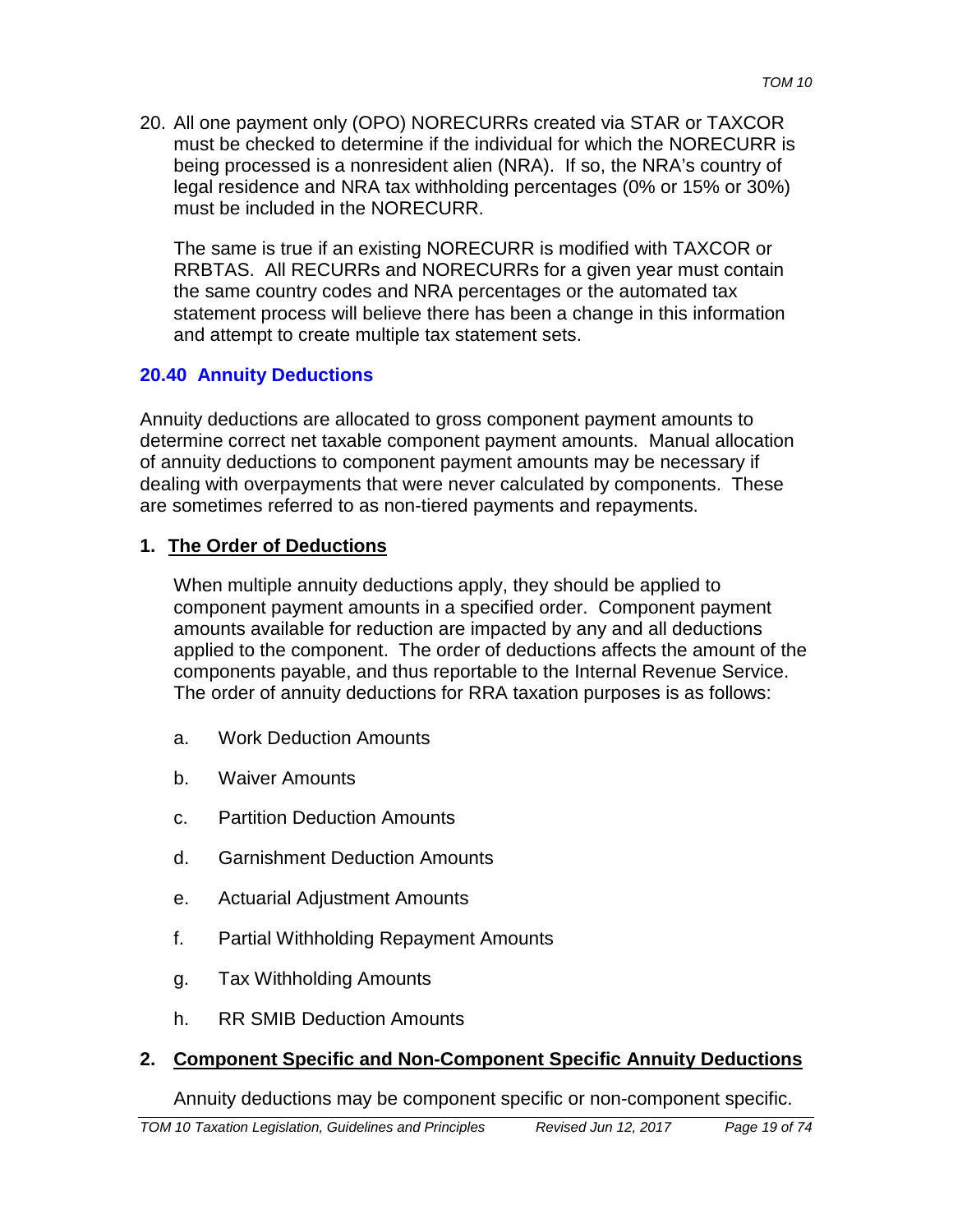- Component specific deductions should be allocated **only** to the designated components.
- Non-component specific deductions should, with the exception of SMIB premium deductions, be prorated over RR formula regular annuity components. If the OM formula applies, non-component specific deductions should be allocated to SSEB.

### **3. Allocation of Annuity Deductions to Annuity Components**

Below is a listing of annuity deduction amounts and how they should be allocated for taxation purposes to component payment amounts.

| <b>Deduction</b>              | <b>Allocation to Components</b>                                                                                                                                                                                                                                           |  |  |
|-------------------------------|---------------------------------------------------------------------------------------------------------------------------------------------------------------------------------------------------------------------------------------------------------------------------|--|--|
| <b>Work Deduction Amounts</b> | Retirement work deductions are component<br>specific. Allocate excess earnings work<br>deductions to any tier 1 and vested dual<br>benefit, as appropriate. Allocate last person<br>employment work deductions to any tier 2<br>and supplemental annuity, as appropriate. |  |  |
|                               | Survivor recurring work deductions are not<br>component specific. Prorate survivor<br>recurring work deductions over any tier 1,<br>tier 2, and vested dual benefit amounts.                                                                                              |  |  |
|                               | For both retirement and survivor records,<br>allocate tier 1 work deduction amounts to<br>SSEB whenever possible. Allocate tier 1<br>work deductions to NSSEB only when tier 1<br>work deductions exceed the SSEB portion<br>of tier 1.                                   |  |  |
| <b>Waiver Amounts</b>         | Waiver amounts may be component specific<br>or non-component specific. Use the waiver<br>code information in the PREH Reduction<br>Record to determine what kind of waiver is<br>involved.                                                                                |  |  |
|                               | If the waiver is component specific, allocate<br>the waiver amount to the appropriate<br>annuity component(s). A tier 1 waiver<br>amount should be prorated between any                                                                                                   |  |  |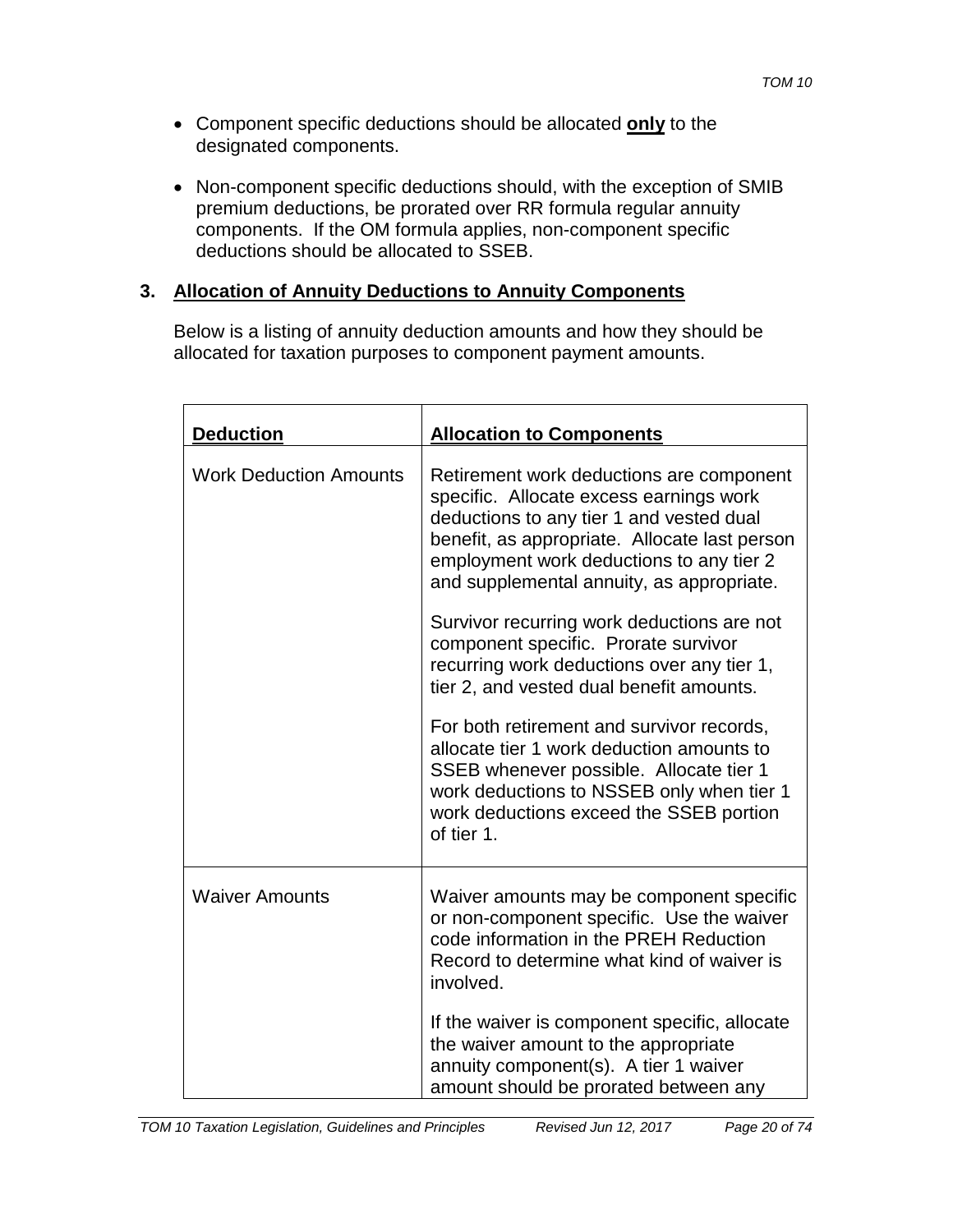|                                                        | SSEB and NSSEB. If the waiver is<br>unspecified, prorate the waiver amount over<br>any SSEB tier 1, NSSEB tier 1, tier 2, and<br>vested dual benefit amounts.<br>NOTE:<br>A waiver code of 5 in a survivor record                                                                                                                                                                                                                                                                                                                             |
|--------------------------------------------------------|-----------------------------------------------------------------------------------------------------------------------------------------------------------------------------------------------------------------------------------------------------------------------------------------------------------------------------------------------------------------------------------------------------------------------------------------------------------------------------------------------------------------------------------------------|
|                                                        | denotes a recurring prorated work deduction<br>amount, not a waiver amount. See Work<br>Deduction Amounts above for guidance on<br>survivor recurring prorated work deductions.                                                                                                                                                                                                                                                                                                                                                               |
| <b>Partition Deduction</b><br>Amounts                  | Legal process partition deduction amounts<br>are component specific. Allocate regular<br>annuity partition deduction amounts<br>applicable to OM formula payments to pre-<br>SSEB and SSEB only, as appropriate.<br>Allocate regular annuity partition deduction<br>amounts applicable to RR formula regular<br>annuity payments to any tier 2 and vested<br>dual benefit amounts, as appropriate. Tier 1<br>payments may not be partitioned.<br>Allocate supplemental annuity partition<br>deduction amounts to the supplemental<br>annuity. |
| <b>Garnishment Deduction</b><br>Amounts                | Legal process garnishment deduction<br>amounts are not component specific.<br>Prorate garnishment deduction amounts<br>over any SSEB tier 1, NSSEB tier 1, tier 2,<br>and vested dual benefit amounts.                                                                                                                                                                                                                                                                                                                                        |
| <b>Actuarial Adjustment</b><br>Amounts                 | Actuarial adjustment amounts are not<br>component specific. Prorate actuarial<br>adjustment amounts over any SSEB tier 1,<br>NSSEB tier 1, tier 2, and vested dual benefit<br>amounts.                                                                                                                                                                                                                                                                                                                                                        |
| <b>Partial Withholding</b><br><b>Repayment Amounts</b> | Partial withholding repayment amounts are<br>component specific. They should be<br>allocated according to the composition of                                                                                                                                                                                                                                                                                                                                                                                                                  |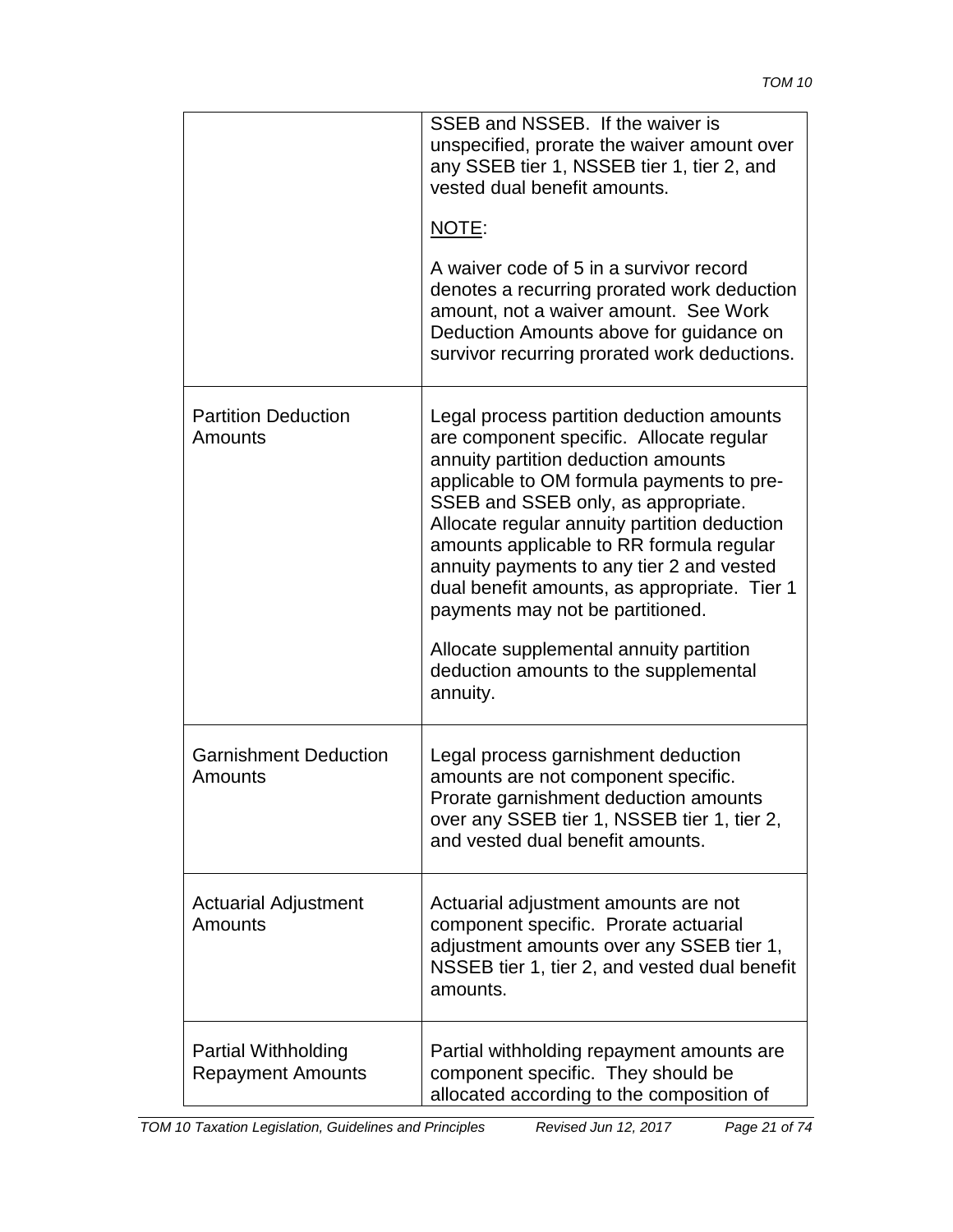|                                     | the overpayment(s) being recovered.<br>Overpayments may occur in single annuity<br>components or multiple annuity<br>components. They may be fully taxable,<br>fully nontaxable, or partially taxable and<br>partially nontaxable. Allocate partial<br>withholding repayments to the appropriate<br>taxable and/or nontaxable repayment fields.<br>NOTE: Unlike other component specific<br>deduction amounts, repayments may be<br>allocated to annuity components that are no<br>longer payable. |  |  |  |
|-------------------------------------|----------------------------------------------------------------------------------------------------------------------------------------------------------------------------------------------------------------------------------------------------------------------------------------------------------------------------------------------------------------------------------------------------------------------------------------------------------------------------------------------------|--|--|--|
| <b>Tax Withholding Amounts</b>      | Tax withholding amounts are component<br>specific. Apply tax withholding amounts to<br>the appropriate annuity components.                                                                                                                                                                                                                                                                                                                                                                         |  |  |  |
| <b>RR SMIB Deduction</b><br>Amounts | RR SMIB deduction amounts are not<br>component specific. Allocate RR SMIB<br>deduction amounts to regular annuity<br>components in SSEB tier 1, NSSEB tier 1,<br>tier 2, and vested dual benefit order, until<br>the SMIB is fully allocated. SMIB<br>allocations are no longer restricted to single<br>annuity components.                                                                                                                                                                        |  |  |  |
|                                     | NOTE: Unlike other non-component<br>specific deduction amounts, RR SMIB<br>deduction amounts are not prorated over<br>the regular annuity components. We<br>allocate SMIB to SSEB first to more closely<br>align our SMIB allocation processing with<br>SSA's.                                                                                                                                                                                                                                     |  |  |  |

For an example of allocating multiple deductions to annuity components for RRA taxation purposes, see TOM 20 Exhibit 4, The Order of Annuity Deductions and How It Affects Taxable Component Payment Amounts.

# **20.45 Annuity Recoveries – Positive Repayments and Negative Payments**

The following principles apply to tax accounting of positive repayments and negative payments by the Railroad Retirement Board.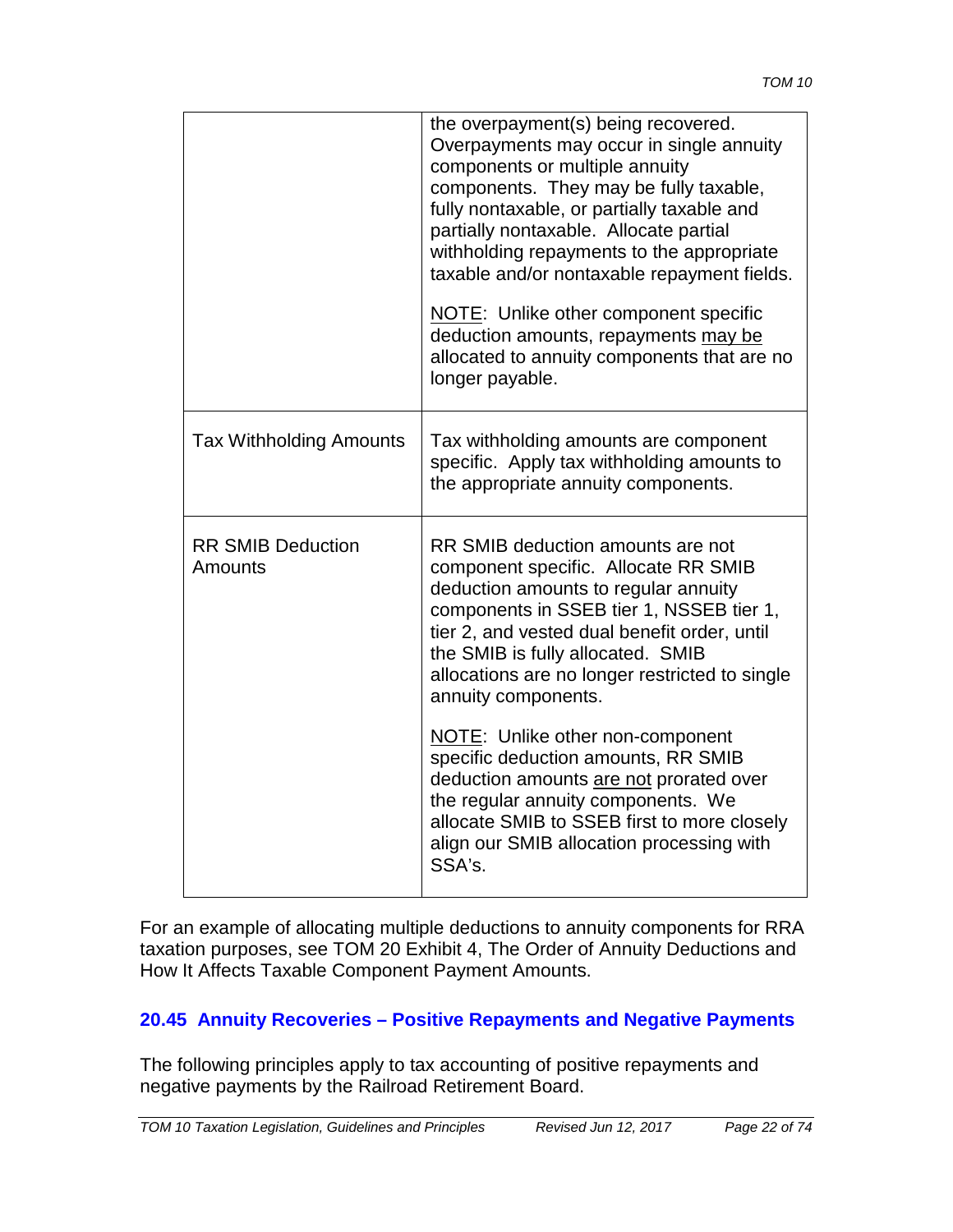A positive repayment for tax accounting purposes is the return (check or EFT payment) or recovery (full or partial cash refund, installment payment, full or partial annuity withholding, recovery from an accrual payment, reclamation, et cetera) of an amount previously paid. See principle 2 below for further clarification, and see principles 5 and 11 below for exceptions.

A negative payment for tax accounting purposes is the return (check or EFT payment) or recovery (full or partial cash refund, installment payment, full or partial annuity withholding, recovery from an accrual payment, reclamation, et cetera) of an amount previously paid. See principles 5 and 11 for clarification and for limitations in the use of negative payment tax accounting.

- 1. Repayments are reportable for the year(s) in which repayment transactions occur at the RRB. "At the RRB" includes headquarters, RRB field offices, and RRB lockboxes. When repayments are handled at more than one of these facilities, they should be credited as of the earliest receipt date.
- 2. Pension (NSSEB, tier 2, VDB, and supplemental annuity) repayments are reportable **only if** the amounts repaid were previously reported as taxable payments on any annual RRA tax statement(s).

# **NOTE 1:**

A current year repayment is one that occurs in the same year as the payment it represents. A current year pension repayment **may not be** reported on an annual tax statement because the above tax principle does **not** apply. This is because the current year pension payment that a current year repayment represents was never reported as a taxable paid amount.

To compensate, we net any current year pension repayment accumulated for tax statement reporting purposes from any like current year pension payment accumulated for tax statement reporting purposes. In these situations, we report **neither** the current year repayment amount **nor** the corresponding current year payment amount.

# **NOTE 2:**

Whenever we exclude reporting of any NSSEB, tier 2, VDB, and supplemental annuity payment amounts issued after the death of an annuitant (see TOM 20.35, Annuity Payments, principle 18), we should not report a repayment for recovery of one of these payments.

# **NOTE 3:**

Because we are restricted in reporting pension repayments, in certain situations we need to view the contents of the latest original or corrected tax statement(s) issued for overpayment periods to determine if overpaid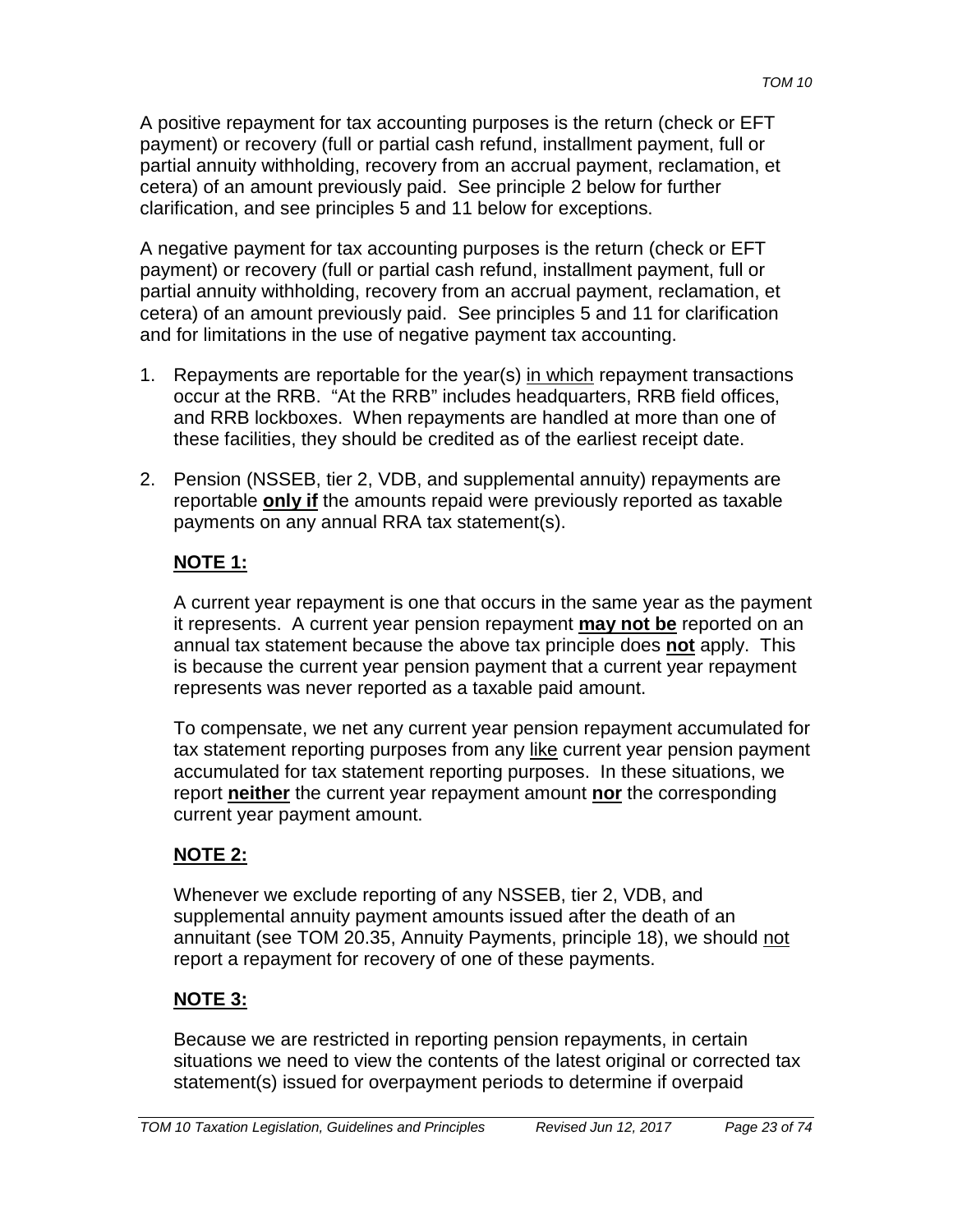pension amounts were reported as taxable payments. This is particularly true when overpayments cover periods for which:

- a. We performed employee contribution recovery processing (1984 through 1991) **and** the overpaid person's contributory pension payments were not fully taxable during the overpayment period.
- b. We did not automatically update one payment only awards to TAS (1984 through 1992) **and** the overpaid person's annuity was adjusted by one or more one payment only awards during the overpayment period.

Tax statement information is stored on TAS, through the TAS archive process, and on annual tax statement microfilm.

3. Pre-SSEB and SSEB repayments are reportable on annual tax statements regardless of whether the amounts repaid were ever reported to the IRS as taxable payments. Pre-SSEB repayments are tier 1 repayments for years before 1986, including years before 1984.

### **NOTE 1:**

Since SSEB repayments are reportable regardless of whether the amount being repaid was ever reported as a taxable payment, current year SSEB repayments **should be** reported as repayments. We **should not** net current year SSEB repayments from current year SSEB payments. We should report **both** the current year repayments and the corresponding current year payments.

# **NOTE 2:**

Whenever we exclude reporting any pre-SSEB or SSEB payment amounts issued after the death of an annuitant (see TOM 20.35, Annuity Payments, principle 17), we do not report a repayment for recovery of one of these payments.

- 4. Recurring repayments (partial withholding or full withholding amounts) not associated with current year overpayments should be posted to overpaid annuity components as "non-id year" amounts. Do not post recurring repayments as "other year" amounts. An error in the module that handles recurring rate records does not process "other year" amounts correctly when partial or full withholding recovery stops.
- 5. Returned annuity (EFT and paper check) payments issued after the death of a beneficiary should be posted to TAS as reversals of the original payment record, or as negative payments and negative deductions.

# **EXCEPTION 1:**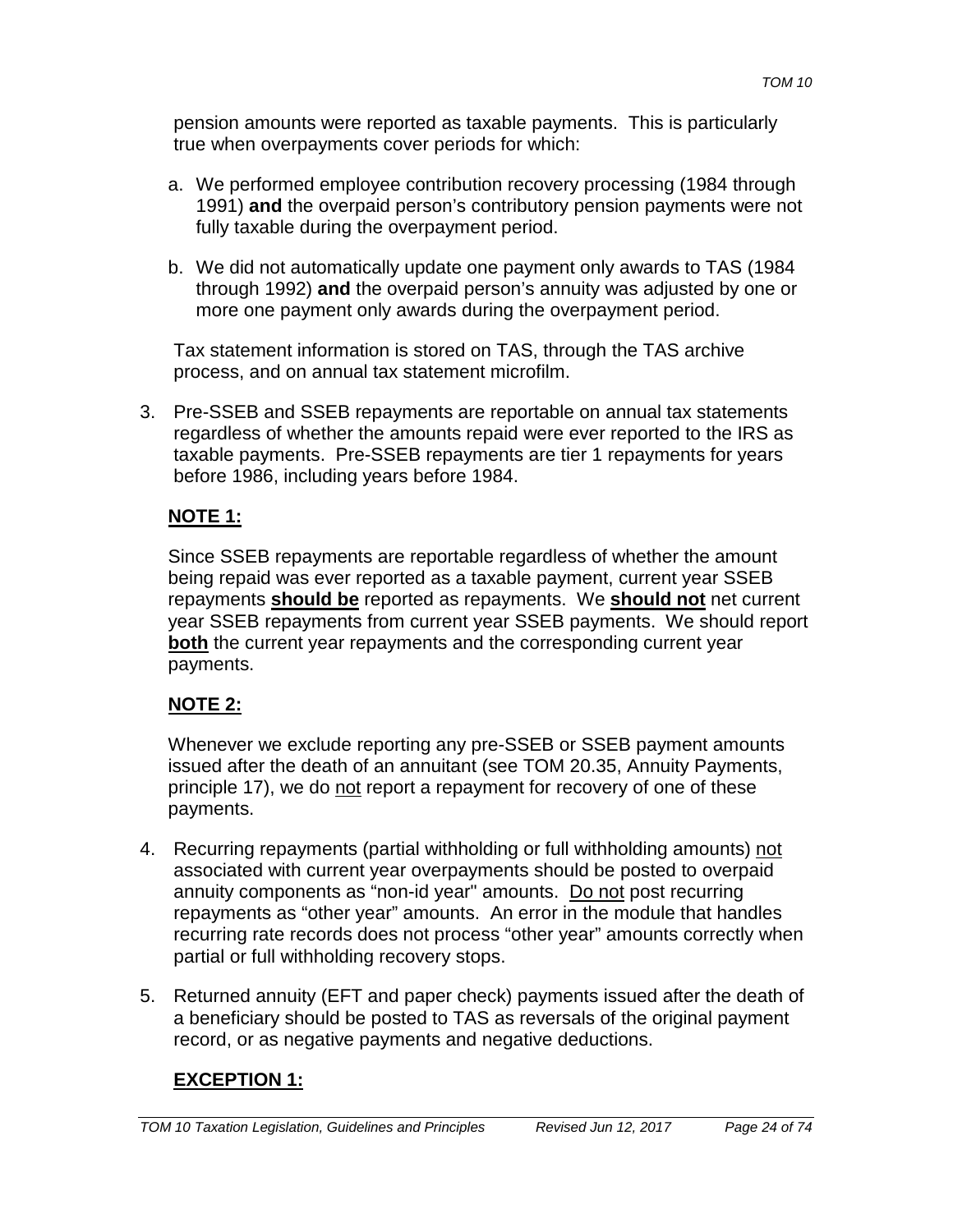If the original payment record contained negative repayments, these amounts are reversed by posting positive repayments.

#### **EXCEPTION 2:**

If payments issued after death are returned in a year after death, and if those payments were reported on the annuitant's tax statement(s) for the year of death (the payments were not death suppressed), any manually handled returned annuity payments should be posted as positive repayments.

#### **NOTE 1:**

If payments issued after death are returned in a year after death, and if those payments were reported on the annuitant's tax statement(s) for the year of death (the payments were not death suppressed), the year-end programs will convert the negative payments associated with the returned payments to positive repayments for tax statement reporting purposes.

#### **NOTE 2:**

If tax withholding was applied to payments issued after death and if the payments are returned in a year after the year of issue, negative payments or positive repayments should be posted to TAS **net of** (after) tax withholding, and the tax withholding amounts **should not** be negated.

6. Over-reimbursements are nontaxable amounts, and should not be reported as repayments. See TOM 20.35, Annuity Payments, principle 11.

Overstated positive repayments posted to TAS during periods of full and partial withholding represent over-reimbursements. When full and partial withholding is removed, we reduce overstated positive repayments by posting negative repayments equal to the over-withholding. Over-withholding removed in the year an overpayment is actually recovered should result in correct repayment totals. Over-withholding removed in a year after the year an overpayment is actually recovered will not result in correct repayment totals.

When over-withholding is removed in a year after the year an overpayment is recovered, it is necessary to adjust reportable totals for the year the full or partial withholding is removed, and to issue corrected tax statements for all years beginning with the year the overpayment was actually recovered.

• From the point of overpayment recovery in full withholding situations, accumulate neither annuity payments nor repayments for tax statement reporting purposes.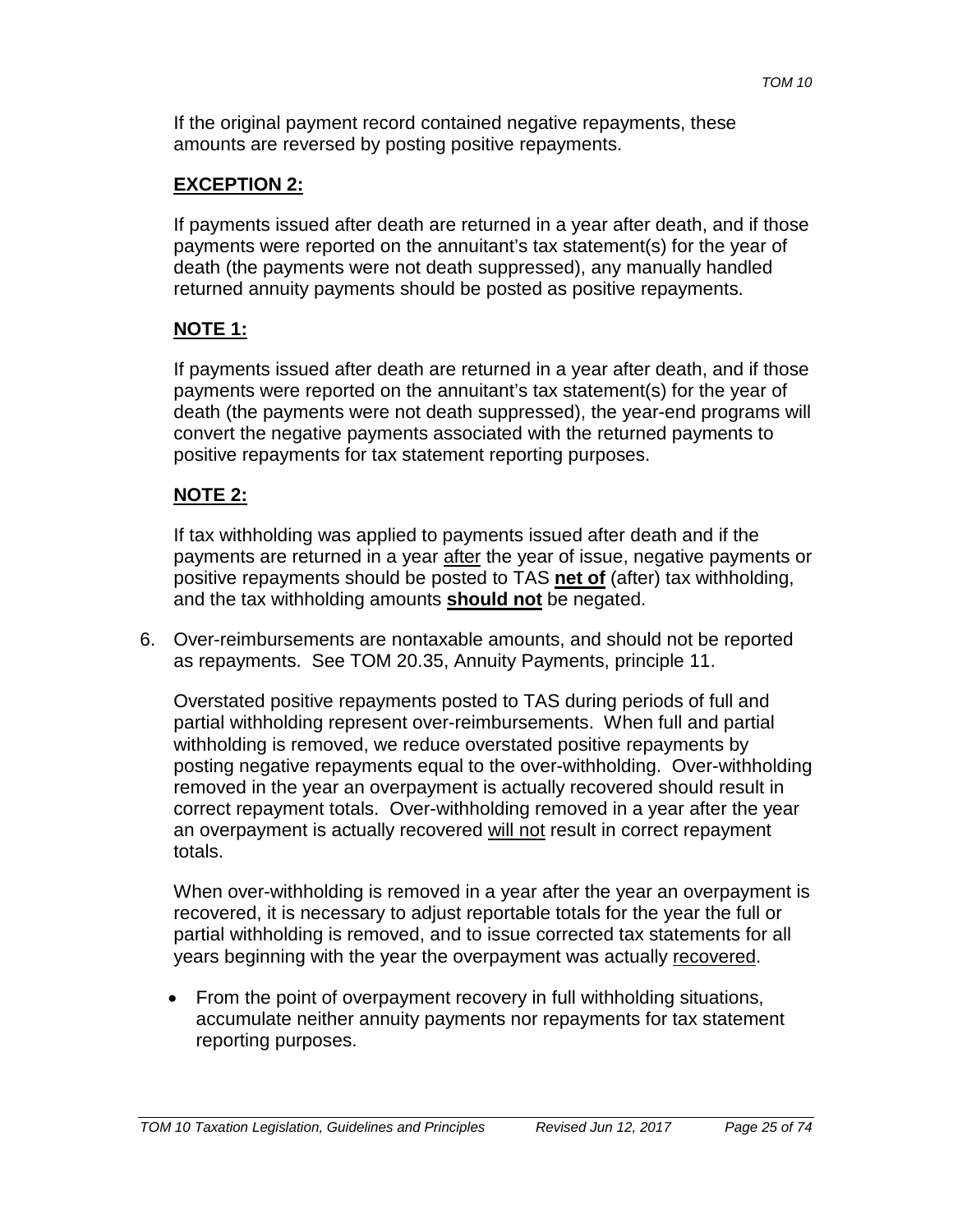- From the point of overpayment recovery in partial withholding situations, reduce annuity payments by the amount of the partial withholding, and accumulate no repayments for tax statement reporting purposes.
- 7. Erroneous overpayment amounts recovered as partial or full withholding or accrual withholding from one or more annuity payments, are not reportable as repayments. This is different than over-withholding of correctly initiated partial or full withholding amounts. See TOM 20.35, Annuity Payments, principle 13.
- 8. Prior to tax year 1994, accrual tax accounting captured accrued payments and repayments by annuity component by **each** individual tax year. Effective with tax year 1994, simplified accrual tax accounting captures accrued payments and overpayments for the following year combinations:

| Pre-SSEB/<br><b>SSEB</b> | <b>NSSEB</b>             | Tier 2              | <b>VDB</b>              | <b>Supp Ann</b>      |
|--------------------------|--------------------------|---------------------|-------------------------|----------------------|
| Pre-SSEB Pre-<br>1984    | <b>NSSEB</b><br>1986-YR3 | Tier 2 Pre-<br>1984 | <b>VDB Pre-</b><br>1984 | Supp Ann<br>Any Year |
| Pre-SSEB 1984-<br>1985   | <b>NSSEB YR2</b>         | Tier 2 Post<br>1983 | <b>VDB Post</b><br>1983 |                      |
| <b>SSEB 1986-YR3</b>     | <b>NSSEB YR1</b>         |                     |                         |                      |
| <b>SSEB YR2</b>          | <b>NSSEB CY</b>          |                     |                         |                      |
| <b>SSEB YR1</b>          |                          |                     |                         |                      |
| SSEB CY                  |                          |                     |                         |                      |

Repayments are created from the component underpayment/overpayment combinations within prescribed guidelines. See TOM 20.50, Simplified Accrual Tax Accounting Effective Tax Year 1994 – Merge and Cross Component Recovery Processing, for additional information. For an example, see TOM 20 Exhibit 3, Simplified Tax Accounting Effective Tax Year 1994 – Merge and Cross Component Recovery Processing.

# **NOTE 1:**

Accrual transactions **no longer** yield tier 2, VDB, and supplemental annuity current year repayments that may be netted from tier 2, VDB, and supplemental annuity current year payments for tax statement reporting purposes. Accrual transactions still yield current year tier 1 repayments.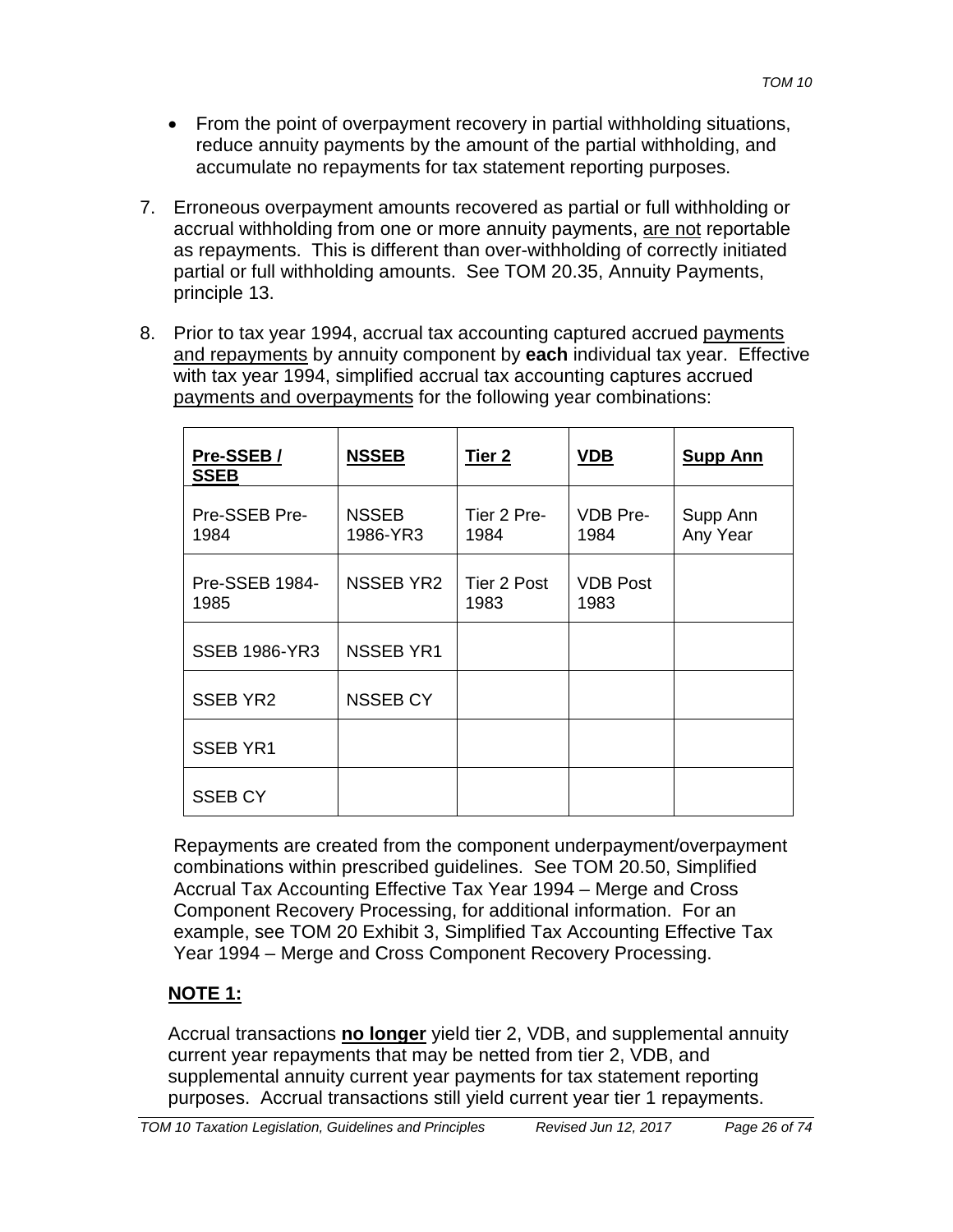Therefore, NSSEB repayments **may be** netted from current year NSSEB payments for tax statement reporting purposes. (SSEB is not an issue, as current year SSEB repayments are not netted from current year SSEB payments.)

- 9. Recoveries of certain overpayments are considered nontaxable recoveries. Any repayments associated with these recoveries are nontaxable repayments, and may not be reported on our annual tax statements. Included are tier 1 workers compensation offset overpayments, RUIA overpayments, SMIB arrearages, RR tax refund overpayments, SALSA overpayments, SS only overpayments, and recovery of amounts originally processed as nontaxable paid amounts.
- 10. If an annuitant cashes both an original and a courtesy disbursement payment, we do not post repayment credit for recovery for the resulting overpayment. Courtesy disbursement recoveries are not considered reportable repayments because courtesy disbursement payments are not considered reportable payments. Also see TOM 20.35, Annuity Payments, principle 12.
- 11. We do not have a like pension (NSSEB, tier 2, VDB, and supplemental annuity) accrual repayment field for each pension accrual payment field. That means we cannot always accurately account for BOTH the year **for which** an amount is repaid **and** the year **in which** an amount is repaid. Posting certain pension accrual payment recoveries as negative payment amounts allows us to properly net them on our annual tax statements.

Pension accrual payments recovered in the year of payment issue by (1) return of EFT or paper check annuity payments, (2) cash refunds, or (3) cross annuity recoveries involving the **same individual** should be posted to TAS as negative payments, not as repayments. Reverse all payment and deduction fields in the returned payment/cash refund/accrual recovery NORECURR record as they appear in the original payment NORECURR record.

12. Whenever an overpayment occurs in more than one annuity component and whenever the amount recovered is less than the entire overpayment, **prorate repayment allocations**. The "streamlined" approach to posting overpayment recoveries, a method that involves a component hierarchy to allocate repayments, should no longer be used.

An original gross overpayment is defined as **after** any award accrual merge actions within annuity components and **before** any cross component or other accrual recovery actions. Create overpayment component recovery factors for taxable and nontaxable annuity components and any un-tiered nontaxable amount attributable to the original gross overpayment. Apply the overpayment recovery factors to any recoveries that have already occurred,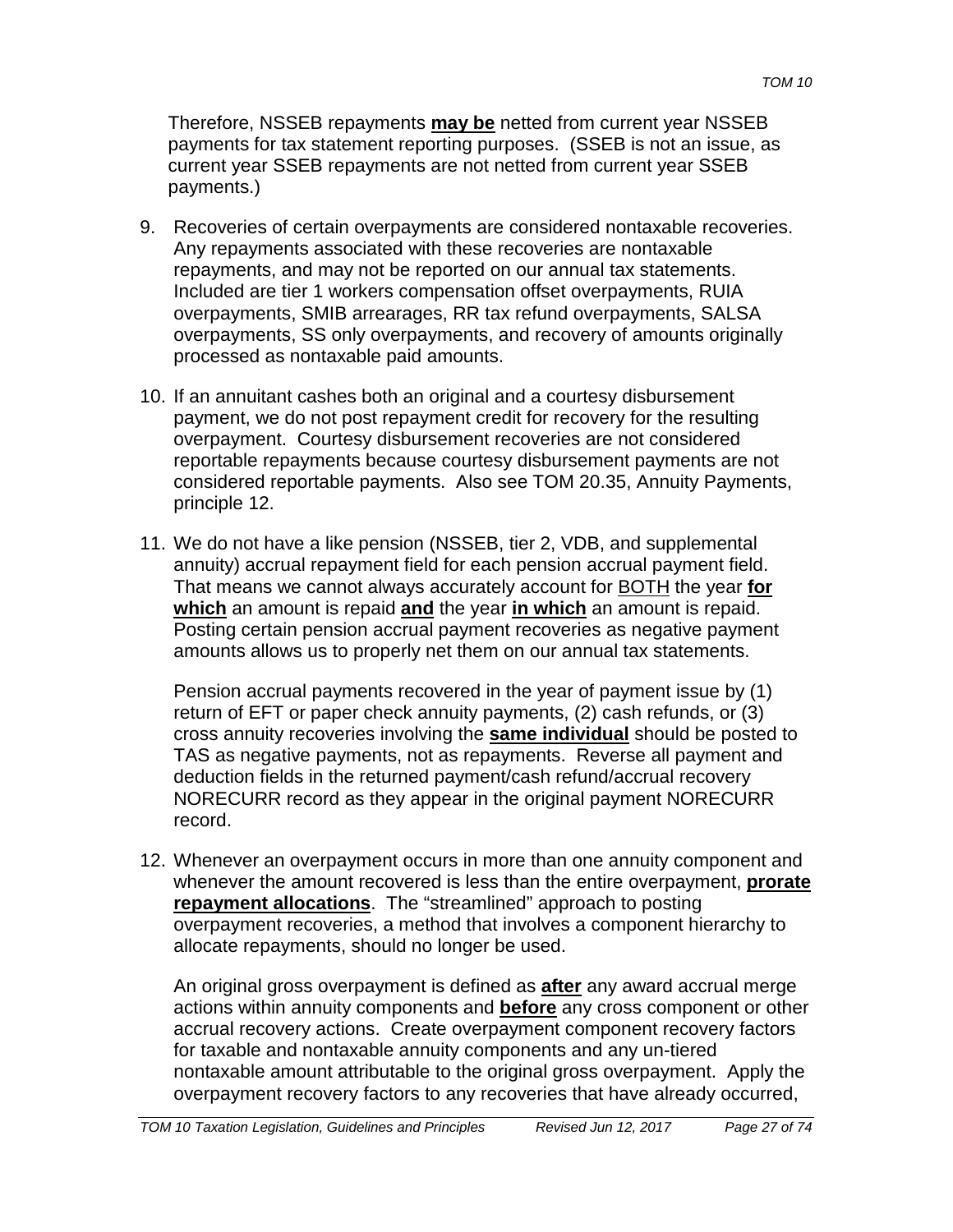starting with the award accrual cross component recoveries. Apply them to other recoveries within the accrual. Continue to apply them to subsequent recovery amounts until the overpayment is either fully recovered or until another overpayment is established.

### **NOTE:**

- Round overpayment recovery factors to five decimal places.
- Round payment and repayment amounts to two decimal places.
- 13. When another overpayment is established before an existing overpayment is fully recovered, it is necessary to create **combined** overpayment recovery factors.

Determine the original gross overpayment of the new overpayment. Create overpayment component recovery factors for the new overpayment. Apply the overpayment recovery factors to any recoveries that have already occurred for the new overpayment, starting with any accrual recoveries as described in principle 12 above.

Then add the unrecovered taxable and nontaxable balances of the **first overpayment** by annuity components to the unrecovered taxable and nontaxable balances of the **new overpayment** by annuity components

Create combined overpayment recovery factors. Apply the combined overpayment recovery factors to any subsequent recoveries until the combined overpayments are either fully recovered or until yet another overpayment is established.

- 14. When deduction amounts attributable to a deceased annuitant are recovered from an annuity due but unpaid at death, the deductions and the payments that created them should be established on the deceased annuitant's tax record. Any taxable amounts are reportable to the deceased annuitant in the year of recovery. Also see TOM 20.35, Annuity Payments, principle 15.
- 15. When processing STAR NORECURRs to enter repayments or repayment adjustments for nonresident aliens (NRAs), check to see if there are any RECURR records with payment information present in the current tax year. If so, enter the NRA country of legal residence and NRA tax withholding percentages (0 or 15 or 30) associated with the **latest** recurring rate records into the STAR NORECURRs. As applicable, all RECURRs and NORECURRs for a given tax year must contain the same country codes and NRA percentages or the automated tax statement program will believe there has been a change in this information and will create multiple tax statement sets.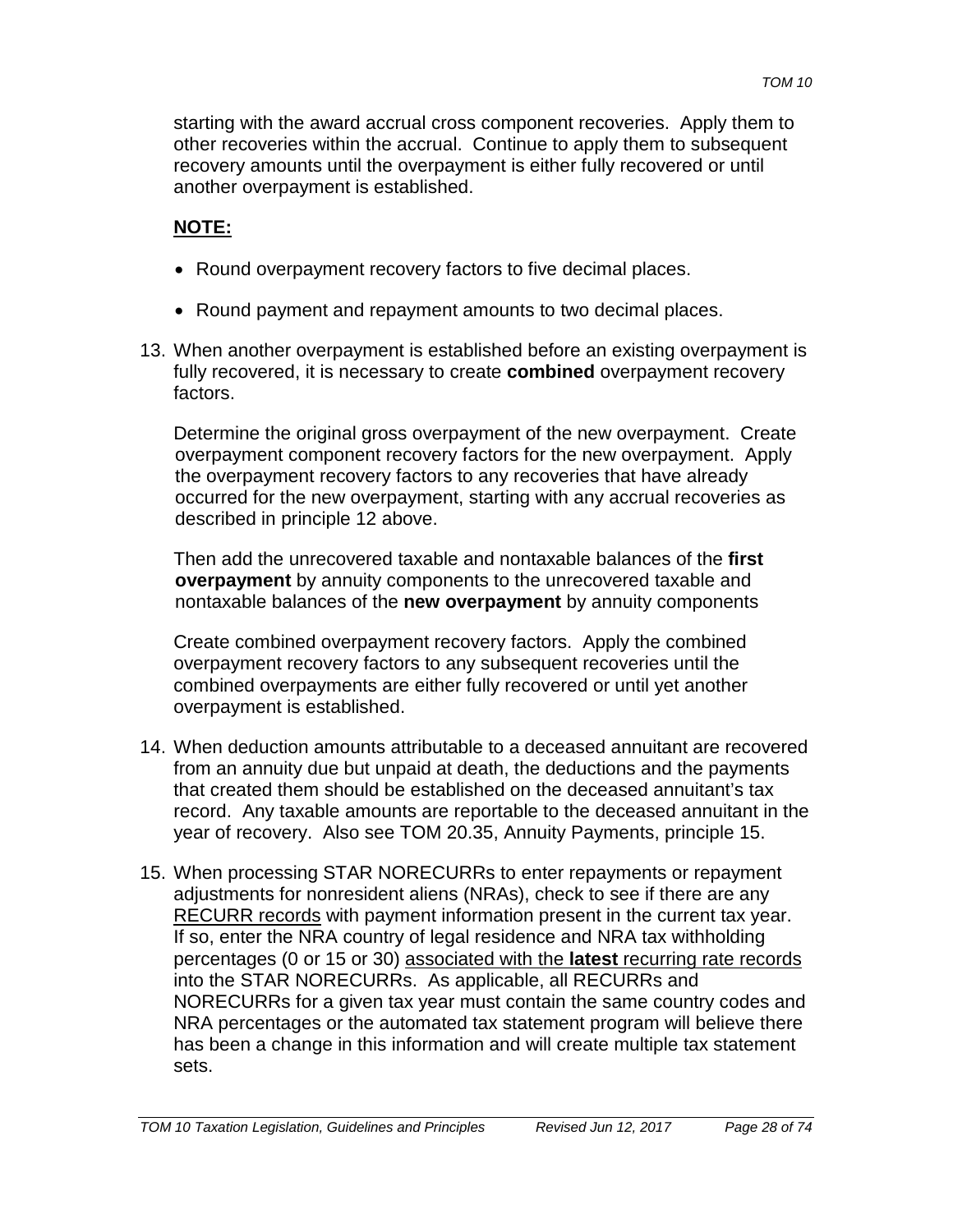If there are no RECURR records with payment information present in the current tax year, **do not** enter the NRA country of legal residence and NRA tax withholding percentages in the STAR NORECURRs.

- 16. Some recoveries should be posted to the Taxation Accounting System (TAS) gross of (before) or net of (after) certain deductions. The most common determinations involve income tax withholding amounts and Supplementary Medical Insurance Benefits (SMIB) premium deductions. Posting recoveries gross or net of tax withholding and SMIB depends on the following:
	- If recovery is made in the year of payment issue
	- If recovery is made in a year after the year of payment issue
	- If the reason for recovery is death
	- If the reason for recovery is something other than death

For specific information, see TOM 20 Exhibit 5, Posting TAS Recoveries of Payments Gross and Net of Tax Withholding and Gross and Net of SMIB.

#### **20.50 Simplified Accrual Tax Accounting Effective Tax Year 1994 – Merge and Cross Component Recovery Processing**

Prior to tax year 1994, we captured gross component payment and repayment amounts for taxable and nontaxable periods. For taxable periods, we accounted for each tax year separately. This required the itemization and storage of a phenomenal amount of information. It sometimes resulted in tax accounting, tax withholding, and tax reporting of amounts that were notably different than amounts actually received by annuitants.

Effective with tax year 1994, we've applied a simplified approach to accrual tax accounting. This approach applies a cash accounting basis to award processing. We account for net component payment and repayment amounts by taxable and nontaxable periods. For taxable periods, we do not account for each tax year separately, but account for them as they must be reported to the Internal Revenue Service. Simplified tax accounting requires less itemization and storage of data, and more closely reflects agency funds accounting.

The following principles apply to merge and cross component recovery processing. Merge and cross component recovery processing applies only to accrual award transactions effective with tax year 1994 and later.

- 1. The merge occurs only within a component.
- 2. Cross component recovery occurs only across or between components.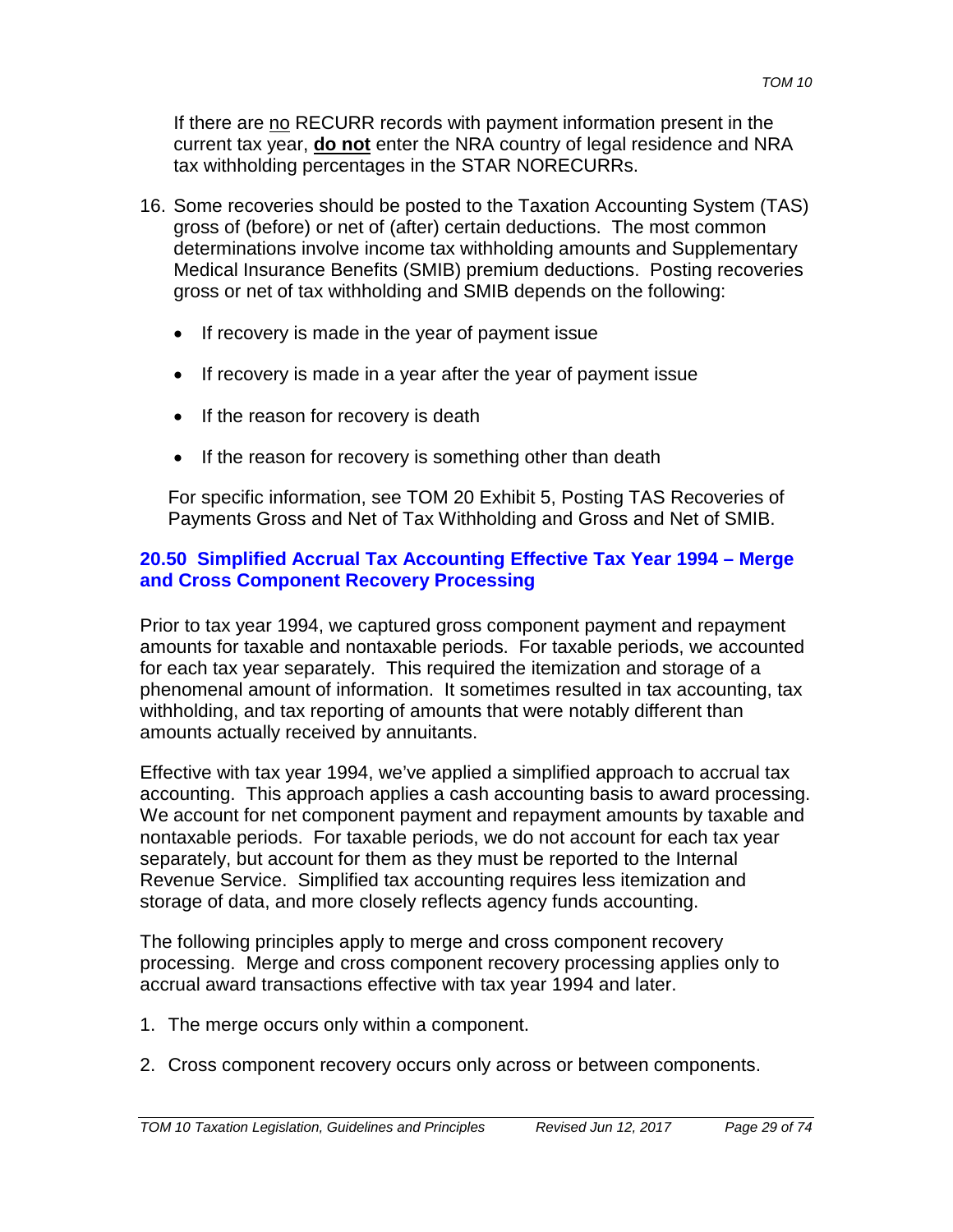- 3. Accrual accounting captures underpayments and overpayments. We create repayments from a combination of underpayments and overpayments.
- 4. Pre-1984 repayments may be merged with post 1983 payments.
- 5. Pre-1984 payments may not be merged with post 1983 repayments.
- 6. If a component's underpayments are greater than or equal to the amount of that component's overpayments, then the amount of that component's repayments is equal to the amount of that component's overpayments. (If PDs are > or = OPs, then REPDs = OPs.)
- 7. If a component's underpayments are less than the amount of that component's overpayments, then the amount of that component's repayments is equal to the amount of that component's payments. (If PDs are < OPs, then  $REPDs = PDs.$ )
- 8. Positive workers compensation offset amounts attributable to the SSEB portions of tier 1 are taxed as SSEB payments. Within an accrual award transaction, positive and negative workers compensation offset amounts attributed to SSEB may first be merged with other positive and negative workers compensation offset amounts attributable to SSEB, and may then be merged with SSEB overpayments and underpayments.
- 9. The hierarchy of cross component overpayment recovery within a new accrual payment is shown below. This hierarchy is applied **after** the merge of overpayments and underpayments within components. It is applied when an overpayment within the new accrual is not fully recovered. It does not apply to accrual recoveries of previously established overpayments.

### **First**

a. Any NSSEB from tier 2 and/or any tier 2 from NSSEB

### **Then**

- b. Pre-1984 Tier 2
- c. Pre-1984 VDB
- d. Pre-1984 Tier 1
- e. Post 1983 Tier 2
- f. Post 1983 VDB
- g. 1984-1985 Tier 1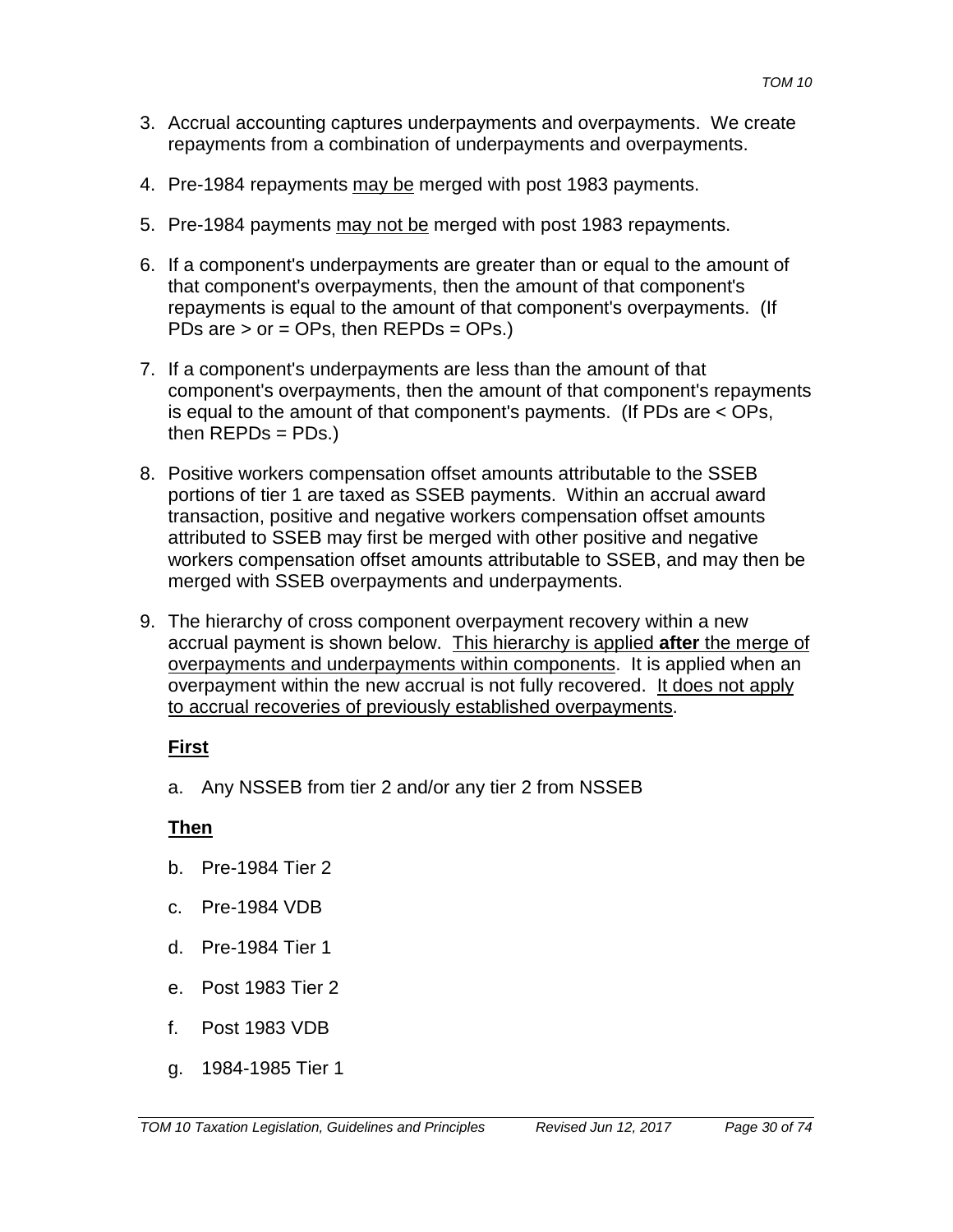- h. 1986-YR3 NSSEB
- i. 1986-YR3 SSEB
- j. YR2 NSSEB
- k. YR2 SSEB
- l. YR1 NSSEB
- m. YR1 SSEB
- n. CY NSSEB
- o. CY SSEB

#### **NOTE 1:**

The supplemental annuity is not listed above. The supplemental annuity may be considered only if there is an award activity transfer of funds from either the RR account to the SUPP account or from the SUPP account to the RR account, and then only for the amount transferred.

#### **NOTE 2:**

This hierarchy was designed to recover older overpayments first in contributory pension, non-contributory pension, and SSEB order. Recovering them in this particular component order allows us to report what are probably more advantageous repayments ahead of less advantageous repayments.

See TOM 20 Exhibit 3, Simplified Tax Accounting Effective Tax Year 1994 – Merge and Cross Component Recovery Processing, for examples of the application and restrictions in applying this processing.

#### **20.55 Retroactive Decisions that Affect Annuity Component Entitlement**

The following principles apply to retroactive decisions that have a tax impact.

- 1. A period of disability (DF) granted or terminated retroactively within the year of the DF onset decision date or DF termination decision date should be considered in any tax statement released for the year of the DF onset or DF termination decision date.
- 2. A period of disability (DF) onset granted or terminated December 1, 1992 or later that retroacts into a year prior to the year of the DF onset decision date or DF termination decision date is not a basis for release of corrected annual tax statements for any prior tax year now covered by the DF onset or DF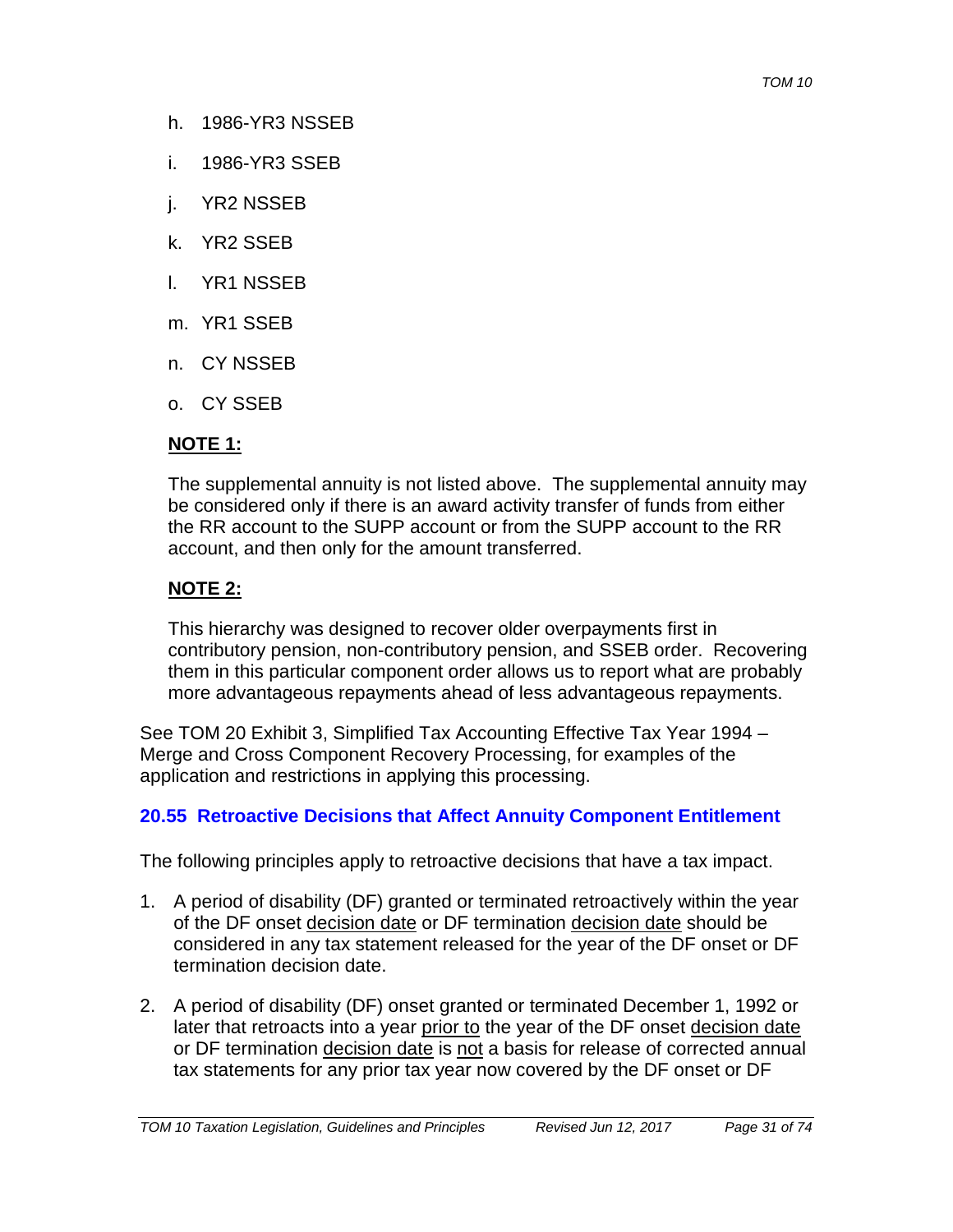termination decision date. This is true even if corrected tax statements are requested by the beneficiary.

3. A DF onset or DF termination granted December 1, 1992 or later that retroacts into a year prior to the year of the DF onset decision date or DF termination decision date may be the basis for release of Forms TXL-120 DF that re-characterizes the composition of the tier 1 considering the DF onset or DF termination date. The letter may be used by the annuitant as the basis for amending his or her Federal income tax returns for any affected years.

### **EXCEPTION:**

Whenever a DF onset was granted or terminated December 1, 1992 or later, but (1) the DF information updated to TAS was erroneous, or (2) the DF information was updated to TAS in a year **after** the year of the DF onset decision date or DF termination decision date, corrected tax statements should be issued, as appropriate, for the year of the DF onset or termination decision date and later. Original or corrected Forms TXL-120 DF should be issued, as appropriate, for years covered by the DF onset or DF termination that retroact **earlier** than the year of the DF onset decision date or DF termination decision date.

These corrected tax statements and original or corrected Forms TXL-120 DF should make tax statement reporting and Form TXL-120 DF information consistent with what would have been reported or released if the DF information had been updated to TAS both correctly and timely.

- 4. A period of disability (DF) onset granted or terminated prior to December 1, 1992 is basis for release of corrected annual tax statements for any years covered by the DF onset or termination decision. However, because years before 1992 are not open tax years with the IRS, we would not initiate release of corrected tax statements for these years.
- 5. When the RRB and SSA both grant a disability freeze and the DF onset dates are different, use the RRB DF onset date for tax accounting purposes.
- 6. Periods of disability (DFs) were granted on the basis of drug and alcohol abuse (DAA) to individuals who filed disability applications prior to January 1, 2008. Individuals who file disability applications on or after January 1, 2008 may be rated disabled, but will not be granted DFs based on DAA. Tier 1 amounts paid to these individuals prior to retirement age will be taxed as NSSEB.
- 7. Annuity formula conversion accruals are reportable by component in the year of the conversion. OM to RR, RR to OM, and age OM to DIB OM conversions that retroact into a year prior to the year of the conversion transaction is not a basis for release of corrected annual tax statements for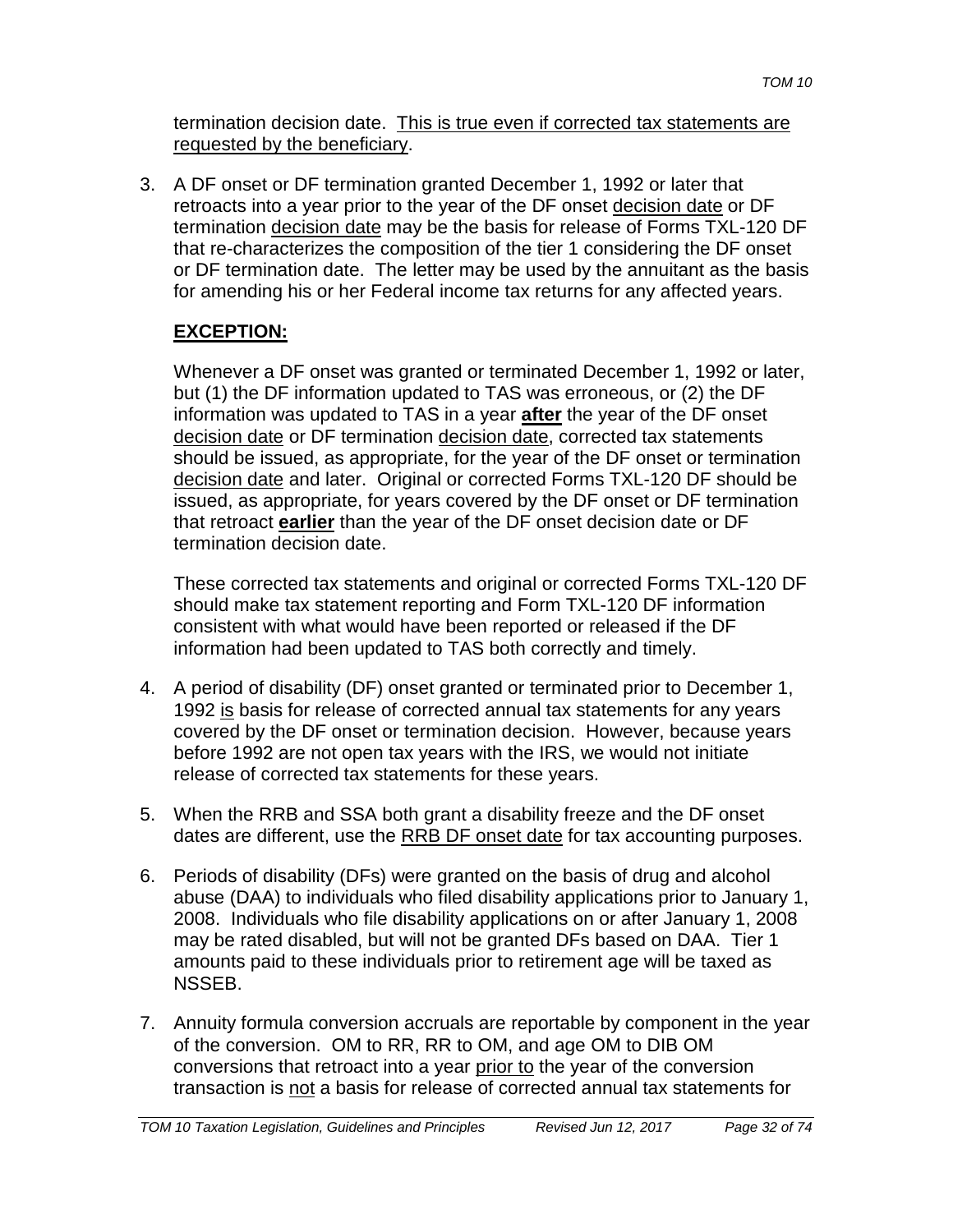any prior tax year now covered by the annuity formula conversion. Any retroactive period effective for a year prior to the year of the conversion is part of the accrual associated with the conversion transaction, and should be considered in the tax statement issued for the year of the conversion transaction.

#### a. RR to OM Conversions

Only RR formula SSEB previous payments may be merged with OM formula SSEB accrued payments, thereby reducing the reportable OM formula SSEB accrual payment. RR formula NSSEB, tier 2, and VDB previous payments recovered from OM formula SSEB accrued payments are reportable as NSSEB, tier 2, and VDB repayments in the year of the annuity formula conversion.

#### b. OM to RR Conversions

Only OM formula SSEB previous payments may be merged with RR formula SSEB accrued payments, thereby reducing the reportable SSEB RR formula accrual payment. OM formula SSEB previous payments recovered from RR formula NSSEB, tier 2, and VDB accrued payments are reportable as SSEB repayments in the year of the annuity formula conversion.

#### c. RR to DIB OM Conversions or age OM to DIB OM Conversions

These may warrant release of Forms TXL-120 DF for prior tax years under principle 2, above. However, a Form TXL-120 DF will not cover rates payable under the DIB OM. It will cover tier 1 rate(s) payable under the RR formula or rate(s) payable under the age OM formula (whatever was actually paid) in the prior year now covered by the DF.

- 8. Effective with any tax statements prepared January 1, 2002 and later, reportable payments and repayments associated with periods covered by RRA annuity application cancellations are reported for the year in which they occur. This applies to tax statements prepared for any tax year, including years before 2002. We no longer suppress current year reporting of these amounts, nor do we issue prior year corrected statements to zero out these amounts.
- 9. Whenever we reallocate component payment amounts, we may need to reallocate component deduction amounts associated with the original payment amounts. See TOM 20.75, Reallocation of Annuity Payments and Deductions, for additional information.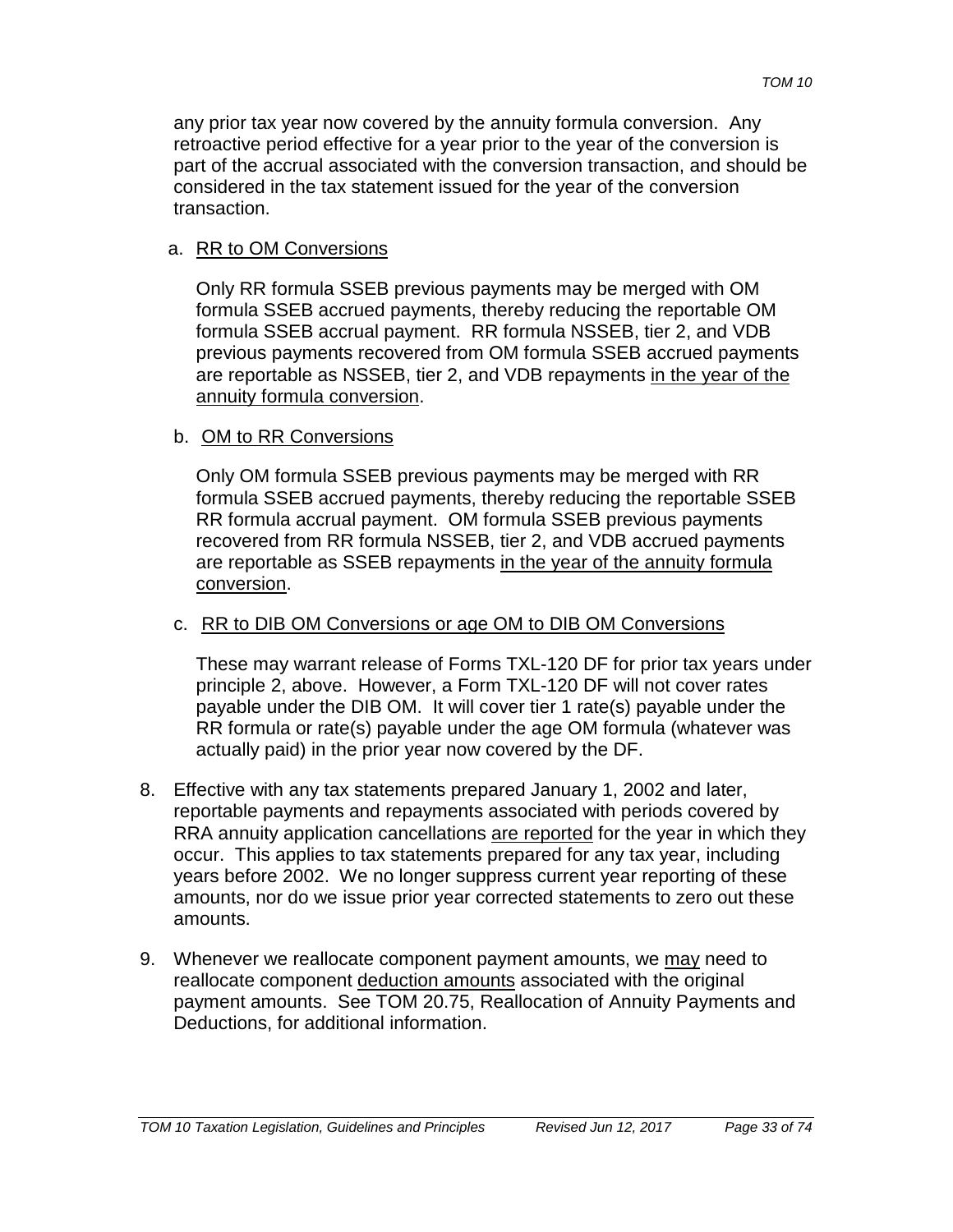- 10. When periods of disability (DF) are granted or terminated **and** tier 1 overpayments exist in the records **and** tier 1 repayments are involved, the DF information **may or may not** affect how tier 1 repayments are reported.
	- a. The DF Onset or Termination Effective Date is **Equal to or Earlier than** the Tier 1 Overpayment Effective Date, and the DF Onset or Termination Continues Throughout the Entire Tier 1 Overpayment Period.
		- 1) Special Forms TXL-120 DF Used When Tier 1 Repayments are Involved

Tier 1 repayments **may** be re-characterized on Forms TXL-120 DF considering the DF onset or DF termination date.

2) Tier 1 Repayments Posted to TAS and Reported on Tax Statements

Tier 1 repayments **may not** be re-characterized on TAS to consider the DF onset or DF termination date. We must continue to capture and report tier 1 repayments as we reported the overpaid tier 1 payments. We do not know who does or does not amend prior year tax returns to consider the DF information.

- b. The DF Onset or Termination Effective Date is **Later Than** the Entire Tier 1 Overpayment Period.
	- 1) Special Forms TXL-120 DF Used When Tier 1 Repayments are Involved

Tier 1 repayments **may not** be re-characterized on Forms TXL-120 DF considering the DF onset or DF termination date. The tier 1 overpayment period is not impacted by the DF.

2) Tier 1 Repayments Posted to TAS and Reported on Tax Statements

Tier 1 repayments **may not** be re-characterized on TAS to consider the DF onset or DF termination date. The tier 1 overpayment period is not impacted by the DF.

- c. The DF Onset or Termination Effective Date is **in the Middle of** the Tier 1 Overpayment Period.
	- 1) Special Forms TXL-120 DF Used When Tier 1 Repayments are Involved

Cases are to be referred to PAS for instructions.

2) Tier 1 Repayments Posted to TAS and Reported on Tax Statements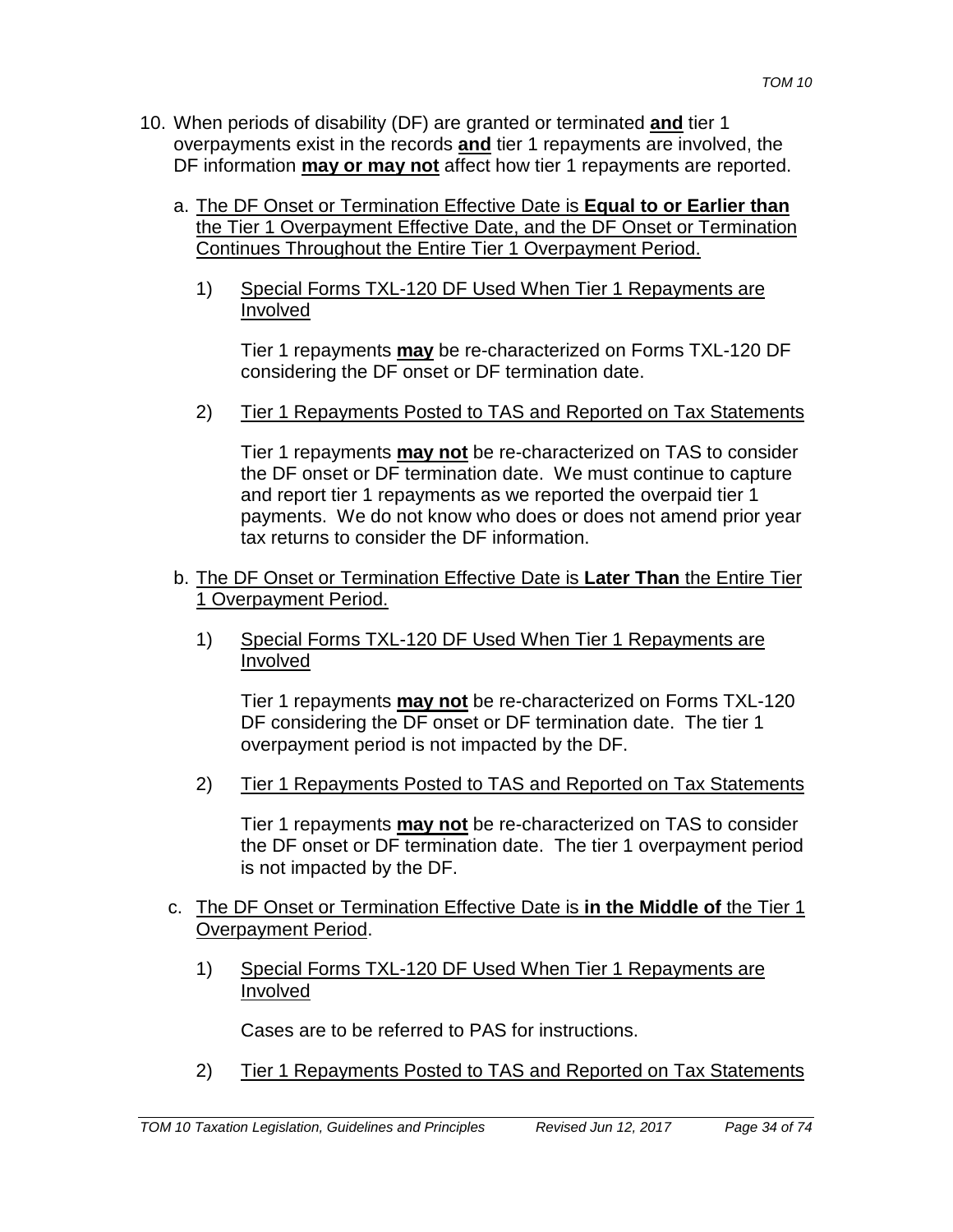Cases are to be referred to PAS for instructions.

### **20.60 Federal Income Tax Withholding**

The following principles apply to tax withholding forms and tax withholding amounts associated with RRA annuity payments.

- 1. Federal income taxes are calculated and withheld from both recurring and nonrecurring Social Security Equivalent Benefit (SSEB), Non-Social Security Equivalent Benefit (NSSEB), tier 2, Vested Dual Benefit (VDB), and supplemental annuity payments.
- 2. When annuity payments are determined to be not due, amounts overpaid include any income taxes withheld from payments in any year prior to the annuity suspension or termination accounting date year.
- 3. RRA due process rules do not apply to Federal income tax withholding. Annuitants are not entitled to a 30 day advance notice of Federal income tax withholding increases that will decrease net annuity rates. Incorrect tax withholding rates should be corrected as soon as possible.
- 4. Tax withholding election certificates used for individuals taxed as U.S. citizens are:
	- a. Forms RRB W-4P, *Withholding Certificate for Railroad Retirement Payments*, are used by individuals taxed under U.S. citizen rules to elect tax withholding or elect no tax withholding from NSSEB, tier 2, VDB, and supplemental annuity payments.
	- b. Forms IRS W-4V, *Voluntary Withholding Request*, are used by individuals taxed under U.S. citizen rules to elect tax withholding or elect no tax withholding from SSEB payments.
	- c. Forms RRB-1001, *Nonresident Questionnaire*, are used by nonresident individuals to identify their country of citizenship and their country of residence for tax purposes. Information provided on this form allows us to determine if U.S. citizen rules apply to individuals.
- 5. Tax withholding election certificates used for individuals taxed as nonresident aliens are:
	- a. Forms RRB-1001, *Nonresident Questionnaire*, are used by nonresident individuals to identify their country of citizenship, their country of legal residence for tax purposes, and to claim exemption from full tax withholding under any applicable income tax treaty in effect between their country of residence for tax purposes and the United States. Information provided on this form allows us to determine if NRA rules apply to individuals.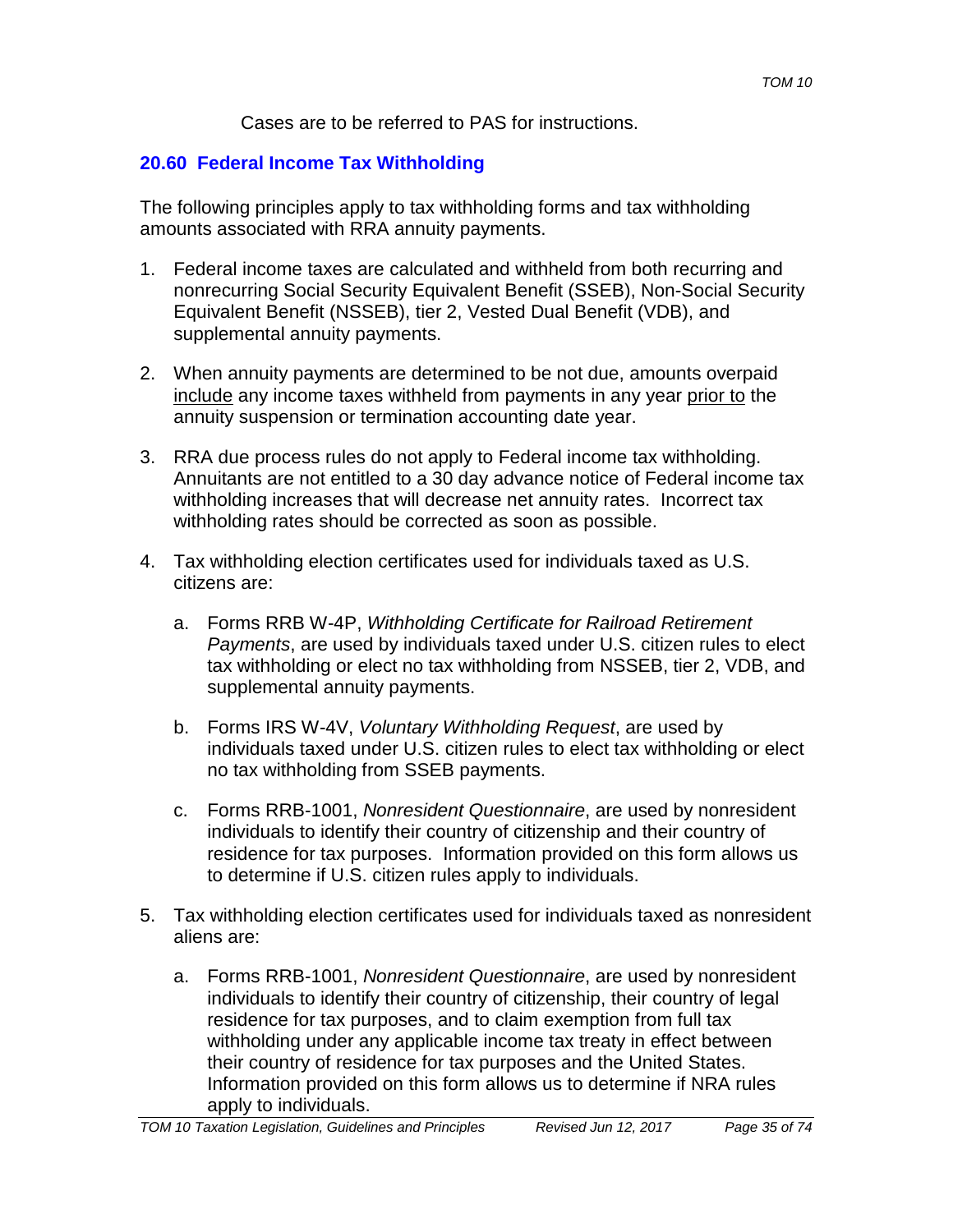- b. Forms RRB-1001 Buff, *Nonresident Questionnaire*, are used by nonresident alien individuals to renew tax treaty exemption claims. These claims provide reduced income tax withholding under income tax treaties in effect between their country of residence for tax purposes and the United States. Renewals are effective until December 31 of the third year following the year a properly completed renewal form is processed at an RRB office.
- 6. RRB personnel **may not pre-complete** the United States Taxpayer Identifying Number for auxiliary applicants/annuitants and the Signature item for any applicant/annuitant on tax withholding certificate Forms RRB W-4P, Forms RRB-1001, Forms RRB-1001 Buff, and Forms IRS W-4V before providing them to applicants/annuitants. RRB personnel may pre-complete any other items.
- 7. RRB personnel **may not alter ANY items** on Forms RRB W-4P, Forms RRB-1001, Forms RRB-1001 Buff, and Forms IRS W-4V after they are received from applicants/annuitants.
- 8. We may not accept a "NO" tax withholding election on Form RRB W-4P if:
	- a. the individual's United States taxpayer identifying number is not provided on the form, or
	- b. the individual resides outside the 50 United States, Washington D.C., Guam, and the Commonwealth of the Northern Mariana Islands.
- 9. We may not accept a "YES" tax treaty exemption claim on Form RRB-1001 or Form RRB-1001 Buff if:
	- a. the individual's United States taxpayer identifying number is not provided on the form, or
	- b. the individual's country of residence for tax purposes is not provided on the form.
- 10. Tax treaty exemption claims affect future payments only. Original and renewal tax treaty exemption claims are not retroactive.
- 11. We apply income tax withholding using withholding election forms/ certificates and, in the absence of these certificates, we apply mandatory U.S. citizen and mandatory NRA tax withholding as required by the Internal Revenue Code.
- 12. We calculate and withhold taxes from daily payment award activities and the annual cost of living mass adjustment. We have a monthly TAS Recert program that selects annuitants on the basis of newly filed U.S. citizen and NRA withholding certificates, attainment of retirement age under the SSA,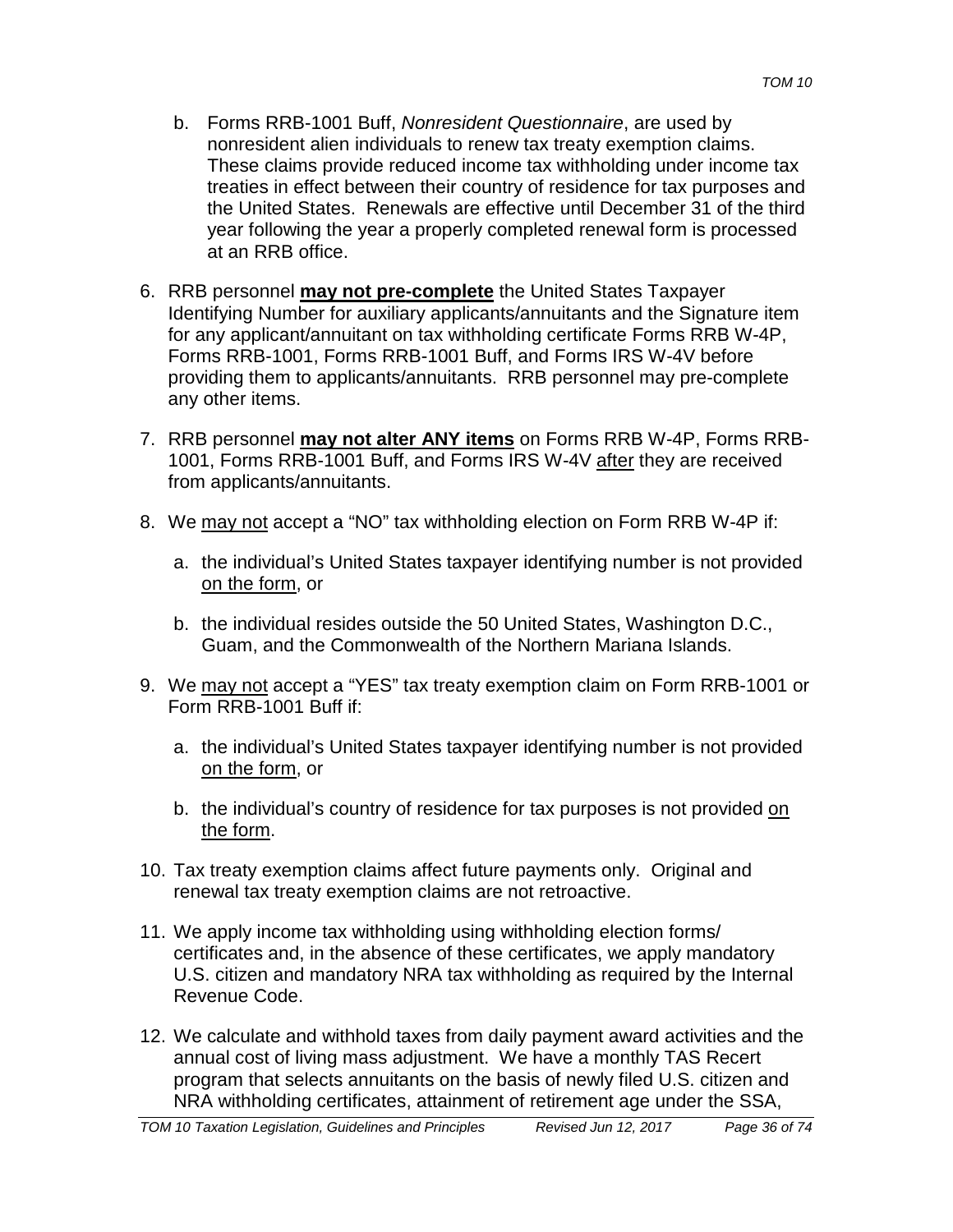grants or terminations of periods of disability, receipt of new SSEB PIAs, and manually requested selections.

13. In a given tax year, if we under-withheld income taxes from a NRA annuitant, and if we corrected the recurring tax withholding rate to apply 30 percent tax withholding, and if we secured a properly completed Form RRB-1001 or RRB-1001 Buff with a tax treaty exemption claim, we should delay entry of the Form RRB-1001/RRB-1001 Buff into TAS. The IRS requires we recover any under-withheld NRA taxes in the year of the under-withholding. Delaying entry of the tax treaty exemption claim may, depending on the timing, allow over-withholding to occur so we can recover all or part of the underwithholding for the agency's trust funds. Such recovery actions may not carry over into the next tax year.

# **20.65 Federal Income Tax Deposits and Tax Deposit Adjustments**

- 1. Tax withholding amounts are deposited at the U.S. Treasury for the Internal Revenue Service (IRS) on behalf of our annuitants.
- 2. Tax deposit information is tracked internally at the RRB by U.S. Citizen and Nonresident Alien Accounts, and by Regular Annuity and Supplemental Annuity Accounts.
- 3. The source of RRB Federal income tax deposit money is:
	- a. Monthly Check Issue, covering tax withholding from recurring annuity payments.
	- b. Post period OPOs, which are also Monthly Check Issue payments, covering tax withholding from recurring annuity payments.
	- c. The TAS daily update program, DELTA, for:
		- 1) Tax withholding from nonrecurring annuity payments (excluding the post period OPOs cited above), and
		- 2) Tax withholding adjustments associated with returned recurring and nonrecurring annuity payments.
	- d. The TAS correction process TAXCOR, covering tax withholding adjustment amounts associated with Federal income tax withholding refunds.
	- e. STAR, a TAS process covering tax withholding adjustments associated with cash refund repayments.
- 4. TAS fields that impact tax deposits are positive and negative tax withholding amounts by annuity components, positive and negative tax refund amounts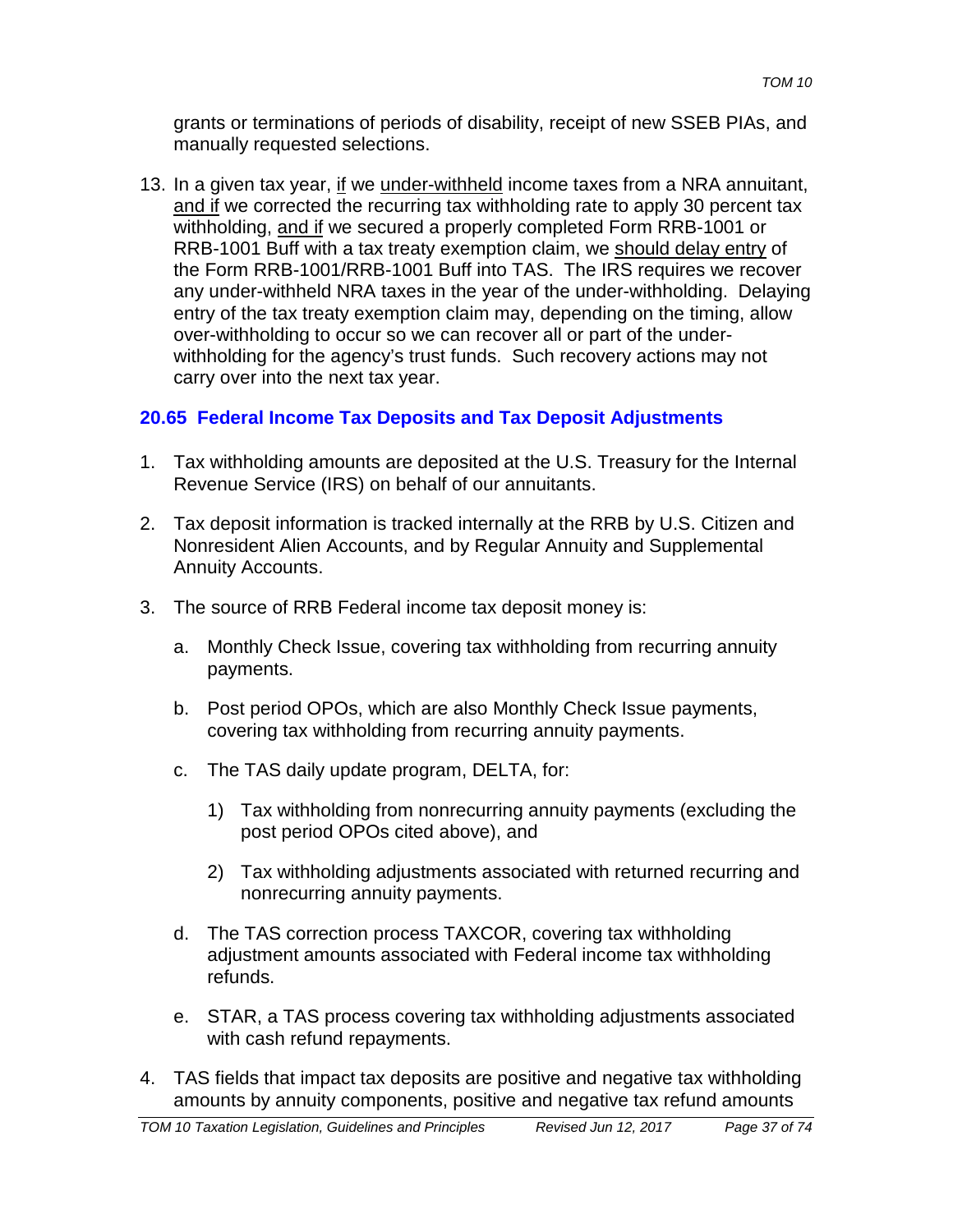by annuity components, and tax deposit codes that identify the tax deposit account (U.S. citizen or NRA) affected.

- 5. Tax deposit credits increase tax deposits. Tax deposit debits decrease tax deposits.
- 6. Whether tax withholding amounts or tax refund amounts are positive or negative determines whether the adjustments credit or debit the agency's tax deposits.

| <b>Positive and Negative Tax Withholding</b><br>and Tax Refund Amounts | <b>Effect on Tax Deposit Totals</b> |
|------------------------------------------------------------------------|-------------------------------------|
| Positive (+) Tax Withholding Amounts                                   | Credit (Increase)                   |
| Negative (-)Tax Withholding Amounts                                    | Debit (Decrease)                    |
| Positive (+)Tax Refund Amounts                                         | Debit (Decrease)                    |
| Negative (-)Tax Refund Amounts                                         | Credit (Increase)                   |

- 7. When tax withholding is refunded during a tax year, the agency's tax deposits are adjusted for the refund. This is done by processing a TAXCOR correction NORECURR showing positive tax withholding refund amounts by annuity components and identifying the tax deposit account from which the taxes were **originally withheld**.
- 8. When mandatory or elected U.S. citizen taxes are withheld from a NRA tax refund, the agency's tax deposits must not only be adjusted for the NRA tax refund, they must also be adjusted for the amount of taxes being withheld as U.S. citizen taxes. Two TAXCOR correction NORECURRs must be processed on different days to adjust the agency's tax deposits before the close of the tax year.
	- a. One TAXCOR NORECURR should be processed with positive (+) tax refund amounts entered by annuity components, and identifying the NRA tax deposit account. The positive tax refund amounts will credit (decrease) the NRA tax deposit account.
	- b. A second TAXCOR NORECURR should be processed on a different day with positive (+) tax withholding amounts entered by annuity components, and identifying the U.S. citizen tax deposit account. The positive tax withholding amounts will debit (increase) the U.S. citizen account.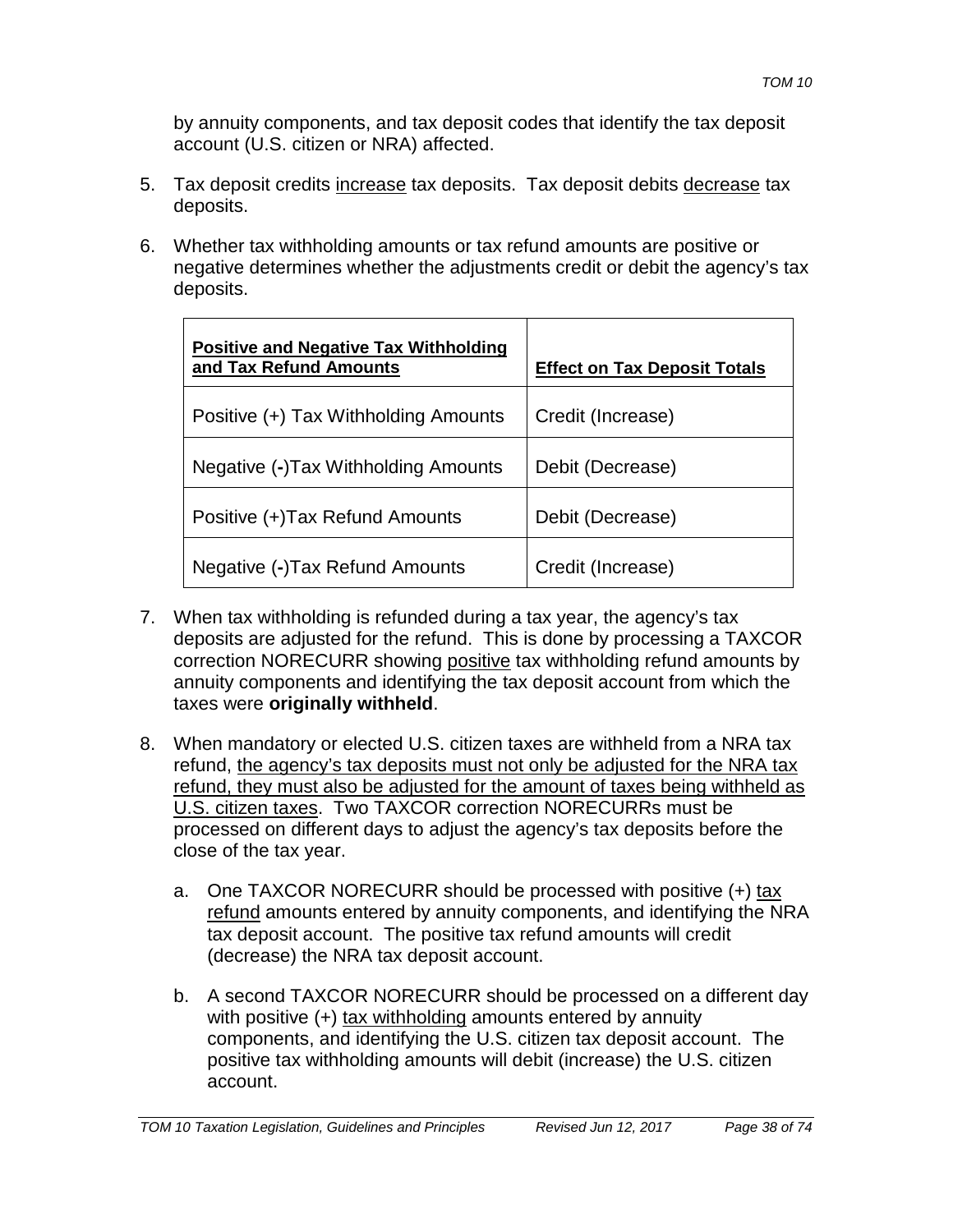- 9. The RRB files annual income tax returns to report Federal income taxes withheld and deposited with the U.S. Treasury. Policy and Systems, PAS, files the following:
	- a. IRS Form 945, Annual Return of Withheld Federal Income Tax, to report U.S. citizen tax withholding and deposits.
	- b. IRS Form 1042, Annual Withholding Tax Return for U.S. Source Income of Foreign Persons, to report NRA tax withholding and deposits.

### **20.70 Federal Income Tax Refunds**

- 1. Refunds of current year NRA taxes withheld because of RRB errors should be made whether or not they are requested by the annuitant.
- 2. Refunds of current year assumed NRA taxes withheld from U.S. citizens may be made if requested by the annuitant, but may not exceed the appropriate mandatory and/or elected U.S. citizen taxes applicable to the annuity payments from which the NRA taxes were withheld.
- 3. When **NRA** income tax refunds are issued to either U.S. citizens or NRAs, **bypass** automated tax statement processing for the year of the tax refund. The automated annual statement process cannot at this time create accurate tax statements involving NRA tax refunds.
- 4. Refunds of current year U.S. citizen taxes may be made only if one of the following is true:
	- a. The annuitant requests a refund and a RRB error was involved, or
	- b. The annuitant requests a refund and dire need is involved, or
	- c. The annuitant requests a refund and mandatory (not elected) NSSEB taxes were withheld from an annuity and a period of disability (DF) is awarded in the current year and the tier 1 payments from which we withheld the NSSEB taxes will be reported on our tax statements as SSEB payments.
- 5. We restrict processing U.S. citizen tax refunds because of the extra work doing so puts on TCIS-TS. It's reasonable to assume U.S. citizens with tax withholding will file income tax returns. They can secure any over-withheld income taxes from the IRS by filing returns. The three exception situations cited in principle 4 above allow us to pay tax refunds to U.S. citizens in situations in which doing so would clearly provide good customer service.
- 6. When income tax refunds are made to annuitants, the agency's tax deposits must be adjusted for the refund. A TAXCOR correction NORECURR must be created before the close of the tax year showing positive (+) tax refund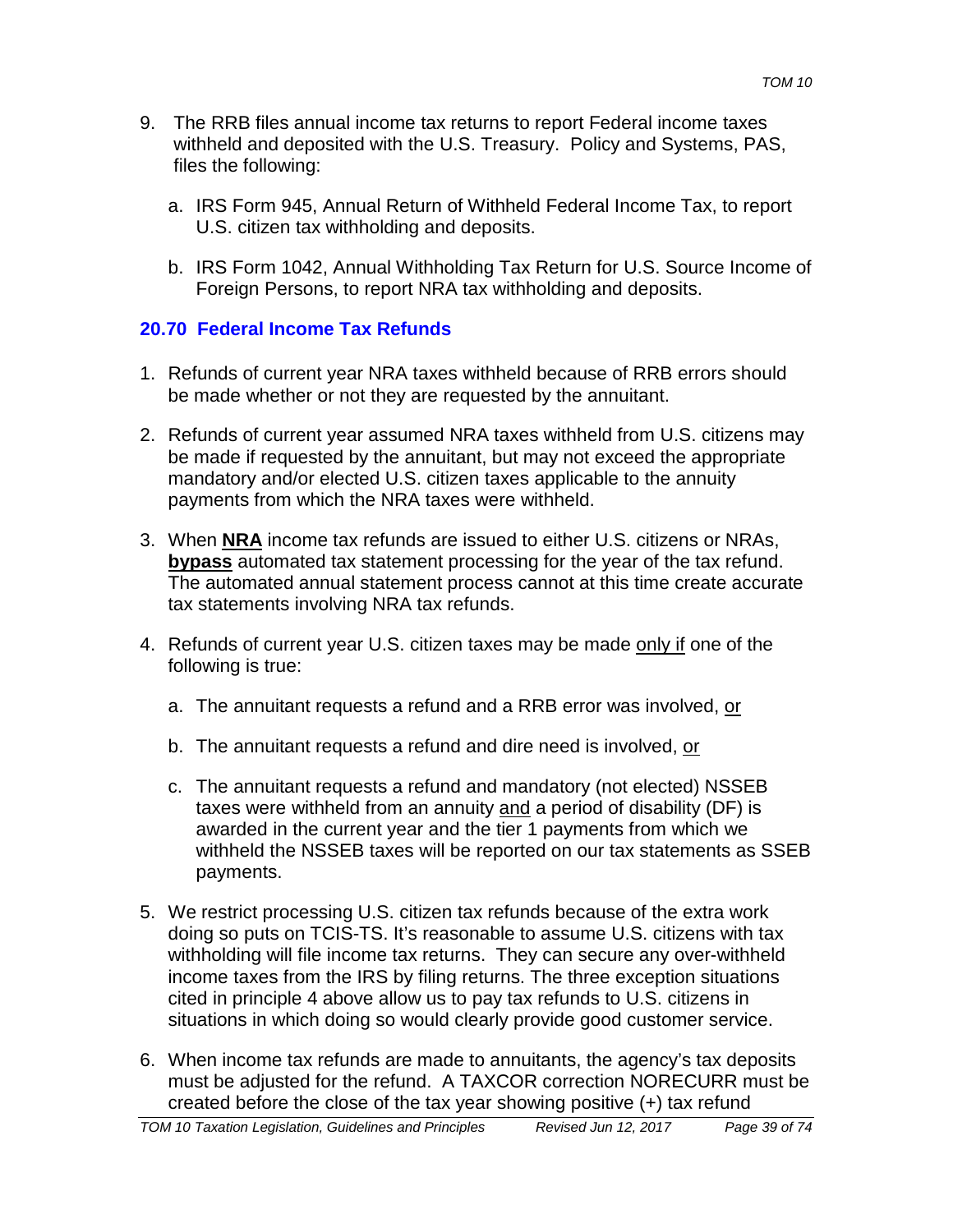amounts by annuity components, and identifying the tax deposit account (U.S. citizen or NRA) into which the taxes were deposited when **originally** withheld. Positive tax refund amounts debit, or decrease, the tax deposit account identified on the TAXCOR NORECURR.

### **EXCEPTION 1:**

A TAXCOR correction NORECURR should not be created to adjust the agency's tax deposits if an income tax refund is made after the close of the tax year.

- 7. In limited situations, income tax refunds may be made after the close of the tax year. TCIS-TS may initiate these refunds, but Policy and Systems, PAS must approve them. Such refunds will only be approved if all four of the following conditions are true:
	- a. A RRA income tax statement showing the over-withheld income tax will not be issued to the annuitant, and
	- b. The RRB's income tax return covering the agency's tax deposits for the tax year just closed has not been filed with the IRS, and
	- c. A manual tax deposit adjustment will be made by P&S, PAS to the RRB's income tax return totals covering the income tax refund paid after the close of the tax year, and
	- d. Manual tax statement(s) will be issued with the income tax refund considered as having been paid in the year for which the statement(s) are issued.

# **20.75 Reallocation of Annuity Payments and Deductions**

- 1. Component payment amounts are reallocated for a number of reasons Social Security Equivalent Benefit (SSEB) attainments, regular annuity Railroad (RR) or Overall Minimum (OM) formula conversions, period of disability (DF) grants and terminations, findings that annuitants are incarcerated felons or otherwise not entitled to receive social security benefits for reasons identified in the Social Security Act, discovery of computation errors, et cetera. Whenever component payment amounts are reallocated, component deduction amounts may also need to be reallocated. Deductions that should be evaluated are:
	- a. Work Deduction Amounts
	- b. Waiver Amounts
	- c. Partition Deduction Amounts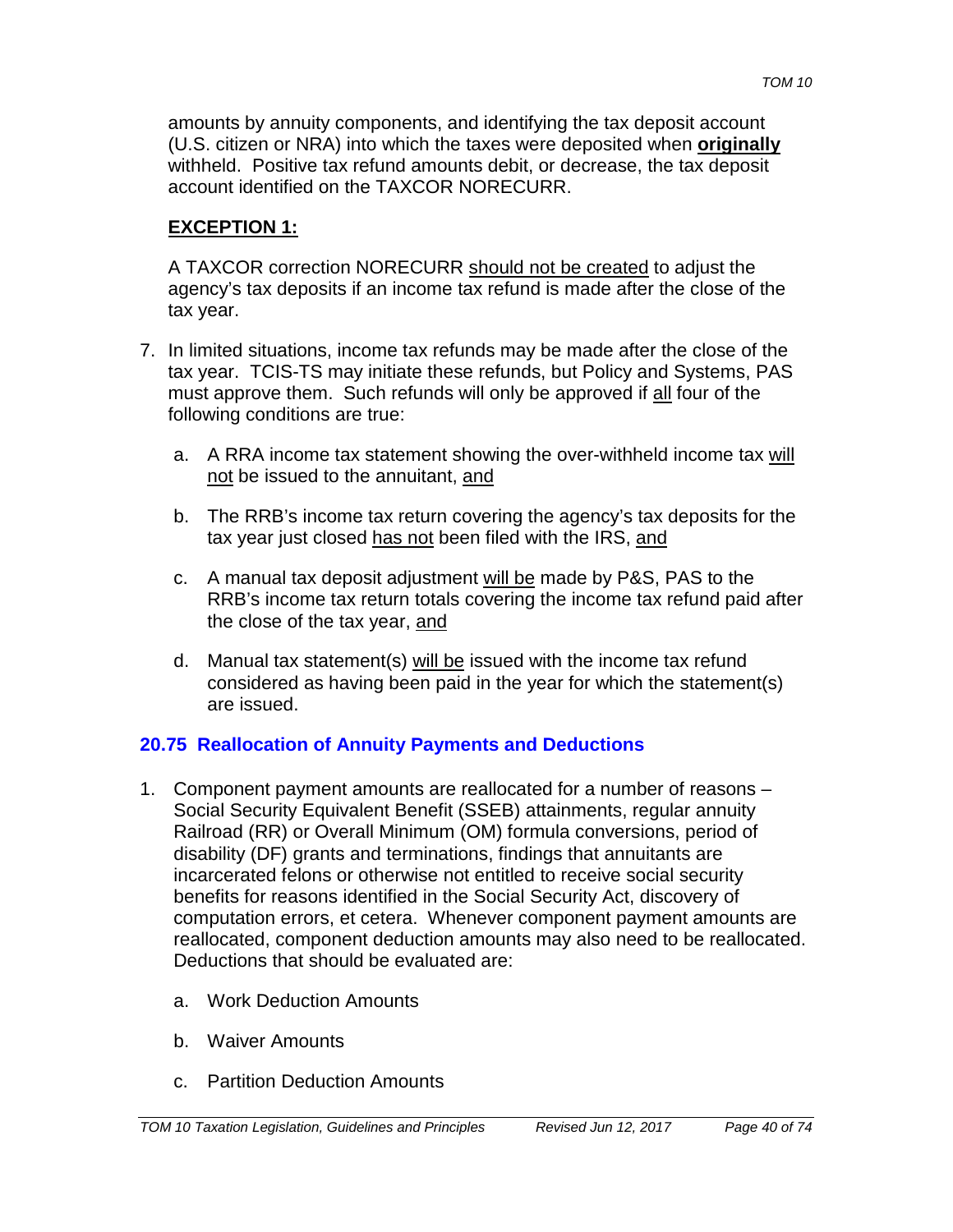- d. Actuarial Adjustment Amounts
- e. Partial Withholding or Full Withholding or Accrual Withheld Recovery Amounts or Cash Refund Amounts
- f. Tax Withholding Amounts
- 2. P&S PAS may have set current year tier 1 reallocations for felons and other individuals not entitled to receive SSA benefits. **Do not** take immediate tier 1 reallocation action on a record **if any one** of the following TAS conditions exists:
	- ▶ Retirement Records With EE SSEB Insured Status Codes of 2 in TAS and Employee SSA Insured Status Codes of 1 in PREH.

### **OR**

 $\triangleright$  Retirement and Survivor Records With ANNTAXR Bypass Codes of 009.

### **OR**

 Retirement and Survivor Records With ANNTAXR OPO Bene Codes of 001.

#### **a. Incarcerated Felons and Others on the Felon's Wage Record**

Check the latest list of known felons to see if the record is listed and the felon is still incarcerated. If so, and if the employee is the felon, do not modify the TAS tier 1 settings. Maintain NSSEB for the felon, but not for his or her auxiliary annuitants/ beneficiaries, unless NSSEB applies without regard to the employee's felon status. Auxiliary annuitants are to be treated as they would if the employee were not an incarcerated felon.

If the felon is not the employee, do not modify the TAS tier 1 settings. Maintain NSSEB for the felon, but not for other annuitants/ beneficiaries drawing on the wage record.

### **b. Deportees From the United States and Others on the Deportee's Wage Record**

Check the latest list of individuals deported from the United States. If the deported individual is the employee, if TAS tier 1 settings are for NSSEB, do not modify the TAS tier 1 settings. Maintain NSSEB for the deportee and for any auxiliary annuitants/beneficiaries. Auxiliary annuitants are to be treated for tax purposes in the same manner as the deported employee/ wage earner.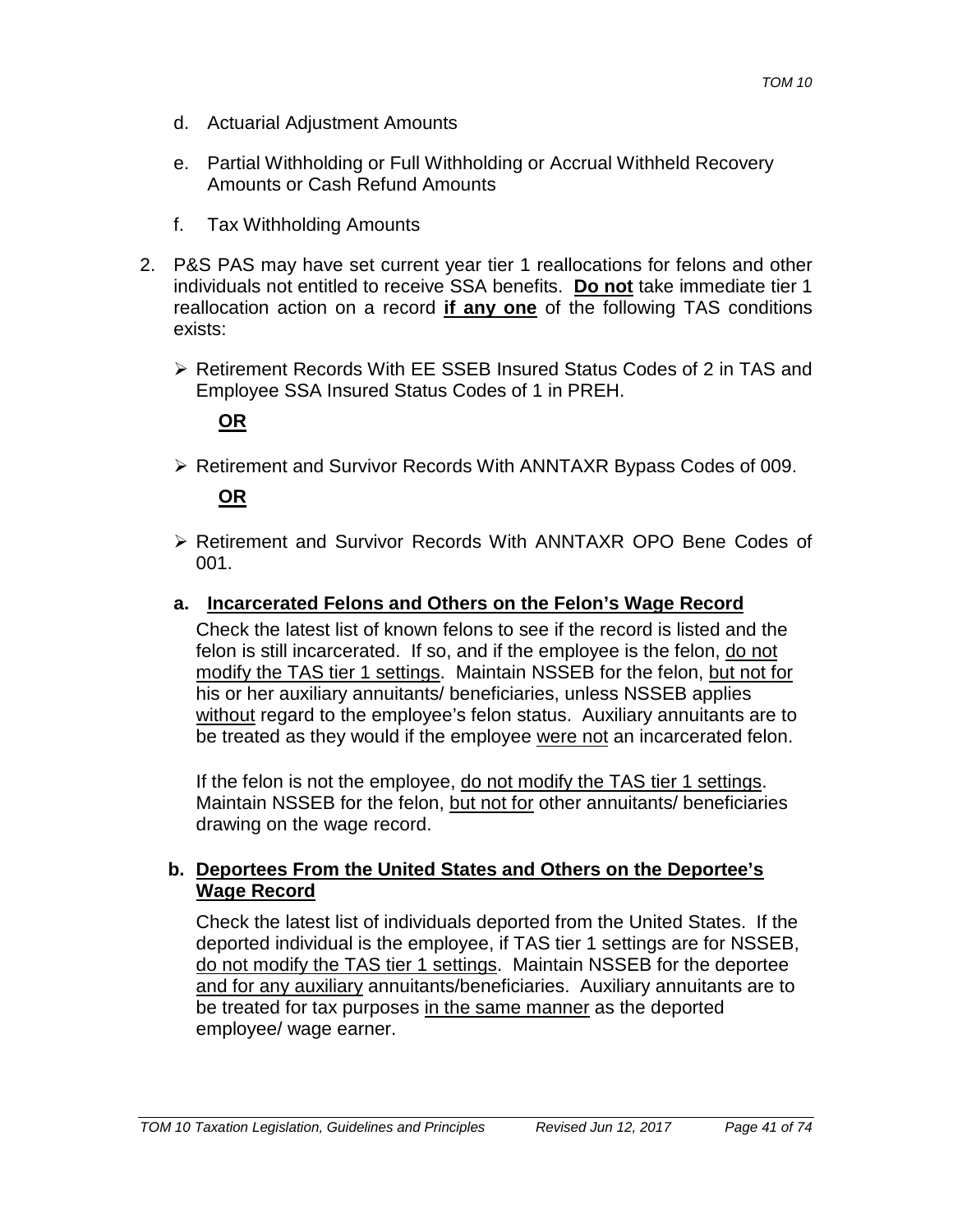If the deported individual is not the employee, do not modify the TAS tier 1 settings. Maintain NSSEB for the deported individual, but not for other annuitants/ beneficiaries drawing on the wage record.

# **c. Other Individuals Not Payable at SSA**

Do not remove the TAS tier 1 settings. P&S PAS should provide handling instructions for any affected employee, spouse, divorced spouse, survivor, parent, or partition or garnishment payee. Instructions should include:

- 1) Directions for individuals not entitled to SSA benefits or those now re-entitled to SSA benefits, and
- 2) Directions for any other beneficiaries receiving benefits on the wage record.
- 3. Follow the general Order of Deductions rules in TOM 20.40, Annuity Deductions, when reallocating deduction amounts. Also see TOM 20 Exhibit 4, The Order of Deductions and How It Affects Taxable Component Payment Amounts, for an example.
- 4. Reallocate component specific deductions if the component payments with which they were associated are being reallocated. These are work deduction amounts, some waiver amounts depending on the waiver code involved, and legal process partition deduction amounts.
- 5. Re-prorate non-component specific deductions over reallocated regular annuity component payment amounts. These are some waiver amounts, depending on the waiver code involved, and actuarial adjustment amounts.
- 6. Repayments should always be allocated to overpaid annuity components as those overpaid payment amounts were reported to the IRS. If original and corrected tax statements were released for the overpayment period, use the overpaid payments as shown on the latest tax statements we released.

# **EXCEPTION:**

Pre-1984 tier 1 repayments may be reported as pre-SSEB repayments even though pre-1984 tier 1 payments were not reported to the IRS as taxable amounts.

- 7. If an overpayment being recovered is confined to the current tax year and the payments have never been reported to the IRS, treat recovered amounts as follows:
	- a. Current Year RECURR Record Amounts
		- Allocate positive current year repayment amounts to recover current year RECURR record payment amounts.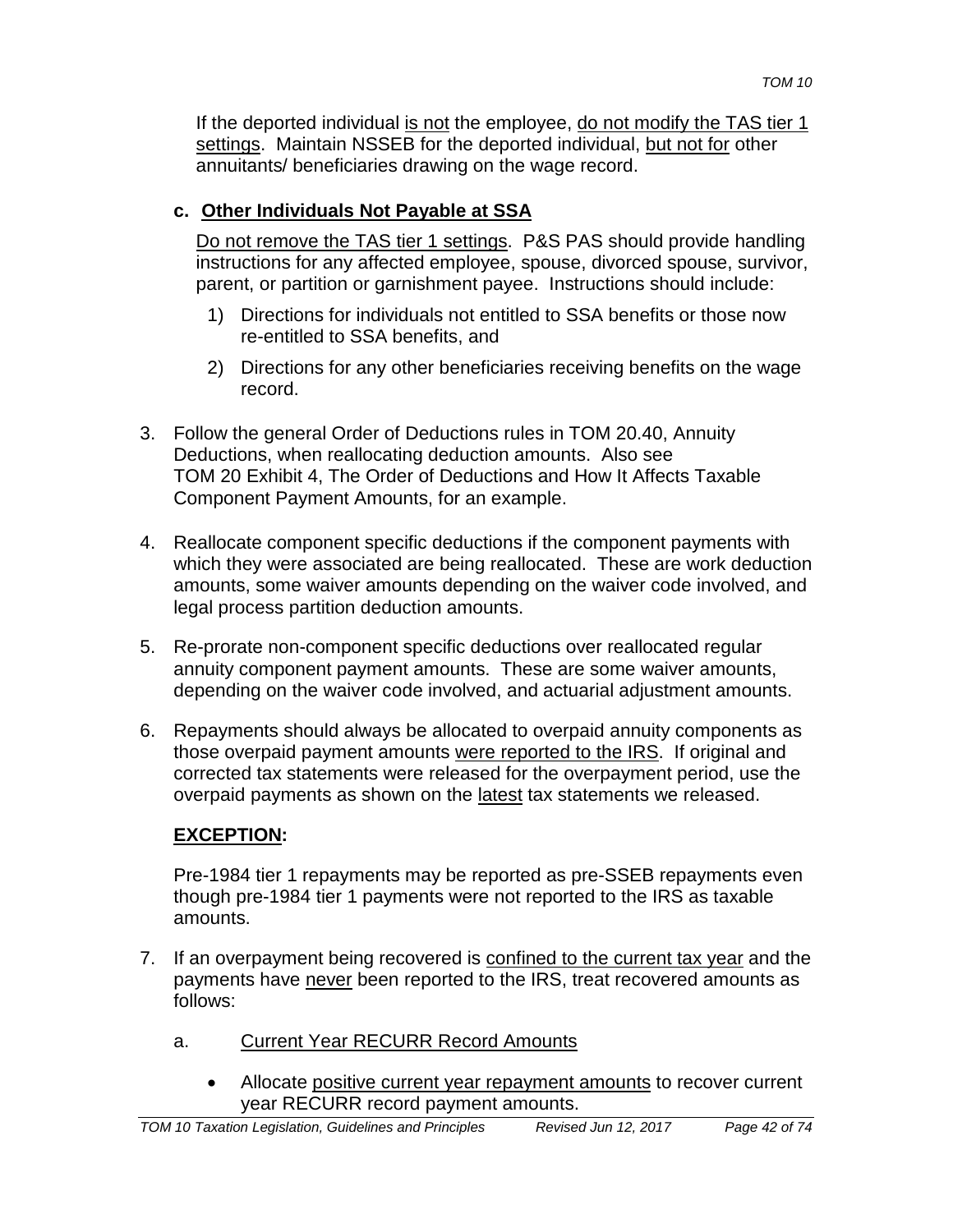- Allocate negative deduction amounts to reverse positive deduction amounts posted to the original recurring rate record.
- b. Current Year NORECURR Record Amounts
	- Allocate negative payment amounts by designated tax years to recover current year NORECURR record payment amounts. These include both returned payment NORECURRs and recovered accrual payment NORECURRs. See TOM 20.45, Annuity Recoveries – Positive Repayments and Negative Payments, for more information about negative payments.
	- Allocate negative deduction amounts to reverse positive deduction amounts posted to the original NORECURR record.
	- Allocate positive deduction amounts to reverse negative deduction amounts posted to the original NORECURR record. A common example of this would be negative repayment amounts posted in original accrual after overpayment recovery NORECURRs. Reverse a negative repayment posting by processing a positive repayment posting.
- 8. If all or part of an overpayment being recovered was paid in a prior tax year and reported to the IRS, and if those payments will not be changed on corrected prior year tax statements, then repayment amounts should reflect the overpaid payment amounts as reported to the IRS. If that's the case and current year component payment amounts are being reallocated, **do not** reallocate repayment amounts to conform to the reallocated payment amounts.

### For Example:

NSSEB tier 1 was overpaid in a prior tax year and is currently being recovered by partial withholding. Current year tier 1 payments will be reallocated to SSEB, but corrected prior year tax statements will not be issued. Reallocate current year tier 1 payments to SSEB, but do not reallocate current year tier 1 partial withholding repayments to SSEB. Tier 1 repayments should be allocated to NSSEB because the prior year tier 1 payments being recovered are and will remain reported as NSSEB.

# **NOTE 1:**

We don't know if annuitants use TXL-120 DF letters to file amended Federal income tax returns. Always assess repayments to component payments as we last reported those payments to the IRS. Use STATTAXRs to determine how we last reported the payments. Never presume the annuitant filed amended tax returns.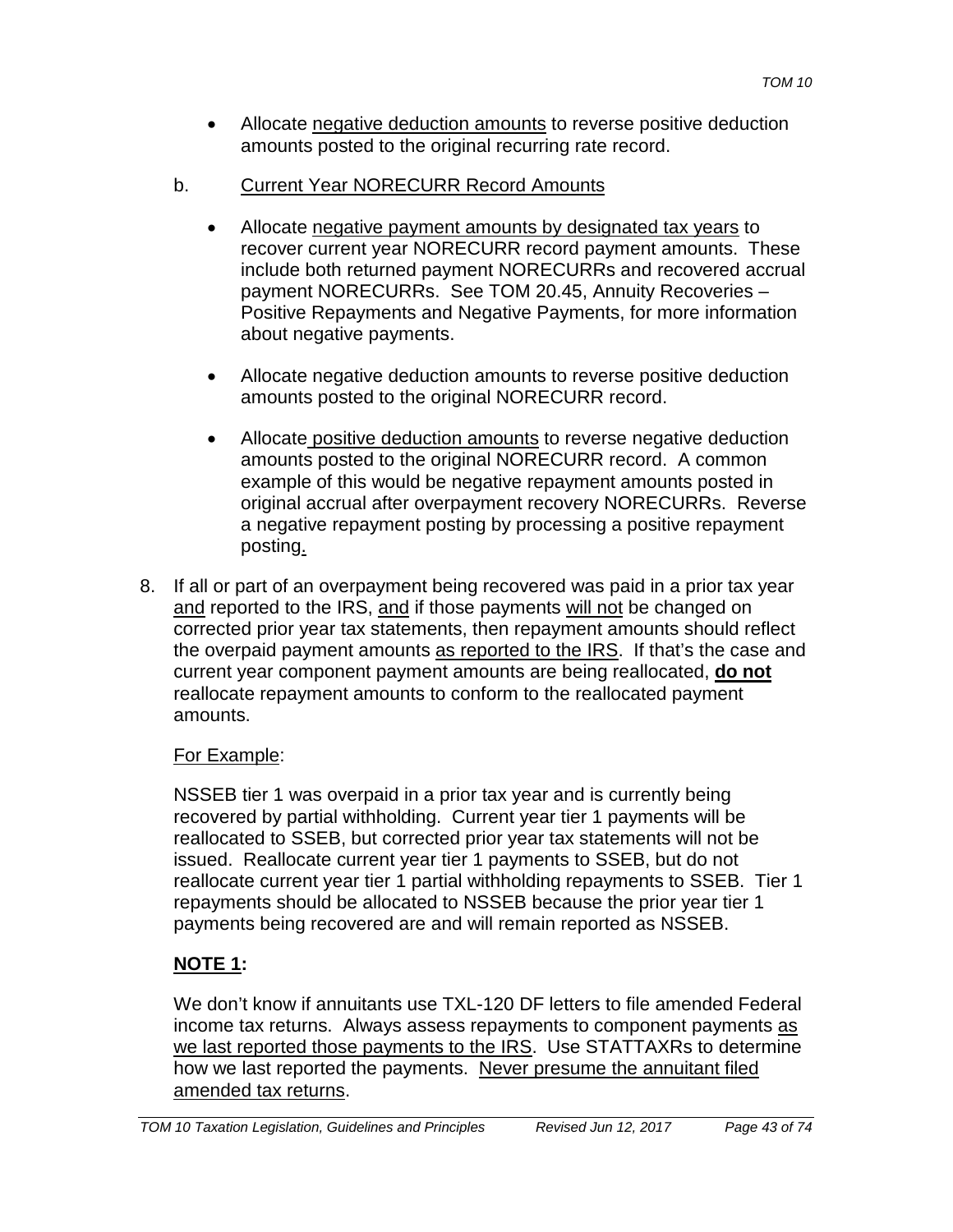- 9. For U.S. citizen rule annuitants, we report each component separately to the IRS. Each component should be evaluated separately when determining whether tax withholding should be reallocated.
	- a. When to Reallocate U.S. Citizen Tax Withholding

If tax withholding for any component reported to the IRS is greater than zero, and if that component's net taxable paid amount for the tax statement period is equal to zero, tax withholding needs to be reallocated.

A component's net taxable paid amount is the amount that will be reported on RRA tax statements and is often less than a component's gross paid amount. Follow the order of deductions cited in TOM 20.40, Annuity Deductions, to determine a component's net taxable paid amount.

b. When Not to Reallocate U.S. Citizen Tax Withholding

Do not reallocate a component's tax withholding if it exceeds the component's net taxable paid amount in that RECURR or NORECURR so long as the component's net taxable paid will be greater than zero on the annual tax statement.

- c. Never
	- 1) Reallocate excess regular annuity tax withholding to the supplemental annuity.
	- 2) Reallocate excess supplemental annuity tax withholding to the regular annuity.
	- 3) Reallocate excess regular annuity pension (NSSEB, tier 2, VDB) tax withholding to SSEB unless the regular annuity is SSEB only or the OM formula applies.
- d. Always
	- 1) Reallocate any NSSEB to tier 2 first, if available.
	- 2) Reallocate any tier 2 to NSSEB first, if available.

NSSEB and tier 2 are both paid from the Railroad Retirement (RR) Account, so reallocations should be made between these two components whenever possible.

e. Modify U.S. Citizen Tax Withholding in TAS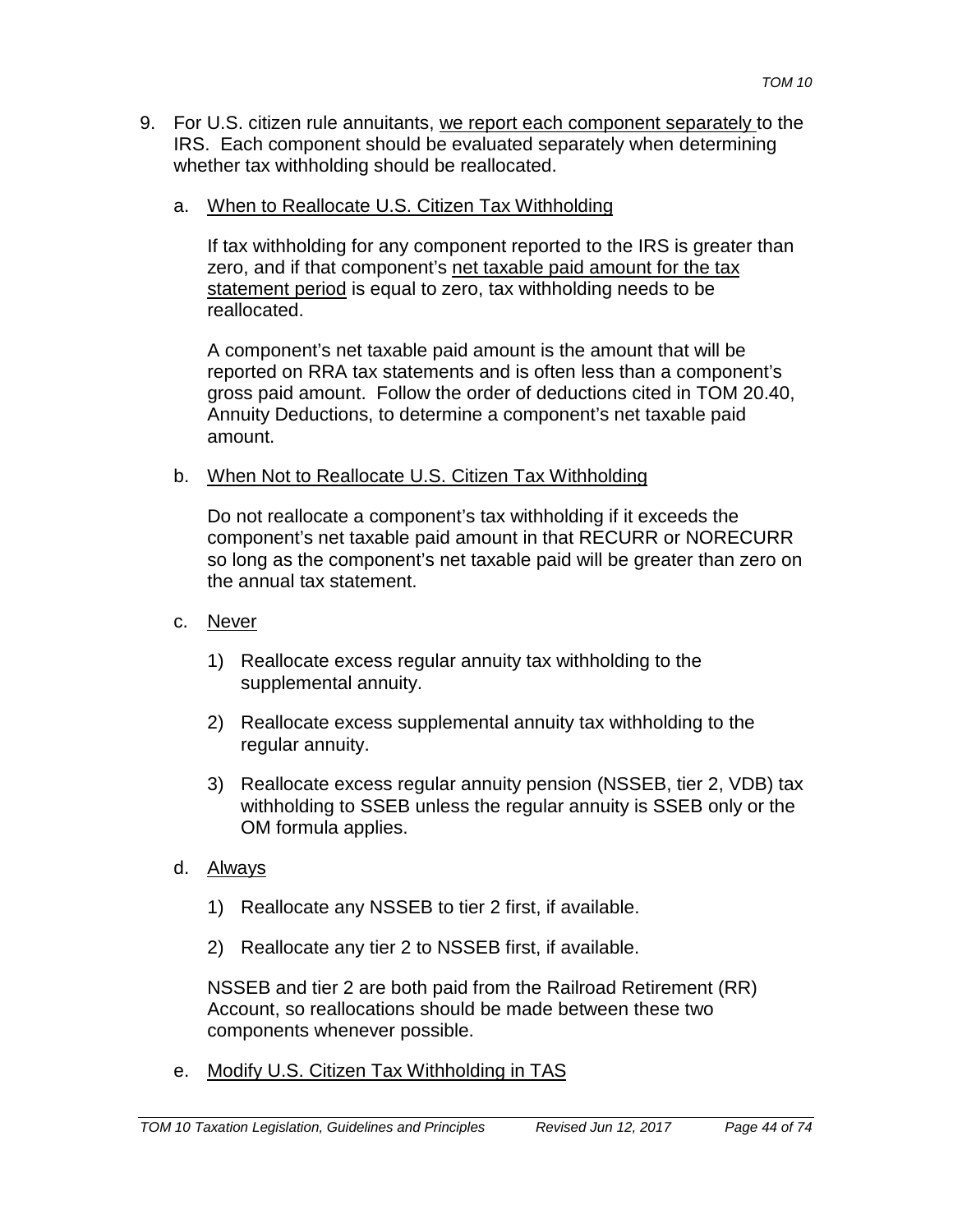When tax withholding is reallocated during a tax year, and only U.S. citizen tax withholding is involved, TAS tax withholding fields need to be adjusted so the tax statements are correct. Process a TAXCOR correction NORECURR showing negative tax withholding amounts and positive tax withholding amounts reflecting the reallocations, and equaling the total of taxes actually withheld. The adjustment should include the tax deposit account from which the taxes were originally withheld.

f. Both U.S. Citizen Rule and NRA Rule Taxes are Involved in the Same Record

Do not combine U.S. citizen rule tax adjustments and NRA rule tax adjustments on the same TAXCOR correction NORECURR. Process them on separate TAXCOR correction NORECURRs that will be updated to TAS on different days.

g. Tax Deposits

When U.S. citizen regular annuity tax withholding is reallocated during a tax year, the agency's tax deposits do not need to be adjusted for the reallocation.

### **20.80 Who Should Receive RRA Income Tax Statements**

The following principles apply to determinations of who should receive tax statements for reportable payments and repayments issued by the Railroad Retirement Board.

1. Tax statements should be issued to the person who received the payments, or to his or her RRB recognized representative payee. Tax statements should be issued to the person who made the repayments, or to his or her RRB recognized representative payee.

# **EXCEPTION 1:**

OM assignment payments should be attributed to the employee, not to the payee.

# **EXCEPTION 2**:

Legal process garnishment payments should be attributed to the person whose annuity was garnished, not to the payee.

# **EXCEPTION 3**:

Payments associated with misappropriation of funds may or may not have been reported as paid to the person who negotiated the payments. Do not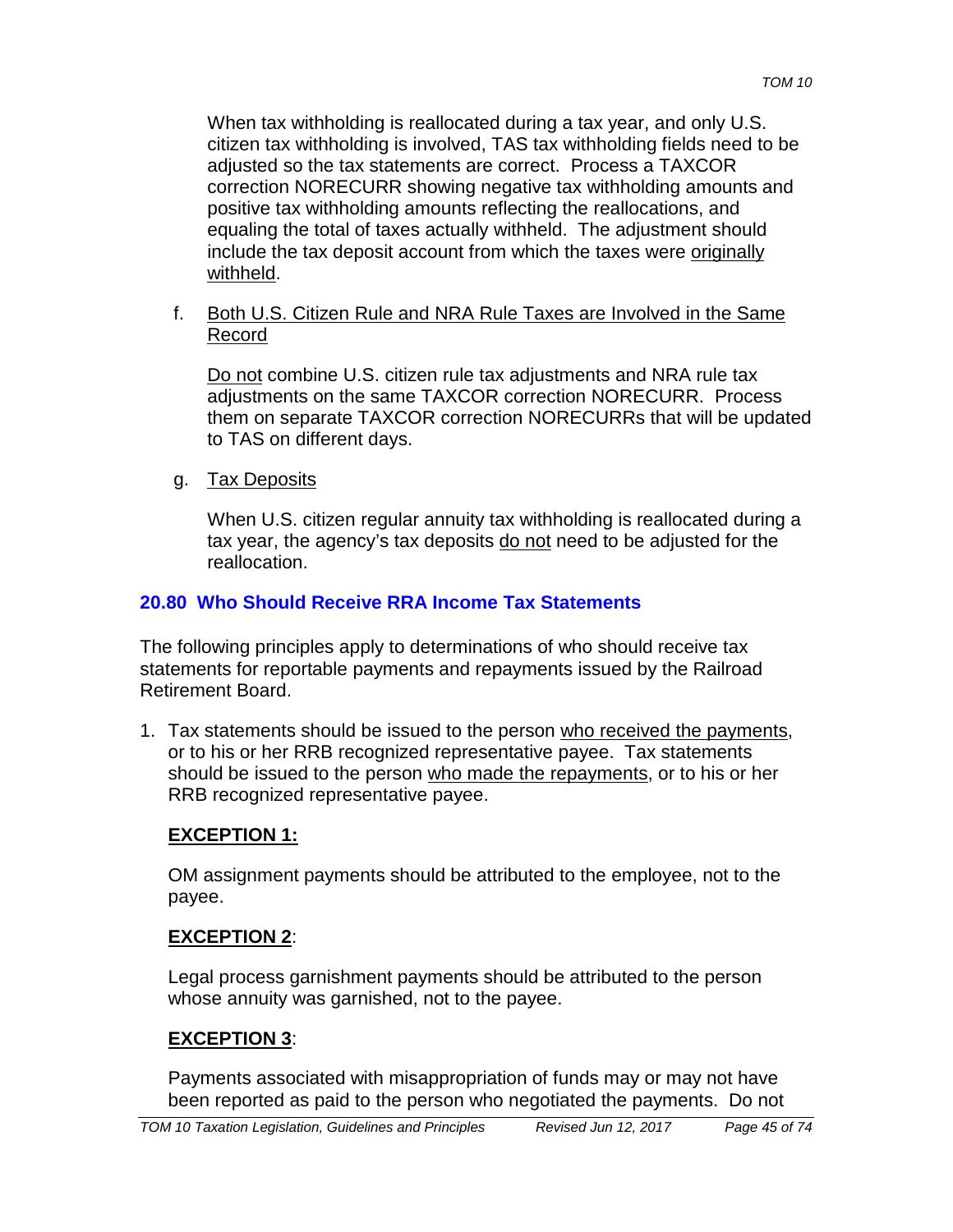correct tax statements solely for the purpose of reporting payments as received by another individual who was found to have misappropriated an annuitant's funds.

- 2. Repayments associated with misappropriation of funds should be attributed to the person to whom we reported the taxable payments, even if that person is not the one who made the repayments.
- 3. Repayments associated with a beneficiary overpayment that is repaid by a check written off a joint checking account belonging to the overpaid annuitant or beneficiary and one or more other individuals should be attributed to the overpaid annuitant or beneficiary. This is true even if the person who signed the check is not the overpaid annuitant or beneficiary.
- 4. Reportable repayment amounts involving returned check or EFT payments should be associated with the tax record/annuitant associated with the original payment record.
- 5. Payment and repayment amounts attributable to an individual who died should be addressed to the deceased annuitant, with or without the notation, "Deceased" after his or her name.
- 6. Tax statements representing accrued annuity payments made to the executor of an estate or the administrator of an estate or representing repayments made by the executor of an estate or the administrator of an estate should be issued "For the Estate of" the deceased annuitant, and should contain the estate's taxpayer identifying number. This would be an Employer Identifying Number (EIN).

# **20.85 Content and Rules About RRA Income Tax Statements**

- 1. Various tax statement forms have been used over the years to report taxable RRA payments. For more information about these forms, see TOM 20 Exhibit 2, History of Tax Statement Forms Used to Report Federally Taxable RRA Payments and Repayments.
- 2. By law, RRA tax statement forms must be issued (postmarked) to U.S. citizen recipients of federally taxable income no later than January 31 of the year following the tax year being reported. RRA tax statement forms must be issued (postmarked) to NRA recipients of federally taxable income no later than March 15 of the year following the tax year being reported.
- 3. By law, RRA tax statement forms must include the following United States Taxpayer Identifying Numbers:
	- a. The RRB's Employer Identification Number (EIN).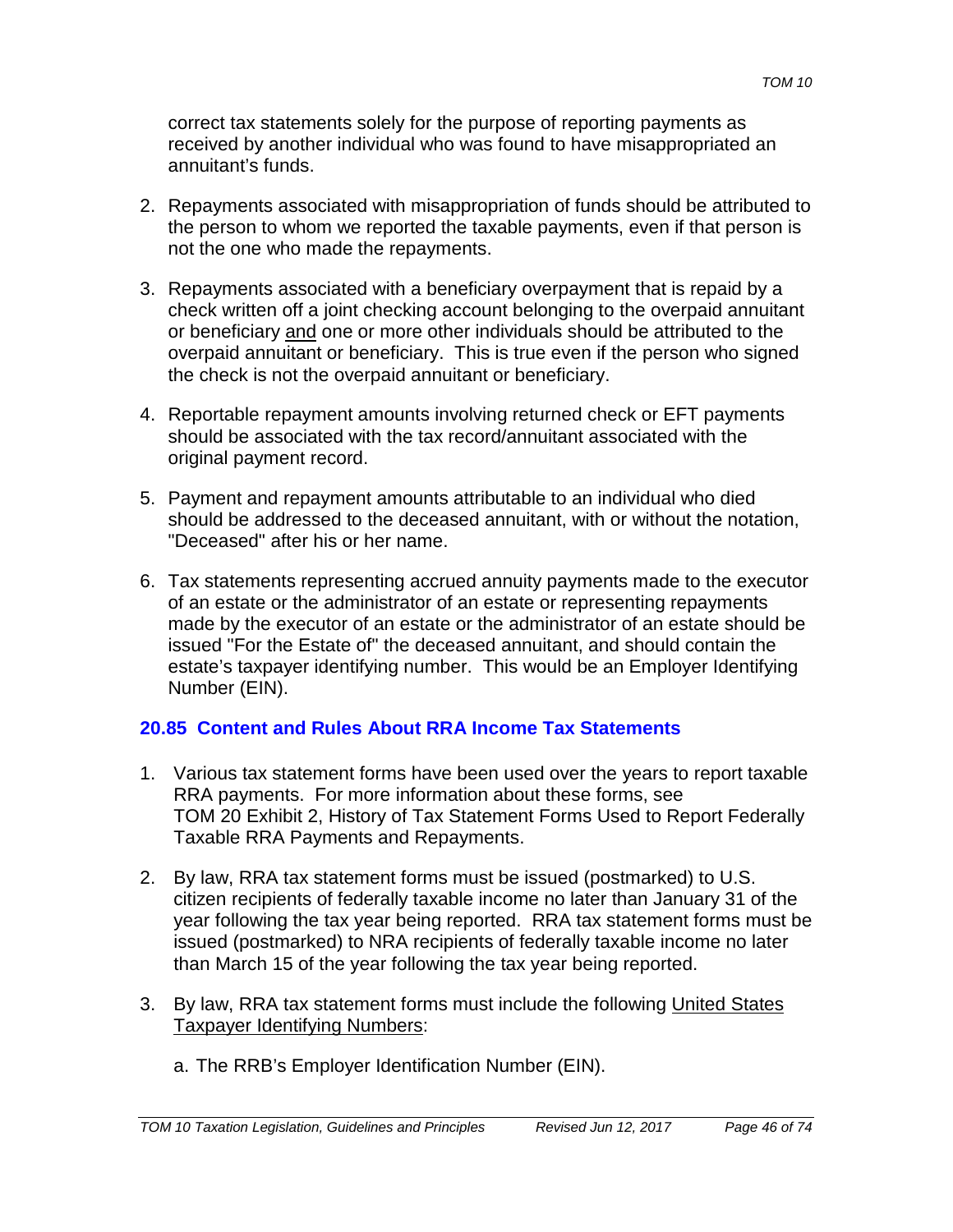- b. If the payee is an individual, the individual's Social Security Number (SSN) or Individual Taxpayer Identification Number (ITIN).
- c. If the payee is an estate or the administrator of an estate, the estate's EIN.
- 4. Always bypass automated tax statement processing whenever:
	- a. A NRA income tax refund is issued to either a U.S. citizen or a NRA.
	- b. A tax withholding issue has not been resolved and will not be properly reflected in TAS by tax statement cutoff for the current tax year.
- 5. If original tax statement forms contain one or more errors in fact, we issue corrected tax statement forms for any tax years the IRS considers open that are affected by the error(s). Open years are those for which the IRS will still accept original or amended tax returns. Prior to April 15th of any given tax year, these are the four most recent prior tax years. After April 14th of any given tax year, these are the three most recent prior tax years.
- 6. If replacements of available original or corrected tax statement forms are requested, we issue duplicate forms.
- 7. Effective with any tax statements prepared January 1, 2002 and later, reportable payments, repayments, and tax withholding amounts associated with periods covered by RRA annuity application cancellations are reported for the year in which they occur. This applies to tax statements prepared for any tax year, including years before 2002. We no longer suppress current year reporting of these amounts, nor do we issue prior year corrected statements to zero out these amounts.
- 8. NRAs or assumed NRAs whose TAS records reflect a change in country code or a change in NRA tax withholding percentages will receive more than one set of original NRA tax statement forms for that tax year.
- 9. Individuals who are initially taxed under U.S. citizen rules and later under NRA or assumed NRA rules in a given tax year will receive more than one set of original tax statement forms. This situation usually involves an individual residing in the United States who later moves outside the United States without providing us with citizenship and country of legal residence for tax purposes information.
- 10. Individuals who are initially taxed under assumed NRA rules and later under U.S. citizen rules will receive more than one set of original tax statement forms unless their TAS records are modified. This situation usually involves individuals residing outside the United States who have not provided us with citizenship and country of legal residence for tax purposes information.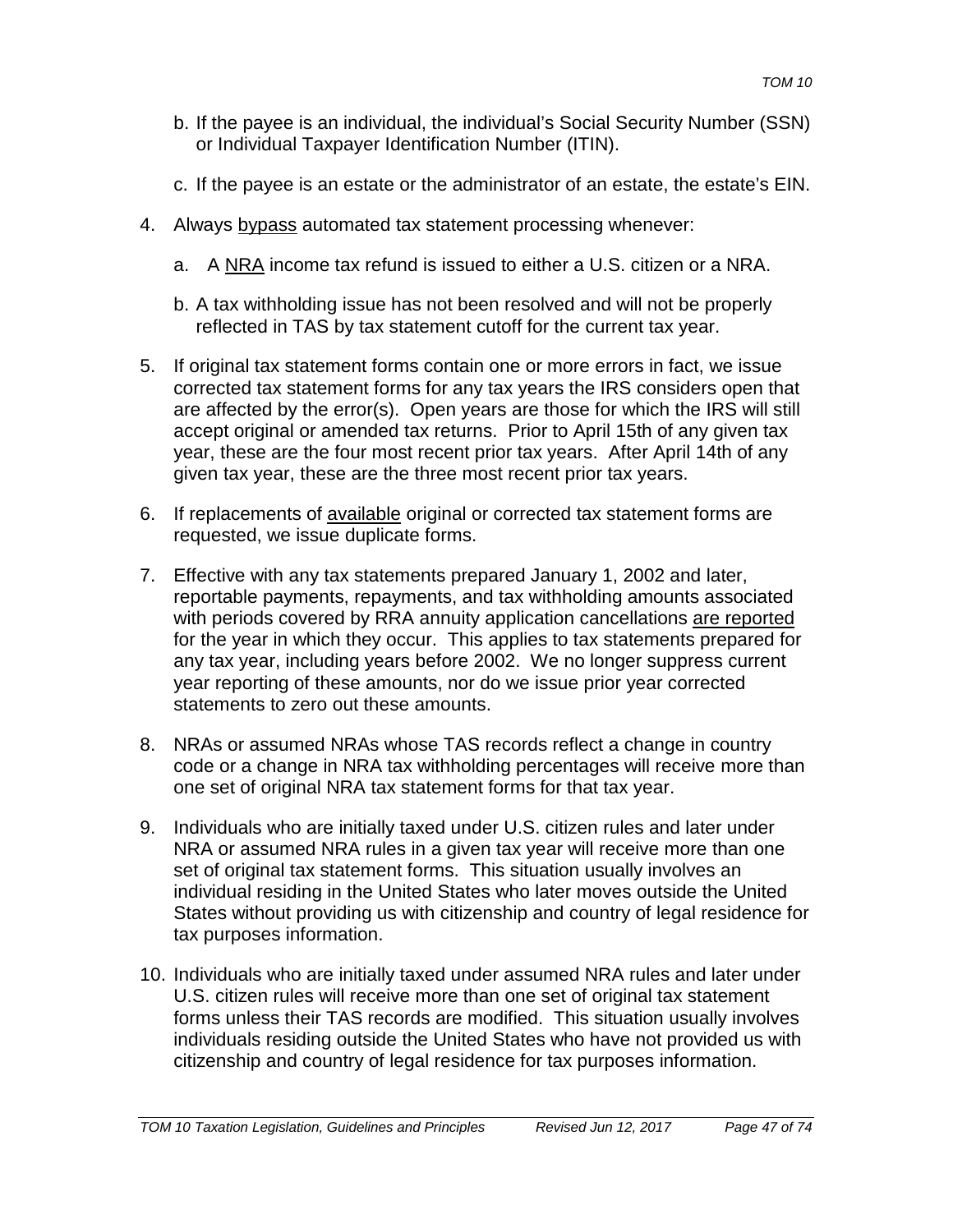Once we establish individuals are entitled to U.S. citizen rules and would have been entitled to them for the entire tax year, we should determine if a single set of U.S. citizen rule tax statements can be issued. If a refund of NRA taxes has not been issued, we can modify TAS to remove NRA information and replace it with U.S. citizen information. In these instances, we can issue a single set of U.S. citizen rule tax statements. If this is not the case, we should bypass automated tax statement processing.

- 11. IRS Form 1099-C is used to report cancellation of debt of amounts of \$600 or more, including overpayment principal, interest, penalty, and administrative costs. These cancellation of debt amounts are associated with payments that were never reported to the IRS as taxable paid amounts and that are waived, compromised, or otherwise deemed permanently uncollectible by the RRB. IRS Form 1099-C is issued for the tax year in which the debt is waived, compromised, or otherwise deemed permanently uncollectible.
- 12. We issue TXL-120 DF letters covering the potential re-characterization of prior year tier 1 amounts due to retroactive period of disability (DF) grants. We don't know whether or not an individual files amended income tax returns for those years. Therefore, always base any corrected tax statement totals for payments issued before the year of the DF onset decision date **without** consideration of the DF. **For tax statement reporting purposes, the DF does not exist prior to the year of the DF onset decision date.**

# **EXCEPTION 1:**

If we issued corrected tax statements that included consideration of the DF for any year prior to the year of the DF onset decision date, any additional corrected tax statements (Corrected Correcteds) for those tax years should consider the DF.

- 13. Form RRB-1099 is issued to individuals taxed as U.S. citizens and covers reportable SSEB amounts in the tax statement period. Any 1984-1985 pre-SSEB amounts are identified as SSEB amounts. For a given tax year or portion of a given tax year, it contains:
	- a. Gross SSEB payments issued or credited as issued in the tax statement period. Amounts not issued because of full withholding or partial withholding for overpayment recovery are amounts credited as issued.
	- b. SSEB repayments reported, as applicable, for recovery of any post 1985 SSEB repayment, any 1984-1985 pre-SSEB repayment, and any pre-1984 tier 1 repayment in the tax statement period. Pre-1984 tier 1 repayments represent payment amounts never reported to the IRS as taxable.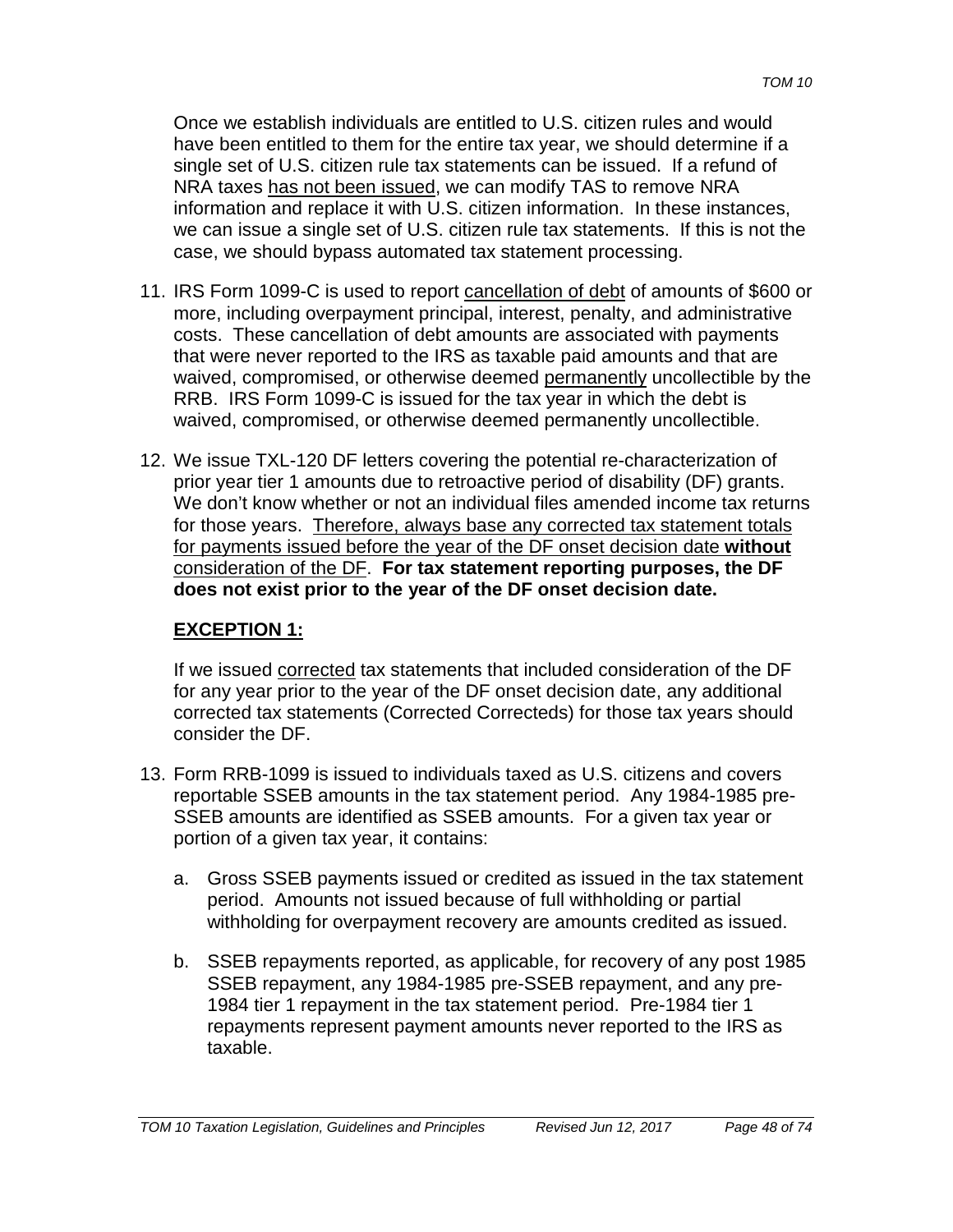- c. SSEB net payments for the tax statement period, which equal the gross SSEB payments less any SSEB repayments. If net payments are negative, they are shown in parenthesis ( ).
- d. SSEB payments issued in the tax statement period that were paid for the first prior tax year.
- e. SSEB payments issued in the tax statement period that were paid for the second prior tax year.
- f. SSEB payments issued in the tax statement period that were paid for years before the second prior tax year.
- g. SSEB federal income taxes withheld in the tax statement period.
- h. Workers' compensation deduction amounts that are included in the gross SSEB payment amount for the tax statement period.
- i. Any SMIB premium (Part B and/or C, and/or D) deductions made from RRA annuity payments issued for the tax statement period.
- 14. Form RRB-1042S is issued to individuals taxed as NRAs and covers reportable SSEB amounts in the tax statement period. Any 1984-1985 pre-SSEB amounts are identified as SSEB amounts. For a given tax year or portion of a given tax year, it contains:
	- a. Gross SSEB payments issued or credited as issued in the tax statement period. Amounts not issued because of full withholding or partial withholding for overpayment recovery are amounts credited as issued.
	- b. SSEB repayments, as applicable, for recovery of any post 1985 SSEB repayment, any 1984-1985 pre-SSEB repayment, and any pre-1984 tier 1 repayment in the tax statement period. Pre-1984 tier 1 repayments represent payment amounts never reported to the IRS as taxable.
	- c. Net SSEB payments in the tax statement period, which equal the gross SSEB payments less any SSEB repayments. If net payments are negative, they are shown in parenthesis ( ).
	- d. SSEB payments issued in the tax statement period that were paid for the first prior tax year.
	- e. SSEB payments issued in the tax statement period that were paid for the second prior tax year.
	- f. SSEB payments issued in the tax statement period that were paid for years before the second prior tax year.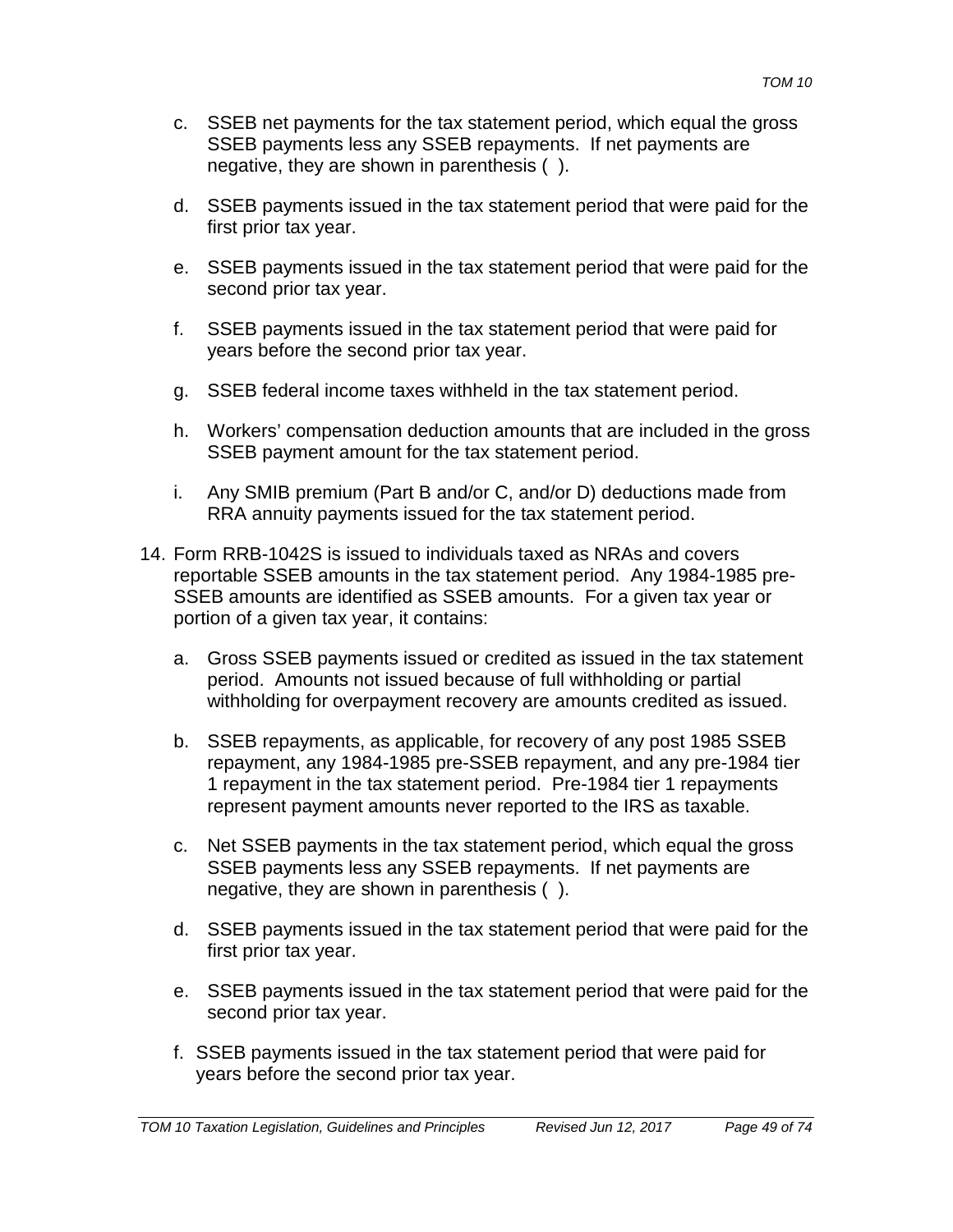- g. SSEB Federal income taxes withheld in the tax statement period.
- h. Workers' compensation deduction amounts that are included in the gross SSEB payment amount in the tax statement period.
- i. Any SMIB premium deductions (Part B and/or C and/or D) made from RRA annuity payments in the tax statement period.
- j. The country of residence for tax purposes for the tax statement period.
- k. The NRA tax withholding percentages applicable to the tax statement period. These may or may not be the tax withholding percentages actually applied to the tax statement period.

If correct NRA tax withholding did not occur and action was not taken to correct tax withholding for the period in question, the NRA tax withholding percentages should reflect the percentages that **should have been applied**, not the percentages that were applied. Tax withholding amounts **actually** withheld or credited as withheld should be shown on the statement. In these instances, the IRS has information necessary to determine that taxes were either over-withheld or under-withheld, and any follow-up is between the IRS and the annuitant.

- 15. Form RRB-1099-R is issued to individuals taxed as U.S. citizens or NRAs and covers reportable pension amounts in the tax statement period. For a given tax year or portion of a given tax year, it contains:
	- a. Any applicable Employee Contribution (EEC) amount.
	- b. The contributory amount (NSSEB and tier 2) paid in the tax statement period.
	- c. The vested dual benefit paid in the tax statement period.
	- d. The supplemental annuity paid in the tax statement period.
	- e. The total gross pension paid in the tax statement period.
	- f. Pension repayments in the tax statement period. Pension repayments may be reported only if the payments recovered were previously reported as taxable. Current year repayments are netted from current year payments by posting them as current year positive repayments or as current year negative payments. Current year accrual recoveries should be posted as negative payments in the tax year in which they were originally paid. Negating accrual amounts includes posting negative deduction amounts.

# **EXCEPTION:**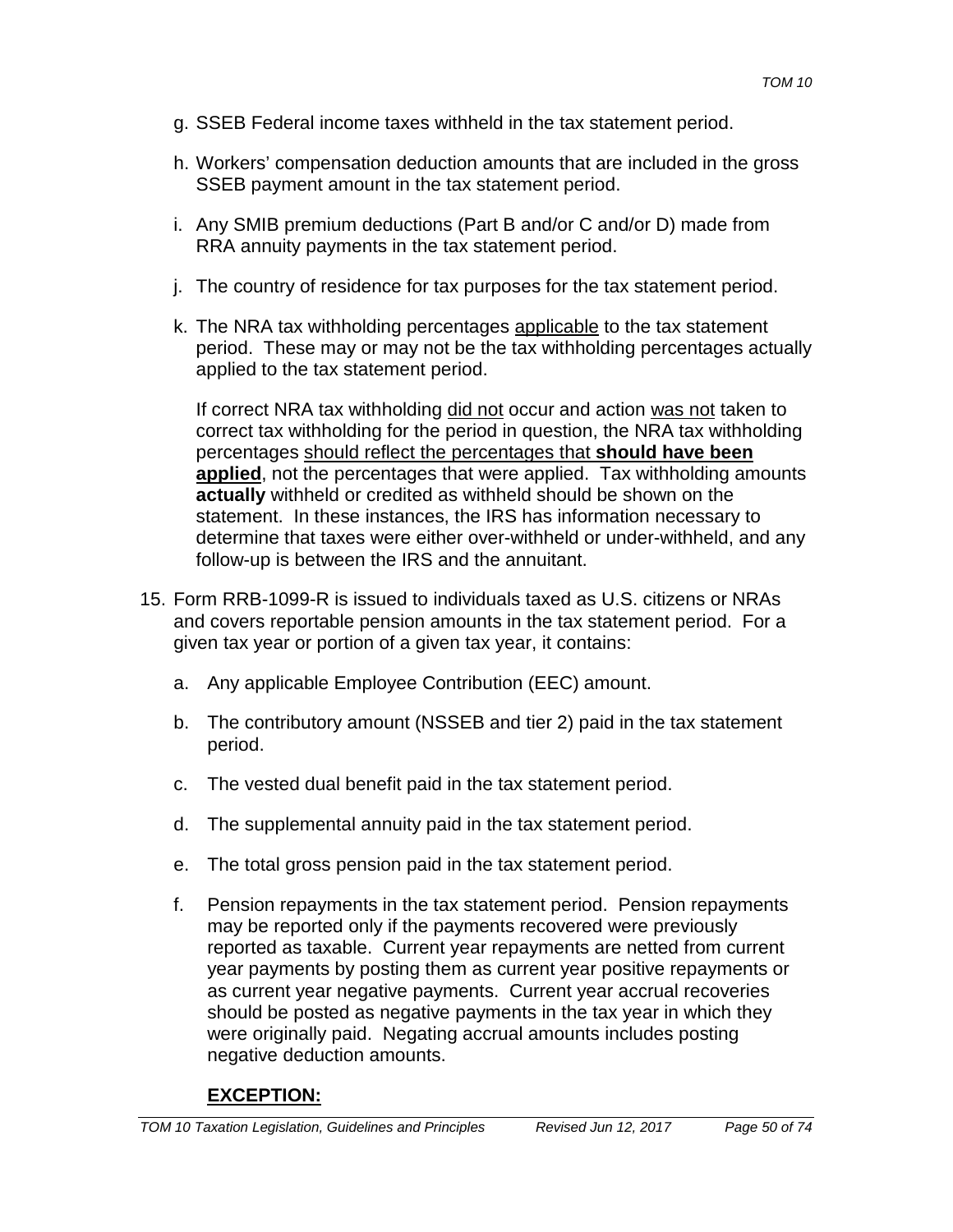If an accrual contained any negative repayments, those amounts are reversed by posting them as positive repayments.

- g. Pension tax withholding in the tax statement period.
- h. SMIB premium deductions (Part B and/or C and/or D) made from RRA annuity payments in the tax statement period **if** a Form RRB-1099 or Form RRB-1042S is not being issued for that same period.
- i. For a NRA or assumed NRA, the country of residence for tax purposes for the tax statement period.
- j. The NRA tax withholding percentages applicable to the tax statement period. These may or may not be the tax withholding percentages actually applied to the tax statement period.

If correct NRA tax withholding did not occur and action was not taken to correct tax withholding for the period in question, the NRA tax withholding percentages should reflect the percentages that **should have been applied**, not the percentages that were applied. Tax withholding amounts **actually** withheld or credited as withheld should be shown on the statement. In these instances, the IRS has information necessary to determine that taxes were either over-withheld or underwithheld, and any follow-up is between the IRS and the annuitant.

- 16. The RRB provides the IRS with RRA tax statement information.
	- a. Automated original U.S. citizen 1099 SSEB information is transmitted Using Connect**:**Direct over an encrypted Virtual Private Network (VPN) tunnel. This information is due by March 31 of the year following the tax statement year.
	- b. Automated original NRA 1042S SSEB information and U.S. citizen and NRA 1099-R pension information by NSSEB, tier 2, VDB, and supplemental annuity components is transmitted via the Filing Information Returns Electronically (FIRE) system. This information is due by March 31 of the year following the tax statement year.

NRA Negative 1042S transmissions contain any net negative SSEB payments. NRA Negative 1099-R transmissions contain any net negative pension payments.

c. Supplemental U.S. citizen SSEB information from manual original and corrected tax statements that was not included with the automated original information is transmitted using Connect**:**Direct. This information is due by August 1 of the year following the tax statement year.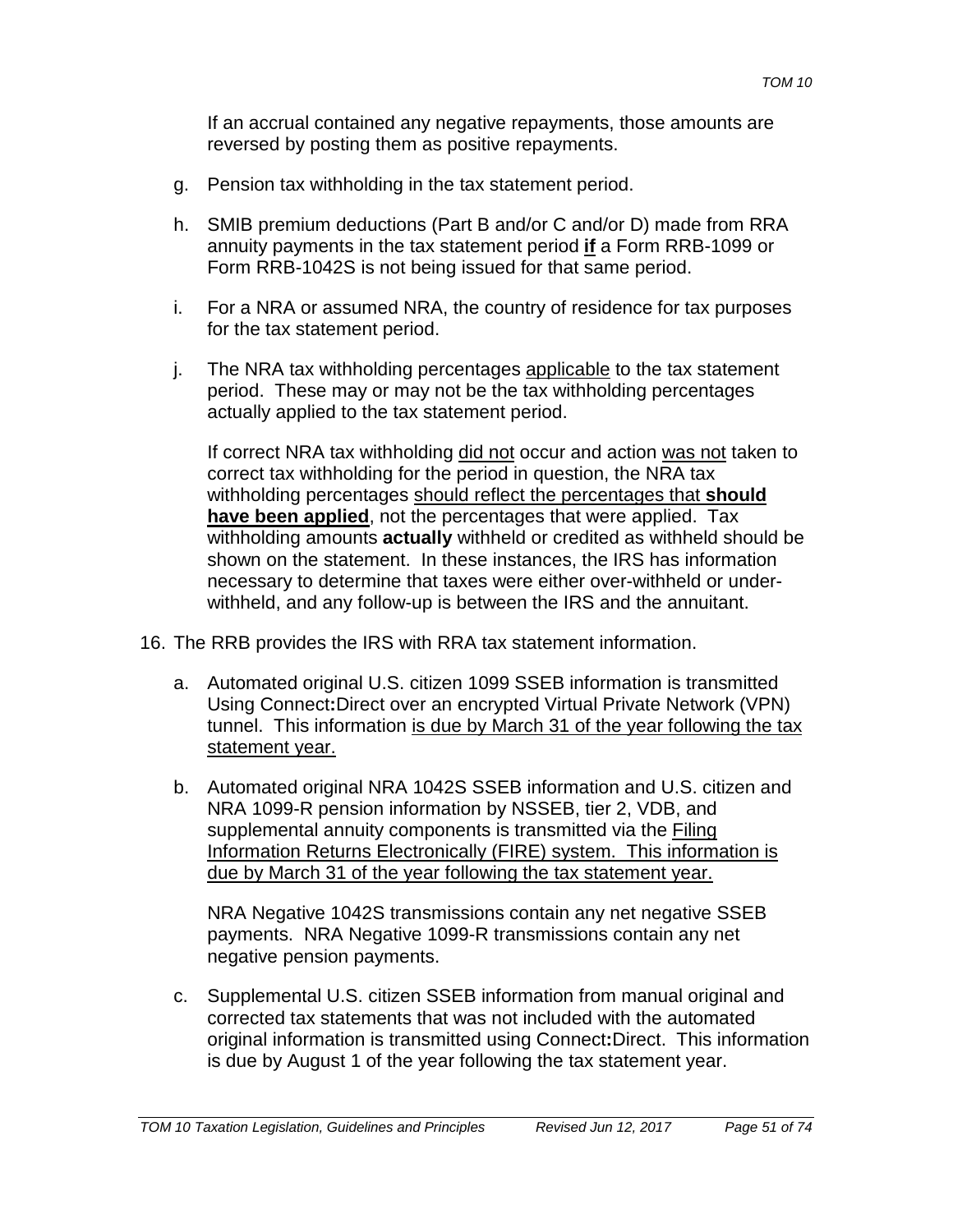- d. Supplemental NRA 1042S SSEB and U.S. citizen and NRA 1099-R tax statement information from manual original and corrected tax statements that was not included with the automated original information is transmitted using the FIRE system. This information is due by August 1 of the year following the tax statement year.
- e. IRS Form 1096, *Annual Summary and Transmittal of U.S. Information Returns*, used to report the total amount of permanently cancelled debt reported on IRS Forms 1099-C is due by February 28 of the year following the tax statement year.
- 17. Archived RRA tax statement information is retained for various business needs. Those business needs and ease of access to the information should be considered before archiving tax statement information.
	- a. Repayment Reporting on Current and Open Year RRA Tax Statements

Pension repayments are only reportable on RRA tax statements if they represent recovery of payment amounts previously reported to the IRS as taxable. Over the years, we have varied reporting of pension payment amounts for a number of reasons including: 1) employee contribution recovery processing, 2) award processing constraints, 3) TAS update constraints involving one payment only awards, comp only awards, DF onset grant retroactivity, et cetera.

The only way to know what pension payment amounts we reported as taxable is to view the tax statement information itself. Many overpayments being recovered in current and open tax years actually occurred years ago. We must have access to tax statement information in order to properly report repayment information on current and open year tax statements.

b. Bureau of the Actuary Recurring Financial Interchange Project

The Financial Interchange section in the Bureau of the Actuary is responsible for evaluating the SSEB portion of RRB debt that is waived, compromised, or otherwise deemed permanently uncollectible by the RRB. Program Accounts Receivable System information is used in tandem with RRA tax statement information to determine the SSEB portion of these debts. The study results affect the amount of the ongoing credit to the RRB's Social Security Equivalent Benefit (SSEB) account for these debts. Access to tax statement information for the years being reviewed is vital to conducting the studies.

c. Internal Revenue Service Retention Requirements

The IRS requires retention of tax statement information for at least four years after the due date for filing income tax returns on any tax statement information issued by the RRB. Since the due date for filing tax returns on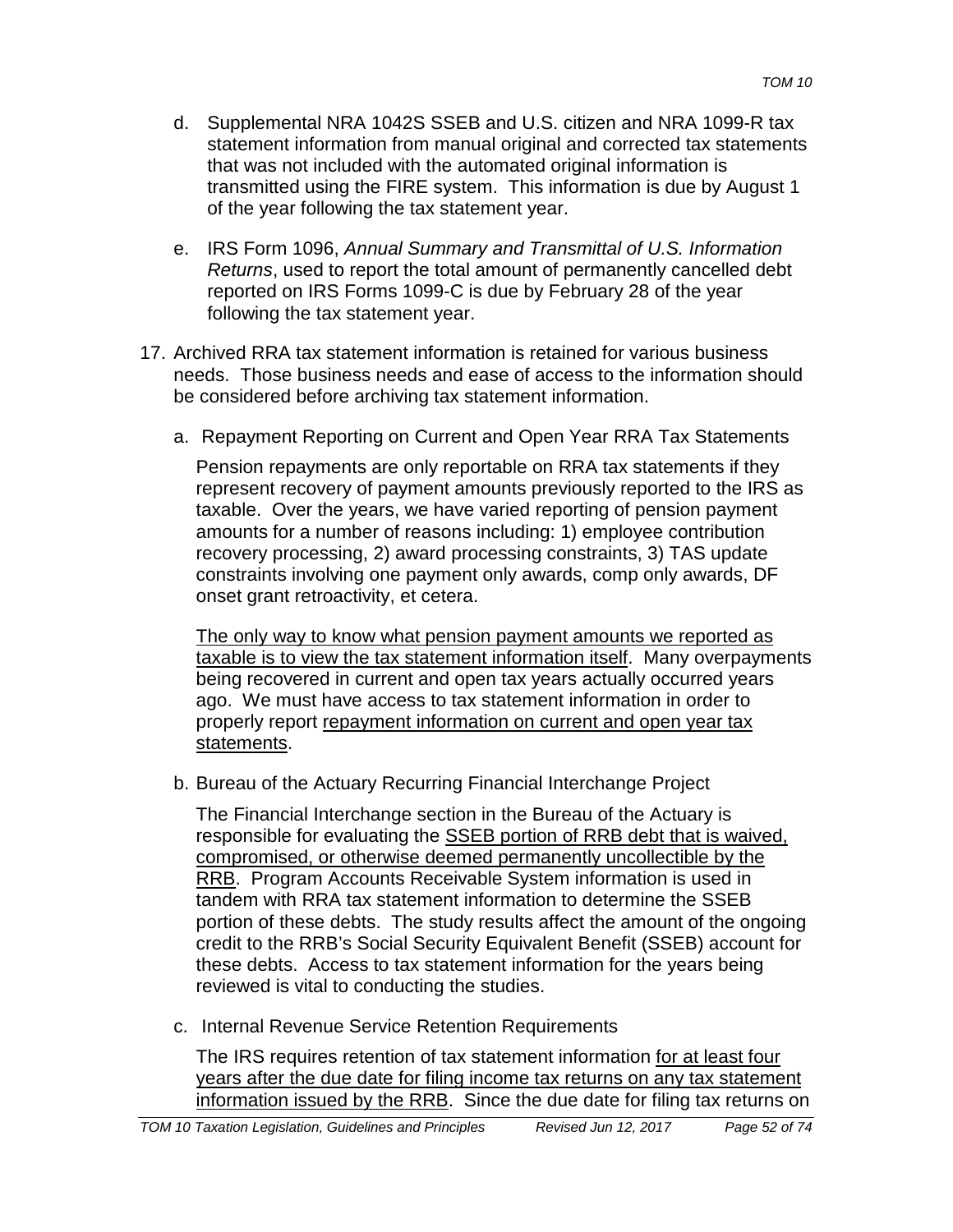most RRA tax statement information is April 15 of the year following the year of tax statement issue, the minimum retention period is generally considered to be five years after the year of tax statement issue.

- 18. Current Availability of Archived Tax Statement Information
	- a. Tax Years Prior to 1984 Supplemental Annuity Only

Tax statement information is available on microfilm in TCIS-TS for some years before 1984. The tapes are titled SAMIC and the tax years are designated. Supplemental annuities were reported on Forms G-1099 prior to 1984.

b. Tax Years 1984 Through 1988

Tax statement information is available on microfilm in TCIS-TS for tax years 1984 through 1988. There was a supplemental run of automated 1988 statements. If 1988 tax statement information is not found on the regular reels, check the reel marked "1988 Tax Statements Part 2".

c. Tax Year 1989

Tax statement information for tax year 1989, previously available through an archived tax statement retrieval process, was allowed to lapse. It isn't available on any medium.

d. Tax Years 1990 Through 2005

Tax statement information (TAS STATTAXRs) for tax years 1990 through 2005 was archived in 2013. We do not have a retrieval process in place to easily access copies of these records.

### **20.90 Adjusted Income Tax Withholding, Adjusted Income Tax Deposits, and Corrected RRA Tax Statements**

- 1. You may credit a tax refund received net of tax withholding as if it were received gross of tax withholding in the year just closed **only if** the following two conditions exist:
	- a. Automated tax statement processing was either manually bypassed or bypassed by the year-end process, and a tax statement for the year in question **has not** been issued, and
	- b. The RRB's annual tax deposit returns **have not** been filed for the year just closed.

# **NOTE 1:**

If crediting a recovery received for a closed tax year gross of tax withholding rather than net of tax withholding, prepare manual tax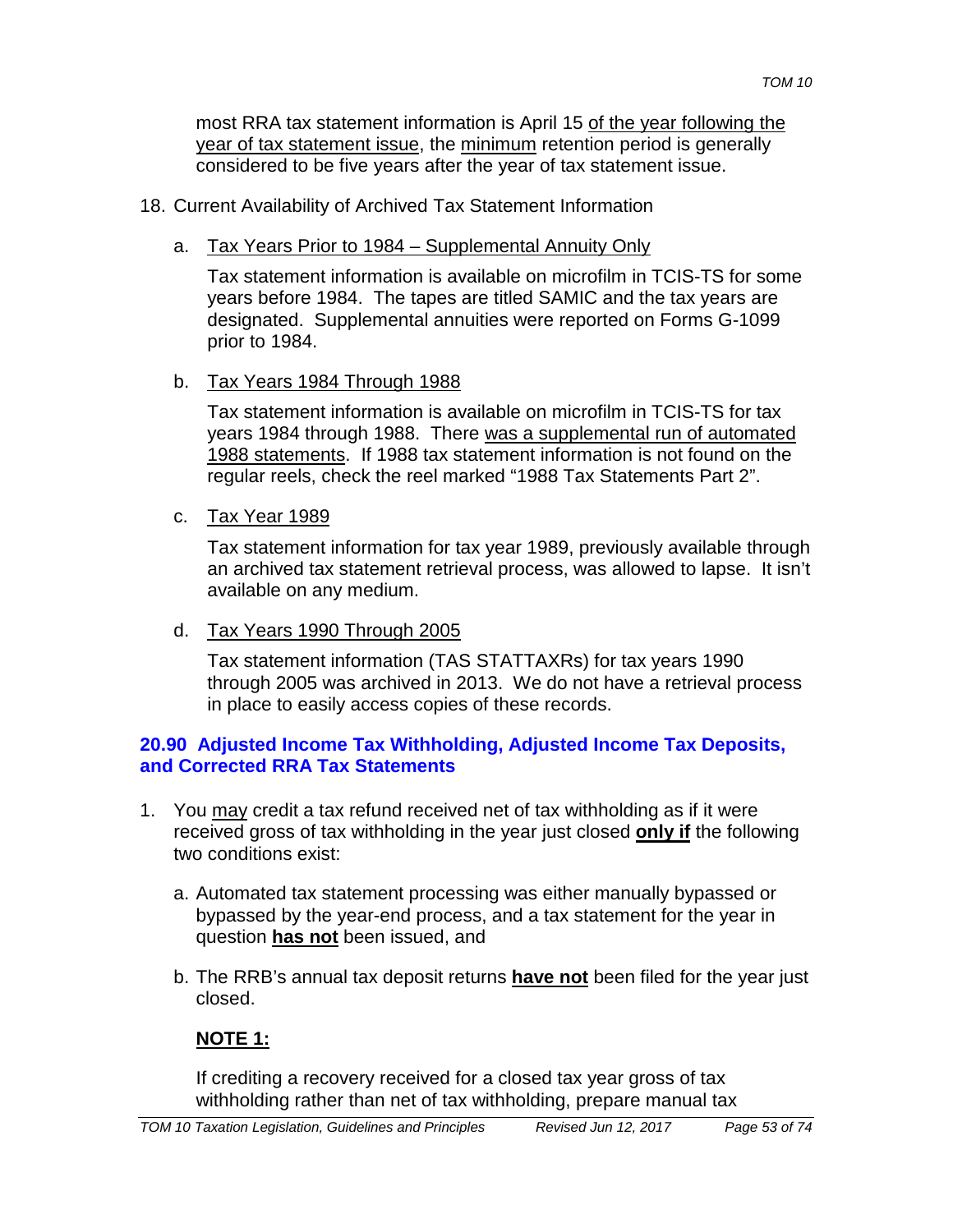statements containing affected payment amounts gross of tax withholding and decrease reportable tax withholding by the amount of the tax withholding credit. **Do not** process a TAXCOR NORECURR to adjust TAS or the agency's tax deposits because the affected tax year is closed. Take this action only in collaboration with P&S PAS.

- 2. A corrected tax statement may show a decrease in tax withholding **only if** the tax withholding amount shown on the original tax statement or on a previously issued corrected tax statement **does not** represent taxes actually withheld from one or more payments and deposited with the U.S. Treasury in the tax year in question.
- 3. If we included tax withholding on a tax statement and the taxes were actually withheld from one or more payments and deposited with the U.S. Treasury, **any corrected tax statement issued MUST contain that tax withholding amount.** When a tax withholding amount is reported on a corrected tax statement, **the tax statement MUST also contain the payment that sustained the tax withholding (the payment from which the taxes were withheld)**. This is true even if we received a cash refund or other recovery amount that wasn't considered on the original or a previously corrected tax statement. A corrected tax statement or a "corrected corrected" tax statement is, however, needed to report repayments and/or reduce payments associated with the unapplied cash refund or other recovery amount.

# **20.95 How RRB Trust Funds Are Impacted by the Taxation of RRA Annuities**

RRB trust funds receive money from the U.S. Treasury due to Federal income taxation of RRA annuities.

- 1. Each year, the U.S. Treasury sends money to RRB trust funds based on initial projections of Federal income taxes that will be owed the IRS on railroad retirement annuity income for the current tax year. Treasury sends money in quarterly installments to the:
	- a. Social Security Equivalent Benefit (SSEB) Account for SSEB tier 1.
	- b. Railroad Retirement (RR) Account for NSSEB tier 1 and tier 2.
	- c. Dual Benefit Payments (DBP) Account for vested dual benefits.

# **NOTE:**

Supplemental annuities have always been taxable under Federal income tax laws. Federal income taxes paid on supplemental annuities do not generate income for the RRB trust funds. That money stays in Treasury's General Fund.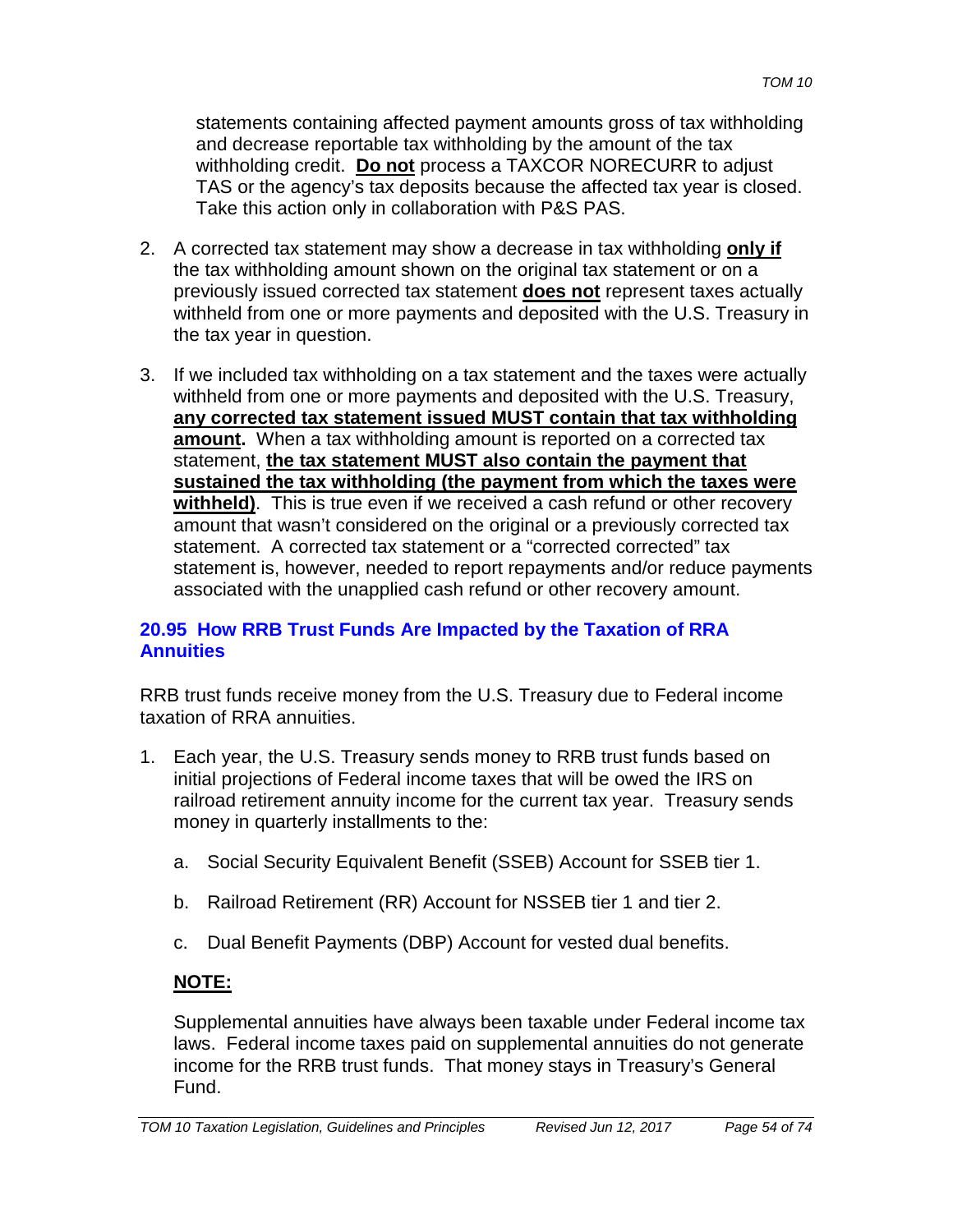- 2. Adjustments, or reconciliations, occur after the close of the tax year. For these adjustments, Treasury distinguishes between:
	- a. Federal **income taxes owed** on railroad retirement annuity income paid to those individuals taxed as U.S. citizens. Information is obtained from income tax returns filed with the IRS for prior tax years.
	- b. Federal **income taxes withheld** from railroad retirement annuity income paid to those individuals taxed as nonresident alien (NRAs). Tax withholding information is obtained from RRB Original tax statement tapes sent to the IRS in February for the previous tax year and from RRB Corrected tax statement tapes sent to the IRS in August for the previous and other prior tax years.

# **NOTE:**

Funds sent to the SSEB account for NRA SSEB tax withholding serve as credits for the Social Security Administration (SSA), decreasing money SSA owes the RRB as part of Financial Interchange transfers.

# **20.100 Laws and Rulings Affecting RRA Taxation Processing**

The Internal Revenue Code, the Federal Tax Regulations, national legislation (Public Laws), IRS directives, LAW legal opinions, LAW advice memoranda, and management policy decisions explain how, why, and when RRA taxation processing evolved.

Federal tax provisions are not subject to review or waiver under the Railroad Retirement Act (RRA) because they are provisions of the Internal Revenue Code and Federal Tax Regulations, not the RRA. Legal opinions are secured when Public Laws affect RRA payments and the changes, in turn, impact RRA taxation processing.

For specific information, see TOM 20 Exhibit 1, History of Laws and Rulings Affecting RRA Taxation Processing. Income tax withholding tables usually change every tax year, and are not identified on the chart unless they result from legislation implemented after the beginning of a tax year.

# **TOM 20 Exhibit 1, History of Laws and Rulings Affecting RRA Taxation Processing**

The following chart contains laws and rulings that have had significant impacts on RRA taxation processing. It does not, nor is it intended to, reflect all directives on this subject.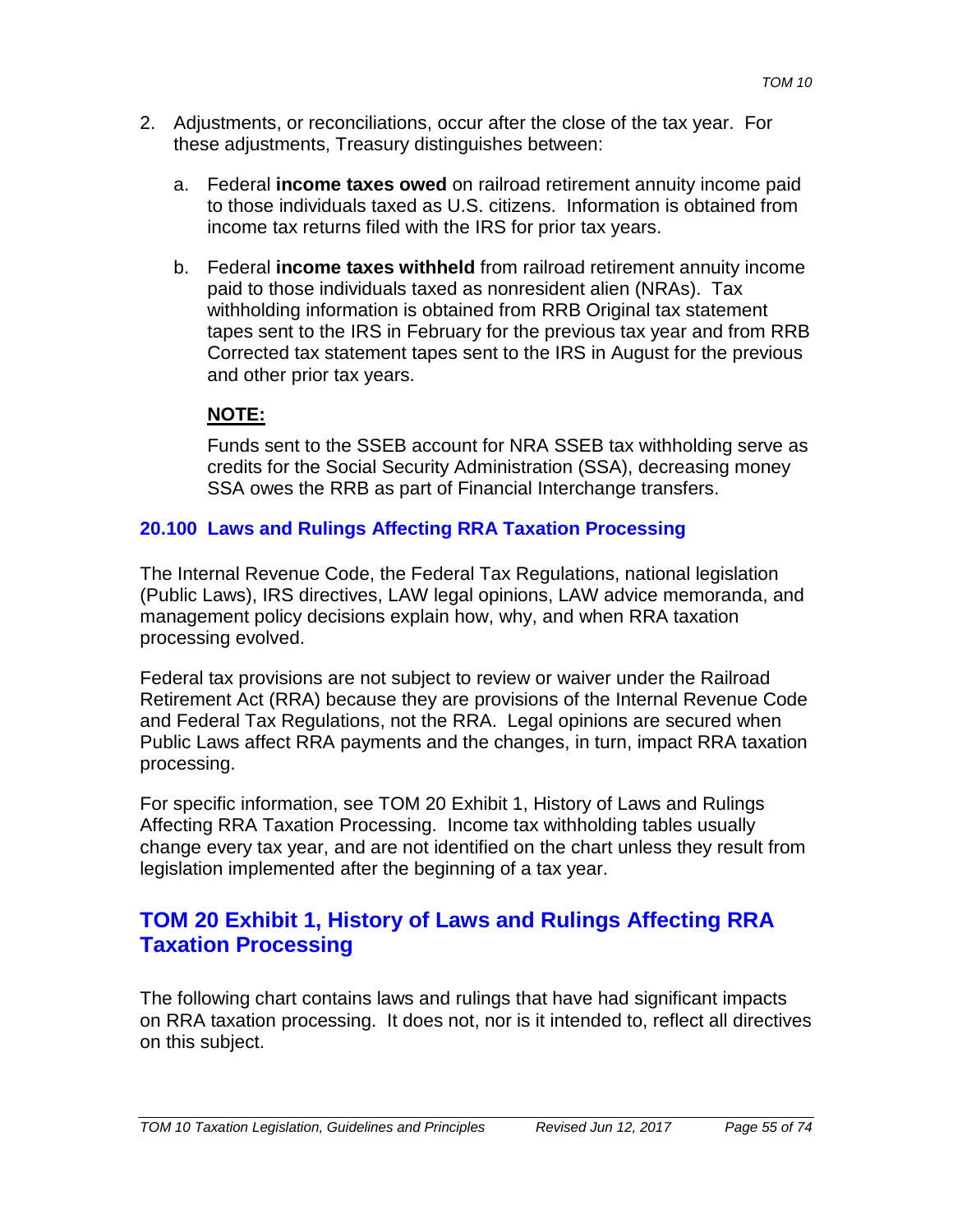| Laws and<br><b>Rulings</b>                                                                                               | <b>Effective Date</b>                                      | <b>Components</b><br><b>Affected</b>                                        | <b>Impact on RRA</b><br><b>Payments/Repayments</b><br>/Reporting                                                                                                                                                                                                                                                                                                                                                                                                                                       |
|--------------------------------------------------------------------------------------------------------------------------|------------------------------------------------------------|-----------------------------------------------------------------------------|--------------------------------------------------------------------------------------------------------------------------------------------------------------------------------------------------------------------------------------------------------------------------------------------------------------------------------------------------------------------------------------------------------------------------------------------------------------------------------------------------------|
| <b>Public Law</b><br>89-699                                                                                              | Payments<br><b>Issued</b><br>November 1,<br>1966 and Later | Supplemental<br><b>Annuities</b>                                            | Supplemental annuity<br>payments are subject to<br>Federal income tax.                                                                                                                                                                                                                                                                                                                                                                                                                                 |
| <b>Public Law</b><br>98-21, the<br><b>Social Security</b><br>Amendments<br>of 1983                                       | Payments<br><b>Issued January</b><br>1, 1984 and<br>Later  | Tier 1 and<br>Overall<br>Minimum<br>Formula<br><b>Benefits</b>              | Up to 50% of tier 1 and<br>OM benefits are taxable<br>in the same manner as<br>social security benefit<br>payments.                                                                                                                                                                                                                                                                                                                                                                                    |
| <b>Public Law</b><br>98-76, the<br>Railroad<br>Retirement<br>Solvency Act of<br>1983                                     | Payments<br><b>Issued January</b><br>1, 1984 and<br>Later  | Tier 2, Vested<br>Dual Benefits,<br>and<br>Supplemental<br><b>Annuities</b> | Tier 2 benefits are<br>taxable as periodic<br>contributory private<br>pension payments. The<br>employee's contribution<br>to tier 2 is referred to as<br>the tier 2 contribution<br>(T2C) amount. The<br>RRB performs T2C<br>recovery processing<br>under the Three Year<br>Rule to determine<br>taxable and nontaxable<br>tier 2 benefits.<br><b>Vested Dual Benefit</b><br>payments and<br><b>Supplemental Annuities</b><br>are taxable as periodic<br>non-contributory private<br>pension payments. |
| <b>Public Law</b><br>99-272, the<br>Consolidated<br>Omnibus<br><b>Budget</b><br>Reconciliation<br>Act of 1985<br>(COBRA) | Payments<br><b>Issued January</b><br>1, 1986 and<br>Later  | SSEB and<br><b>NSSEB Tier 1</b>                                             | Only the amount of tier 1<br>that SSA would pay in<br>benefits is taxable as a<br><b>Social Security</b><br><b>Equivalent Benefit</b><br>(SSEB) amount. The<br>amount of tier 1 greater<br>than the SSEB is the<br><b>Non-Social Security</b>                                                                                                                                                                                                                                                          |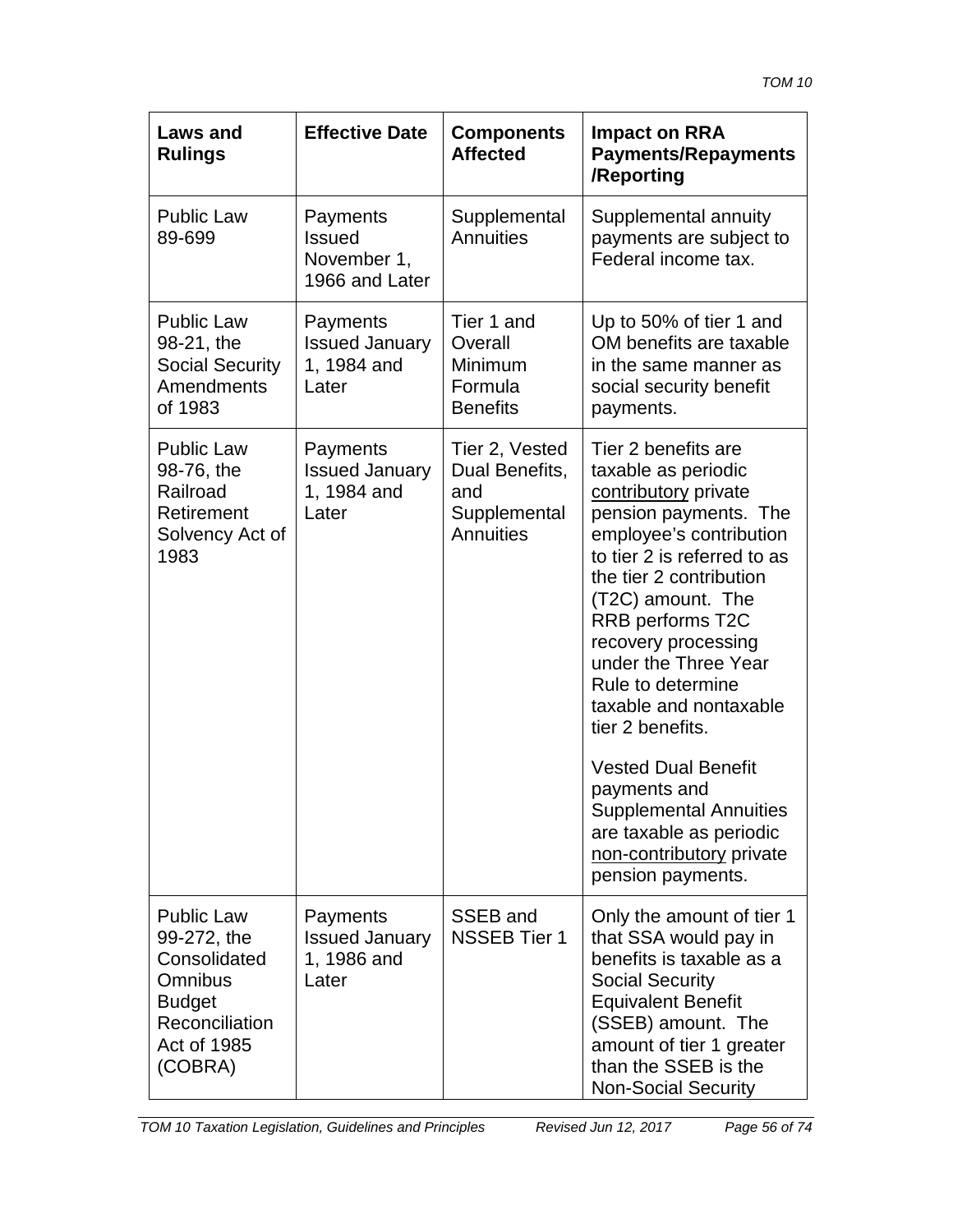|                                                               |                                                                |                                   | <b>Equivalent Benefit</b><br>(NSSEB) amount, and is<br>taxable as a contributory<br>private pension.<br>Since NSSEB and tier 2<br>benefits are paid from<br>the same account, the<br>employee contributes to<br>NSSEB as well as tier 2<br>benefits. The T2C<br>amount becomes the<br>employee contribution or<br>EEC amount. The RRB<br>performs EEC recovery<br>processing under the<br>Three Year Rule to<br>determine taxable and<br>nontaxable NSSEB and<br>tier 2 benefits. |
|---------------------------------------------------------------|----------------------------------------------------------------|-----------------------------------|-----------------------------------------------------------------------------------------------------------------------------------------------------------------------------------------------------------------------------------------------------------------------------------------------------------------------------------------------------------------------------------------------------------------------------------------------------------------------------------|
| <b>Public Law</b><br>99-514, the<br>Tax Reform Act<br>of 1986 | Annuity<br><b>Beginning</b><br>Dates July 2,<br>1986 and Later | <b>NSSEB Tier 1</b><br>and Tier 2 | Employee contribution<br>recovery under the<br>Three Year Rule is<br>repealed. EEC recovery<br>processing falls under<br>the 1986 General Rule<br>or the 1987 General<br>Rule.                                                                                                                                                                                                                                                                                                    |
|                                                               |                                                                |                                   | The 1986 General Rule<br>applies to ABDs July 2,<br>1986 through December<br>31, 1986. Nontaxable<br>NSSEB and/or tier 2<br>amounts are calculated<br>for the life of the annuity.                                                                                                                                                                                                                                                                                                |
|                                                               |                                                                |                                   | The 1987 General Rule<br>applies to ABDs January<br>1, 1987 and later.<br>Nontaxable NSSEB<br>and/or tier 2 amounts<br>are calculated based on<br>expected returns. Once<br>the EEC has been<br>recovered through                                                                                                                                                                                                                                                                 |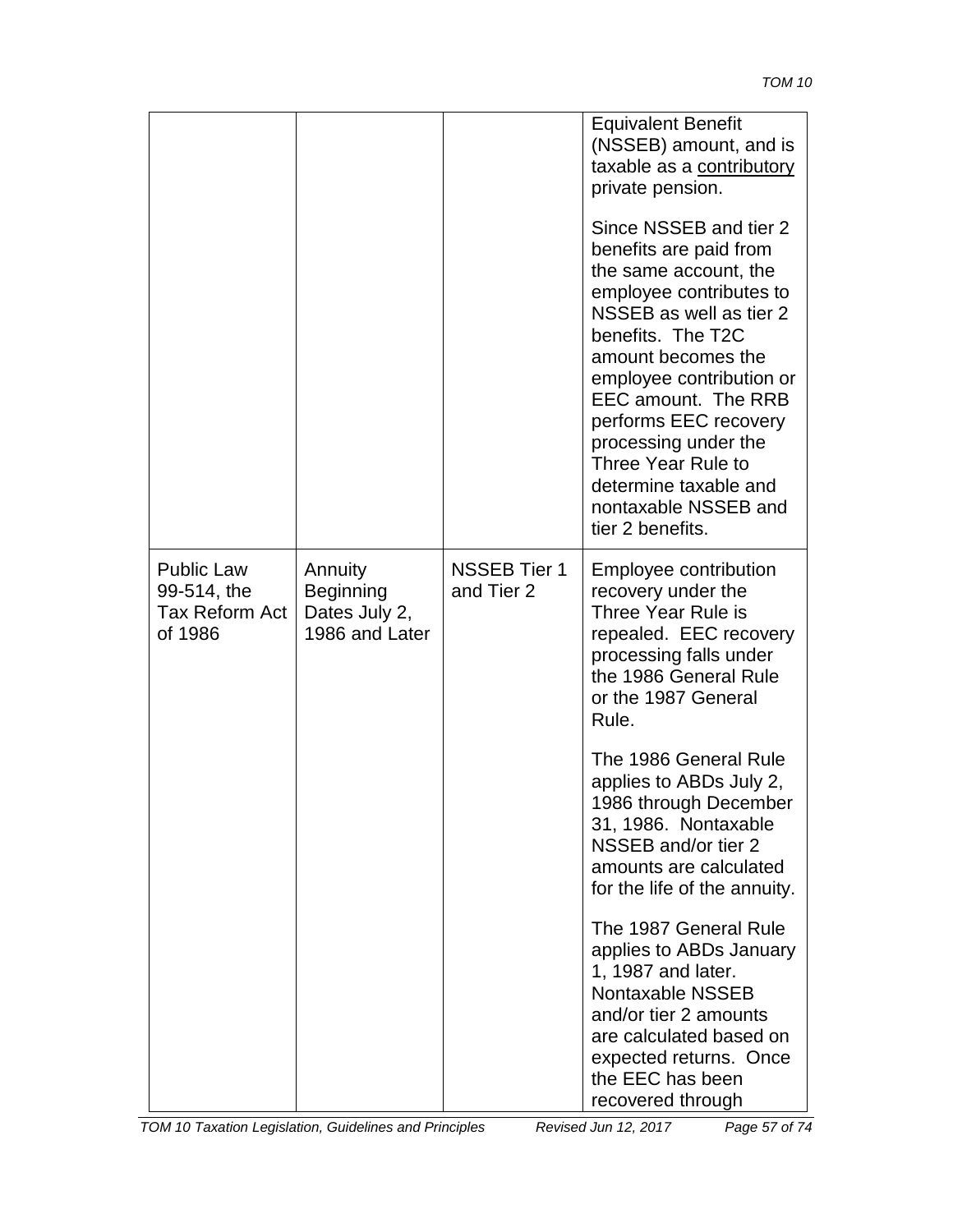|                                                   |                             |                                                                                                                           | receipt of nontaxable<br>NSSEB and/or tier 2<br>amounts, contributory<br>amounts paid become<br>fully taxable.                                                                                                                                                                                                                                                                                                                                                                                                                                                                               |
|---------------------------------------------------|-----------------------------|---------------------------------------------------------------------------------------------------------------------------|----------------------------------------------------------------------------------------------------------------------------------------------------------------------------------------------------------------------------------------------------------------------------------------------------------------------------------------------------------------------------------------------------------------------------------------------------------------------------------------------------------------------------------------------------------------------------------------------|
| Director of<br><b>Taxation Policy</b><br>Decision | Late 1980's<br>and Later    | <b>SSEB Tier 1</b><br>and OM<br>formula<br>Benefits,<br>NSSEB Tier 1,<br>Tier 2, VDB,<br>and<br>Supplemental<br>Annuities | Unless a DF is granted<br>in the year of an annuity<br>formula conversion (RR<br>to OM or OM to RR),<br>corrected prior year tax<br>statements should not<br>be issued in response to<br>a formula conversion<br>that retroacts into prior<br>tax years. Annuity<br>conversion payments<br>and repayments are<br>reportable in the year of<br>the conversion.                                                                                                                                                                                                                                |
| Director of<br><b>Taxation Policy</b><br>Decision | Tax years 1991<br>and Later | <b>SSEB Tier 1</b><br>and OM<br>formula<br>Benefits,<br>NSSEB Tier 1,<br>Tier 2, VDB,<br>and<br>Supplemental<br>Annuities | Once the agency knows<br>of an annuitant's death,<br>tax statements for that<br>year will not include<br>payments issued after<br>death, or the recovery of<br>payments issued after<br>death.<br>If we learn of an<br>annuitant's death in a<br>year after it occurs, tax<br>statements for the<br>termination year will not<br>include payments issued<br>after death or the<br>recovery of those<br>amounts. They may<br>include recovery of<br>payments issued after<br>death in any year before<br>the termination year, as<br>those amounts were<br>reported to the IRS as<br>taxable. |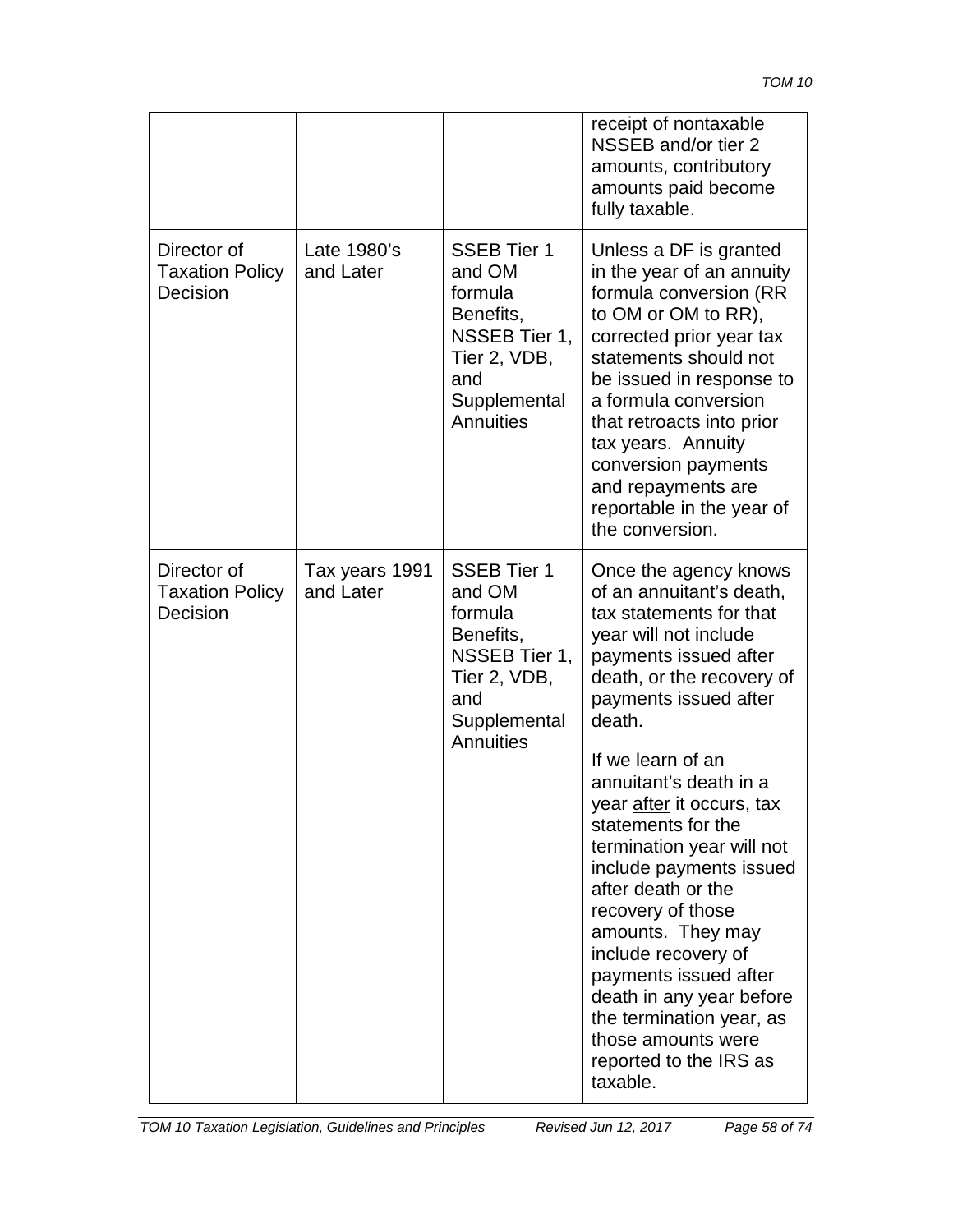| July 29, 1991<br><b>Legal Opinion</b><br>$91 - 101,$<br>Reporting<br>Employee<br>Contribution<br>and Recovery<br>Amounts.     | <b>Tax Years</b><br>1992 and Later | <b>NSSEB Tier 1</b><br>and Tier 2                                   | When the Three Year<br>Rule was repealed by<br>the Tax Reform Act of<br>1986, we were no longer<br>required to determine<br>nontaxable and taxable<br>contributory amounts<br>paid.                                                           |
|-------------------------------------------------------------------------------------------------------------------------------|------------------------------------|---------------------------------------------------------------------|-----------------------------------------------------------------------------------------------------------------------------------------------------------------------------------------------------------------------------------------------|
|                                                                                                                               |                                    |                                                                     | We are required to<br>report (1) the EEC less<br>any contributions<br>recovered under the<br>Three Year Rule, and (2)<br>the total NSSEB and tier<br>2 amounts paid.                                                                          |
|                                                                                                                               |                                    |                                                                     | Effective with tax year<br>1992, the RRB stopped<br>performing EEC<br>recovery, and stopped<br>determining nontaxable<br>contributory amounts<br>paid.                                                                                        |
| June 19, 1991<br><b>Legal Opinion</b><br>L-91-84, Tax<br>Reporting of<br>Retroactive                                          | Tax years 1993<br>and Later        | SSEB tier 1<br>and Overall<br>Minimum<br>Formula<br><b>Benefits</b> | The RRB will no longer<br>issue corrected tax<br>statements because of a<br>retroactive period of<br>disability (DF).                                                                                                                         |
| Payments and<br>Adjustments,<br>and September<br>13, 1991<br>follow-up L-91-<br>84.1.                                         |                                    | <b>NSSEB</b> tier 1                                                 | Beginning with DFs<br>granted December 1,<br>1992 and later, changes<br>to TAS and tax<br>statements only affect                                                                                                                              |
| This is a three<br>member<br><b>Board</b><br>approved<br>policy change<br>covering the<br>general area of<br>tax reporting of |                                    |                                                                     | the year of the DF onset<br>decision date.<br>Retroactive DFs may be<br>the basis for release of<br>Forms DF TXL-120 or<br>TXL-120DF that re-<br>characterize the<br>composition of the tier 1<br>for prior years and may<br>be used to amend |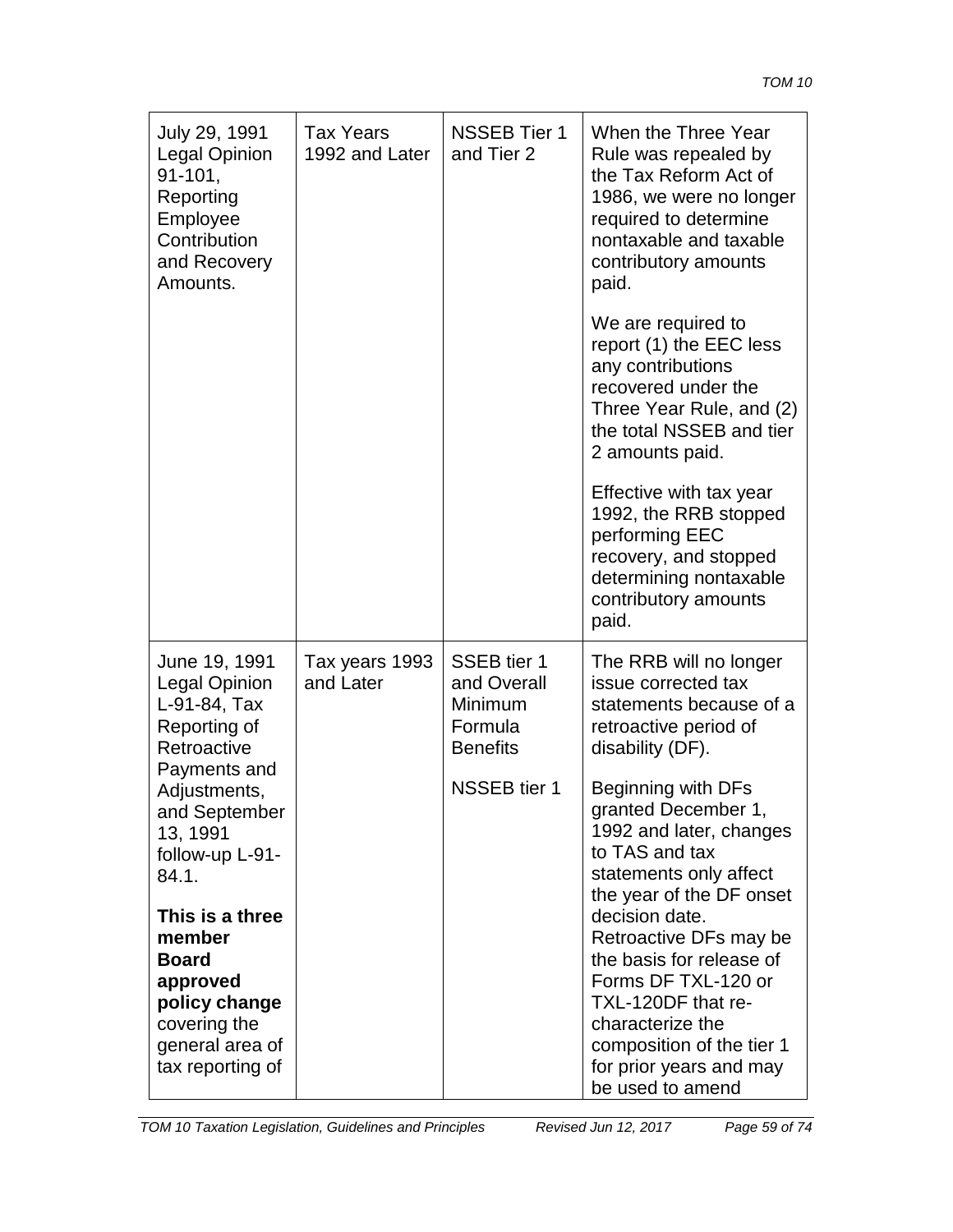| retroactive<br>adjustments.                                                                                       |                                                                  |                                                                                                                                                                                                                                                                                  | Federal income tax<br>returns.                                                                                                                                                                                                                                                                                                                                                                                                                                   |
|-------------------------------------------------------------------------------------------------------------------|------------------------------------------------------------------|----------------------------------------------------------------------------------------------------------------------------------------------------------------------------------------------------------------------------------------------------------------------------------|------------------------------------------------------------------------------------------------------------------------------------------------------------------------------------------------------------------------------------------------------------------------------------------------------------------------------------------------------------------------------------------------------------------------------------------------------------------|
| July 1, 1993<br>General<br>Counsel<br>Memorandum,<br>1994 Changes<br>to Our Tax<br>Accounting<br><b>Practices</b> | Accrual<br>Payments<br>Vouchered<br>January 1,<br>1994 and Later | Pre-1984 Tier<br>1, 1984 and<br>1985 pre-<br>SSEB Tier 1,<br>and SSEB<br>Tier 1<br><b>NSSEB Tier 1</b><br>Pre-1984 and<br>Post 1983 Tier<br>$\overline{2}$<br>Pre-1984 and<br>Post 1983<br><b>VDB</b><br>Supplemental<br>Annuity                                                 | <b>Simplified Accrual Tax</b><br>Accounting applies a<br>cash accounting basis to<br>accrual processing. We<br>account for net<br>component payment and<br>repayment amounts by<br>taxable and nontaxable<br>periods.<br>The RRB accomplishes<br>this through a process<br>called Merge and Cross<br><b>Component Recovery</b><br>processing, and by<br>following a hierarchy of<br>recovery of accrual<br>overpayments by<br>annuity component and<br>tax year. |
| <b>Public Law</b><br>103-66, the<br>Omnibus<br><b>Budget</b><br>Reconciliation<br>Act of 1993                     | <b>Tax Years</b><br>1994 and Later                               | <b>RRA</b> payment<br>amounts that<br>were never<br>reported to the<br>IRS as<br>taxable.<br>These include<br>payments that<br>are not<br>otherwise<br>reportable,<br>such as pre-<br>1984 regular<br>annuity<br>amounts,<br><b>SALSA</b><br>payments,<br>RLS,<br>payments, etc. | \$600 or more of<br>overpayment principal,<br>interest, penalty, and<br>administrative costs<br>representing amounts<br>that were never reported<br>to the IRS as taxable<br>must be reported as paid<br>amounts in the year the<br>RRB waives,<br>compromises, or<br>otherwise deems the<br>debts permanently<br>uncollectible.<br>Debts written off as<br>uncollectible, but not<br>permanently<br>uncollectible, are not<br>impacted.                         |
| <b>Public Law</b><br>103-465, the                                                                                 | Payments<br><b>Issued January</b>                                | <b>SSEB Tier 1</b><br>and Overall                                                                                                                                                                                                                                                | The portion of potentially<br>taxable SSEB benefits                                                                                                                                                                                                                                                                                                                                                                                                              |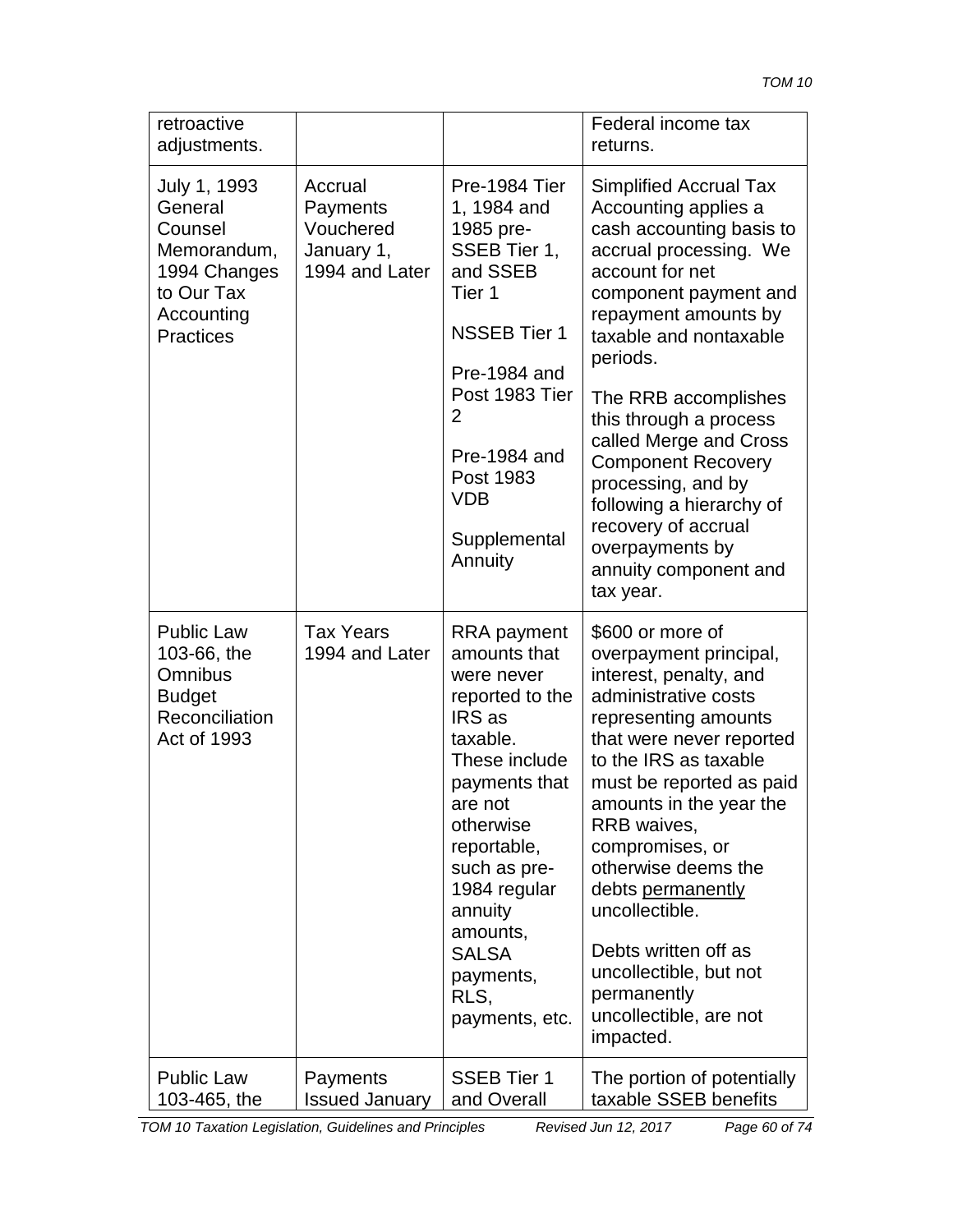| Uruguay<br>Round<br>Agreements<br>Act, also<br>referred to as<br>the General<br>Agreement on<br><b>Tariffs and</b><br>Trade (GATT) | 1, 1995 and<br>Later                                                                                                    | Minimum<br>Formula<br><b>Benefits</b>                                                                                                            | paid to nonresident<br>aliens increases from<br>50% to 85%.                                                                                                                                                                              |
|------------------------------------------------------------------------------------------------------------------------------------|-------------------------------------------------------------------------------------------------------------------------|--------------------------------------------------------------------------------------------------------------------------------------------------|------------------------------------------------------------------------------------------------------------------------------------------------------------------------------------------------------------------------------------------|
| February 8,<br>1995<br>Memorandum<br>From LAW                                                                                      | Payments<br>Dated February<br>1, 1995 and<br>Later                                                                      | Tier 1                                                                                                                                           | Tier 1 payments to<br>convicted and<br>incarcerated felons and<br>the institutionalized<br>criminally insane should<br>be considered NSSEB<br>payments as the Social<br>Security Act does not<br>allow payments to these<br>individuals. |
|                                                                                                                                    |                                                                                                                         |                                                                                                                                                  | [Footnote: See Social<br><b>Security Act Sections</b><br>$202(x)(1)$ and $202(n)$ for<br>current information<br>about individuals to<br>whom the SSA does not<br>allow payments.]                                                        |
| July 2, 1995<br>Memorandum<br>From LAW                                                                                             | Applicable to<br>Any Payments<br>From Which<br>Income Taxes<br>Were Withheld.<br>For<br>Documentation<br>Purposes Only. | <b>SSEB Tier 1</b><br>and Overall<br>Minimum<br>Formula<br>Benefits,<br>NSSEB Tier 1,<br>Tier 2, VDB,<br>and<br>Supplemental<br><b>Annuities</b> | Taxes withheld from<br>payments issued after<br>an annuitant's date of<br>death represent<br>amounts owed the RRB.                                                                                                                       |
| <b>Public Law</b><br>103-465, the<br>Uruguay<br>Round<br>Agreements<br>Act, also<br>referred to as                                 | Payments<br><b>Issued January</b><br>1, 1997 and<br>Later                                                               | <b>SSEB Tier 1</b><br>and Overall<br>Minimum<br>Formula<br><b>Benefits</b>                                                                       | Voluntary U.S. citizen<br>SSEB tax withholding is<br>allowed based on IRS<br>set percentages.                                                                                                                                            |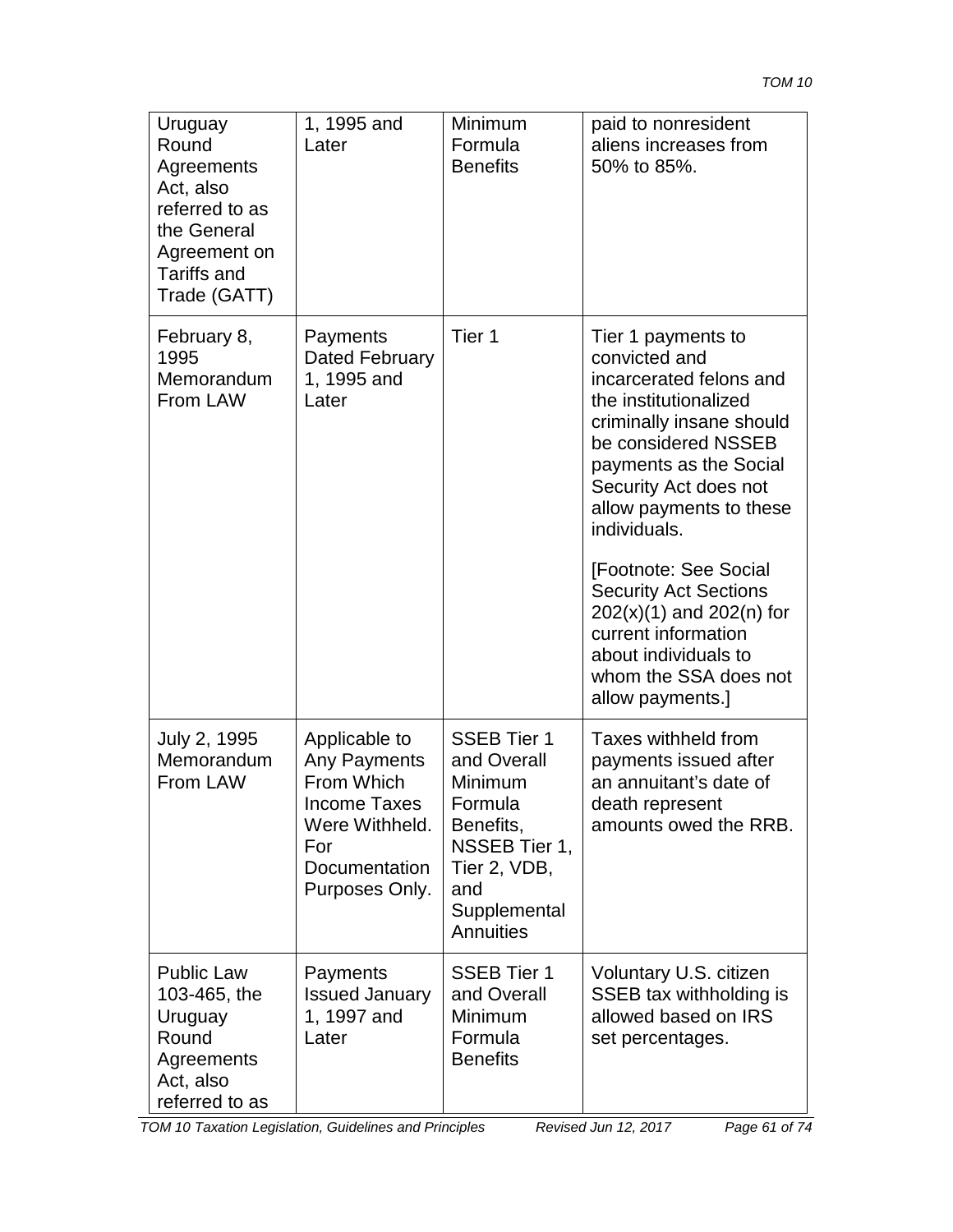| the General<br>Agreement on<br><b>Tariffs and</b><br>Trade (GATT)                                                |                                                                                      |                                                                                                                                                        |                                                                                                                                                                                                                                                                                                                                                                                                                                                                                                                |
|------------------------------------------------------------------------------------------------------------------|--------------------------------------------------------------------------------------|--------------------------------------------------------------------------------------------------------------------------------------------------------|----------------------------------------------------------------------------------------------------------------------------------------------------------------------------------------------------------------------------------------------------------------------------------------------------------------------------------------------------------------------------------------------------------------------------------------------------------------------------------------------------------------|
| June 9, 1998<br><b>Legal Opinion</b><br>$L-98-14$                                                                | Varying Dates,<br><b>But No Later</b><br>Than<br>Payments<br>Dated January<br>1,2000 | <b>SSEB Tier 1</b><br>and Overall<br>Minimum<br>Formula<br><b>Benefits</b><br>NSSEB Tier 1,<br>Tier 2, VDB,<br>and<br>Supplemental<br><b>Annuities</b> | <b>IRC Section 1441</b><br>withholding certificate<br>requirement that an<br>individual's United<br>States taxpayer<br>identifying number must<br>be on a tax treaty<br>exemption claim form for<br>the exemption claim to<br>be valid.<br>Tax treaty exemption<br>claims provide for<br>reduced tax withholding<br>for nonresident aliens of<br>the United States under<br>income tax treaties in<br>effect between the<br><b>United States and</b><br>certain countries of<br>residence for tax<br>purposes. |
| <b>Public Law</b><br>107-16, the<br>Economic<br>Growth and<br><b>Tax Relief</b><br>Reconciliation<br>Act of 2001 | Payments<br><b>Issued August</b><br>1, 2001 and<br>Later                             | <b>SSEB Tier 1</b><br>and Overall<br>Minimum<br>Formula<br><b>Benefits</b><br>NSSEB Tier 1,<br>Tier 2, VDB,<br>and<br>Supplemental<br><b>Annuities</b> | Voluntary U.S. citizen<br>SSEB tax withholding<br>percentages changed.<br>The changes end<br>December 31, 2010<br>under a Sunset<br>Provision in the<br>legislation.<br>U.S. citizen tax table<br>rates were lowered from<br>the rates in effect as of<br>the first of the year.                                                                                                                                                                                                                               |
| February 22,<br>2002 Legal<br>Opinion<br>L-2002-02 not<br>objecting to a                                         | Tax<br><b>Statements</b><br><b>Prepared</b>                                          | Reportable<br>payments,<br>repayments,<br>tax                                                                                                          | Otherwise reportable<br>payments and<br>repayments associated<br>with periods covered by<br>annuity application                                                                                                                                                                                                                                                                                                                                                                                                |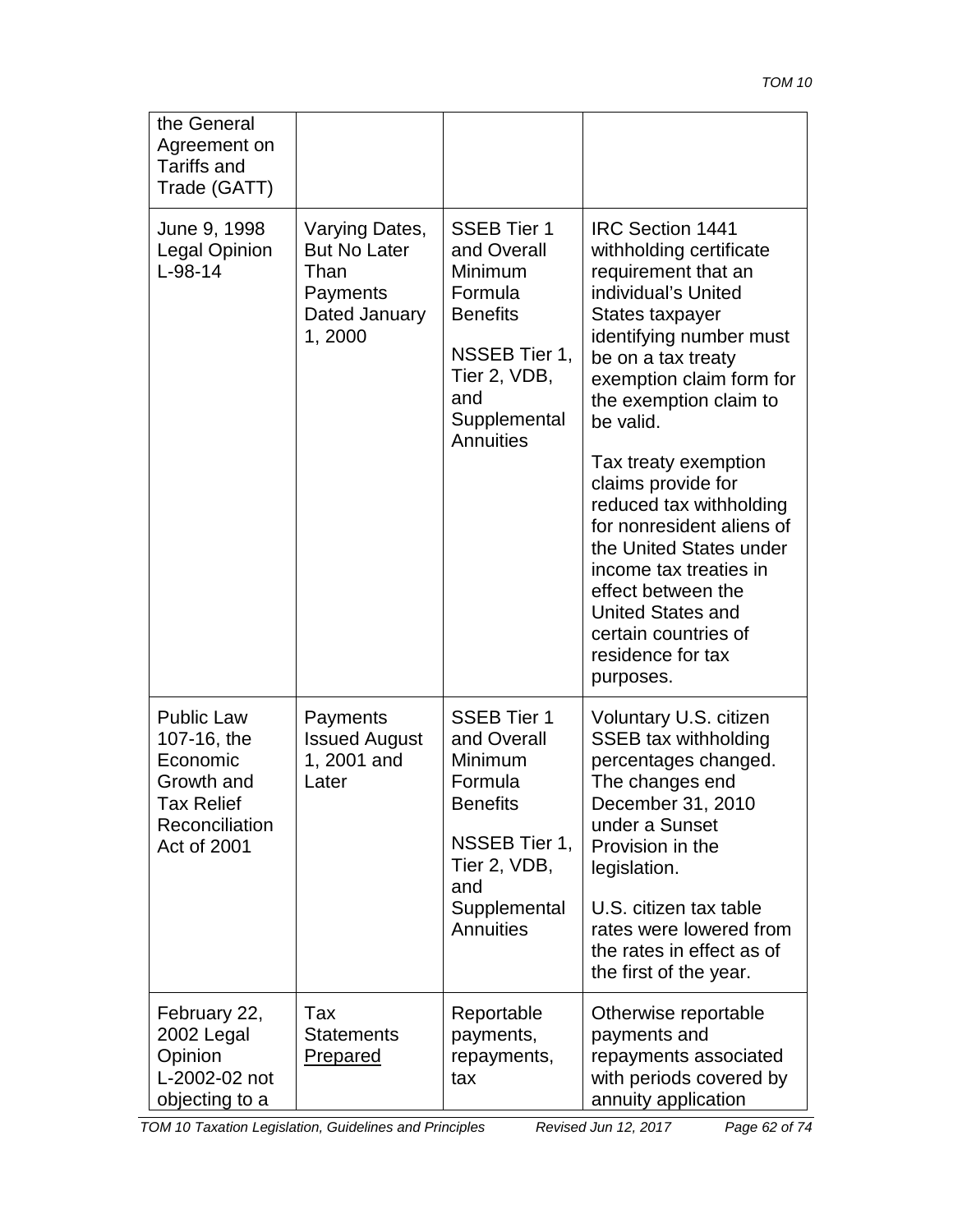| proposed<br>change in tax<br>statement<br>reporting of<br>annuity<br>cancellations<br>March 22, 2002<br>Chief of<br>Payment,<br>Analysis, and<br><b>Systems Policy</b><br>Decision | January 1,<br>2002 and Later                                | withholding<br>amounts, etc.                                                                                                           | cancellations are to be<br>reported for the year in<br>which they occur.<br>We no longer suppress<br>reporting of current year<br>payments and<br>repayments and no<br>longer issue zero value<br>prior year tax statements<br>for periods covered by<br>cancelled annuity<br>entitlements. |
|------------------------------------------------------------------------------------------------------------------------------------------------------------------------------------|-------------------------------------------------------------|----------------------------------------------------------------------------------------------------------------------------------------|---------------------------------------------------------------------------------------------------------------------------------------------------------------------------------------------------------------------------------------------------------------------------------------------|
| <b>Public Law</b><br>108-27, the<br>Jobs and<br><b>Growth Tax</b><br>Relief<br>Reconciliation<br>Act of 2003                                                                       | Payments<br><b>Issued August</b><br>1, 2003 and<br>Later    | <b>SSEB Tier 1</b><br>and OM<br>Formula<br><b>Benefits</b><br>NSSEB Tier 1,<br>Tier 2, VDB,<br>and<br>Supplemental<br><b>Annuities</b> | Voluntary U.S. citizen<br>SSEB tax withholding<br>percentages changed.<br>The changes end<br>December 31, 2010<br>under a Sunset<br>Provision in the<br>legislation.<br>U.S. citizen tax table<br>rates were lowered from<br>the rates in effect as of<br>the first of the year.            |
| <b>Public Law</b><br>111-5, the<br>American<br>Recovery and<br>Reinvestment<br>Act of 2009                                                                                         | Payments<br><b>Issued April</b><br>2009 and Later           | NSSEB Tier 1,<br>Tier 2, VDB,<br>and<br>Supplemental<br>Annuities                                                                      | U.S. citizen tax table<br>rates were lowered from<br>the rates in effect as of<br>the first of the year.                                                                                                                                                                                    |
| <b>Public Law</b><br>111-115, the<br>No Social<br>Security<br><b>Benefits for</b><br><b>Prisoners Act</b><br>of 2009.<br>September 7,<br>2010 Legal<br>opinion L-2010-             | Payments<br><b>Issued</b><br>December 15,<br>2009 and Later | SSEB and<br><b>NSSEB Tier 1</b><br>payments and<br><b>SSEB OM</b><br>payments.                                                         | Section 204 of the Social<br>Security Act (SSA) was<br>amended disallowing<br>payment of accrued SSA<br>benefits to individuals<br>while they are subject to<br>nonpayment of recurring<br>benefits under Section<br>$202(x)(1)$ .                                                          |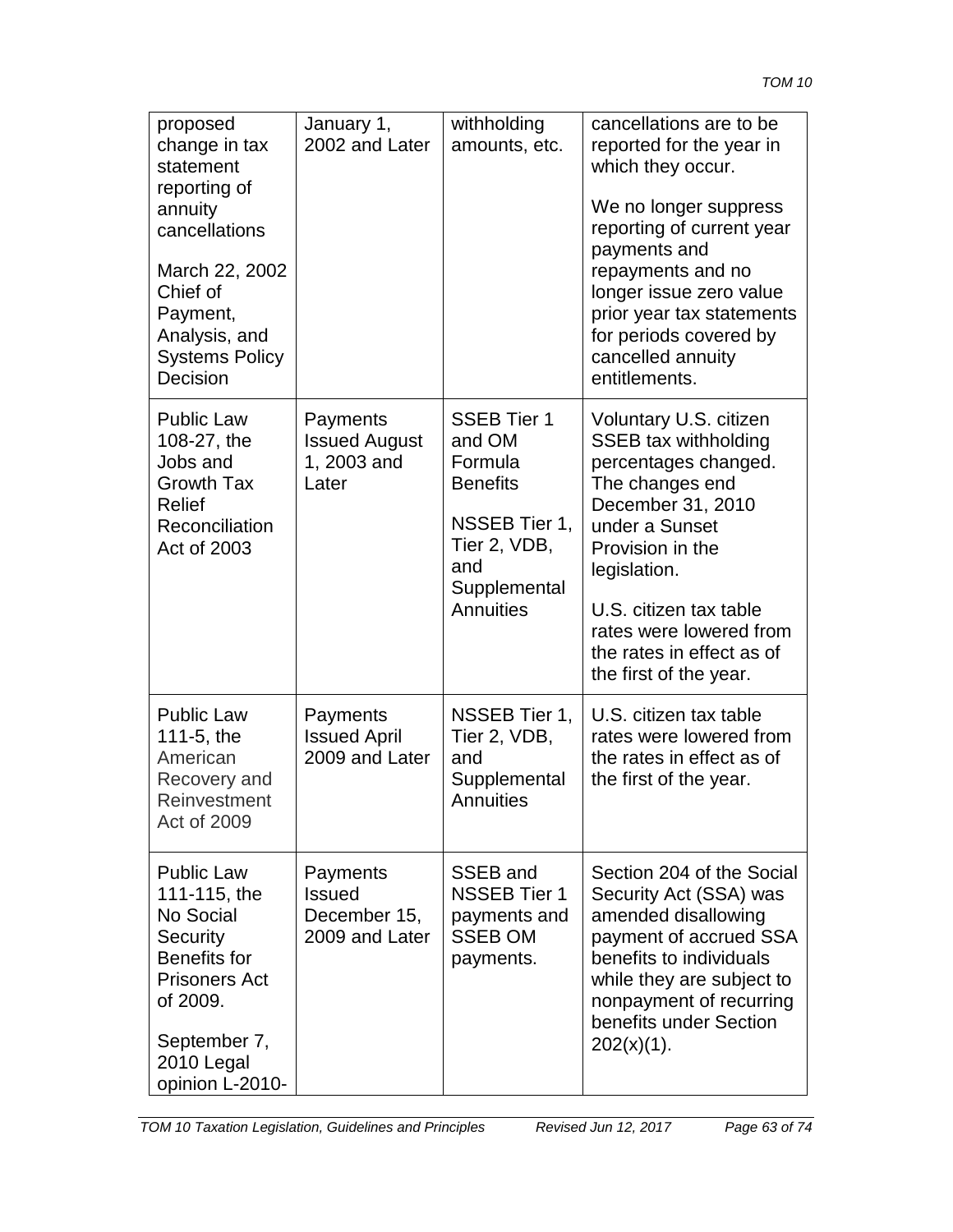| 07, Payment<br>and Taxation<br>Impact of the<br>legislation. |  | The RRA has no<br>payment restrictions.<br>Accrued tier 1 and OM<br>payments may be issued<br>to these same<br>individuals.                                                                                                                                                                             |
|--------------------------------------------------------------|--|---------------------------------------------------------------------------------------------------------------------------------------------------------------------------------------------------------------------------------------------------------------------------------------------------------|
|                                                              |  | <b>Accruals due for what</b><br>would be nonpayment<br>periods at SSA - Tier 1<br>should be paid as<br>NSSEB and the OM<br>should exclude the<br>individual from the<br>computation and be paid<br>as SSEB.                                                                                             |
|                                                              |  | <b>Accruals due for periods</b><br>before what would be<br>nonpayment periods at<br>SSA - Tier 1 should be<br>paid as SSEB or NSSEB<br>or SSEB/NSSEB splits<br>without regard to the<br>nonpayment period, and<br>the OM should include<br>the individual in the<br>computation and be paid<br>as SSEB. |

# **TOM 20 Exhibit 2, History of Tax Statement Forms Used to Report Federally Taxable RRA Payments and Repayments**

| <b>Tax Statement</b>     | <b>Effective Tax</b> | <b>Individuals Taxed</b> | <b>RRA Payments</b>   |
|--------------------------|----------------------|--------------------------|-----------------------|
| <b>Type</b>              | Years                | As                       | <b>Affected</b>       |
| <b>IRS Forms</b>         | 1966 Through         | U.S. Citizens and        | Supplemental          |
| G-1099                   | 1983                 | <b>NRAs</b>              | Annuity               |
| Forms<br><b>RRB-1099</b> | 1984 and 1985        | U.S. Citizens            | Tier 1, OM<br>formula |
|                          | 1984                 | <b>NRAs</b>              |                       |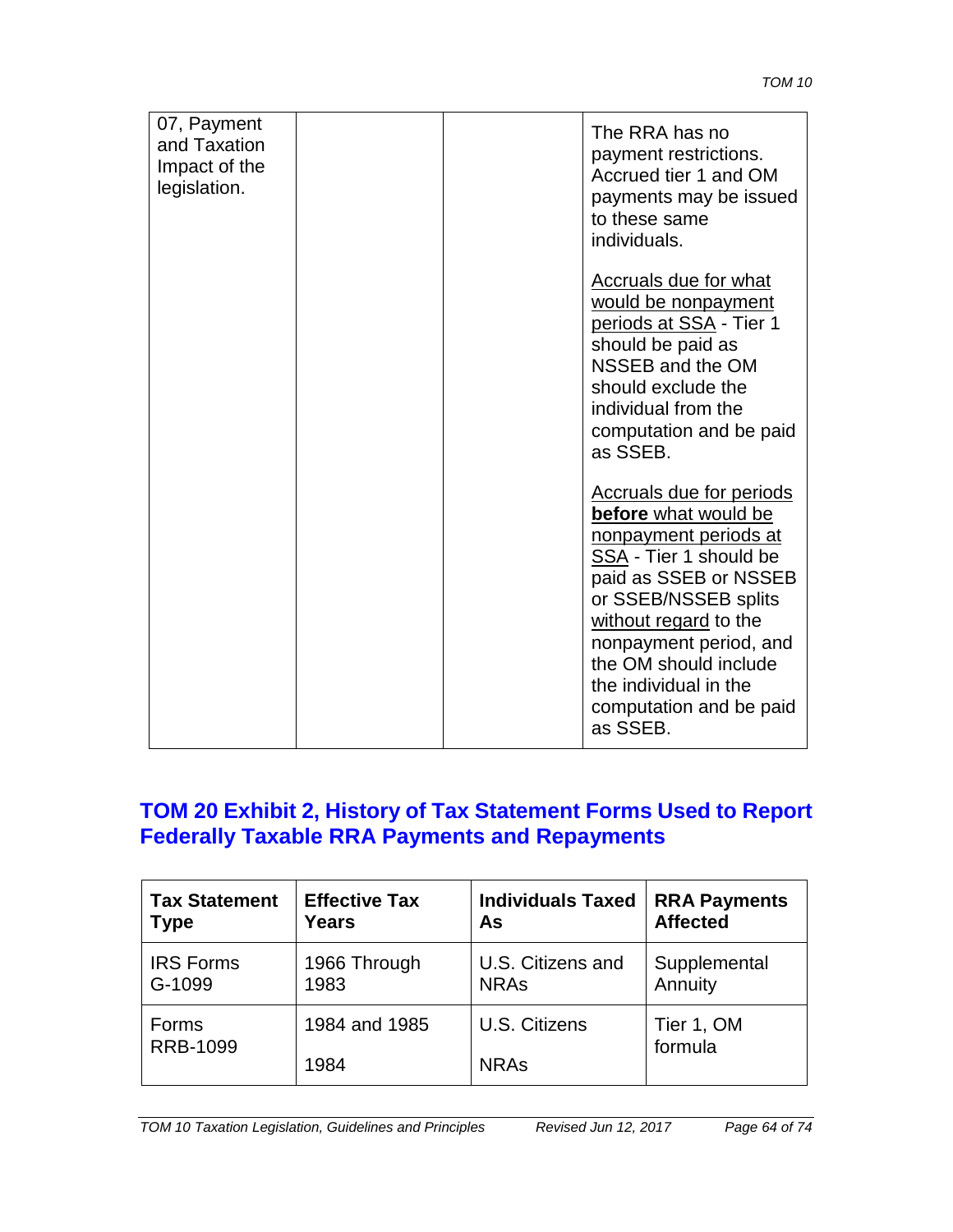| Forms<br>RRB-W-2P                       | 1984 and 1985                                                               | U.S. Citizens and<br><b>NRAs</b> | Tier 2, VDB,<br>Supplemental<br>Annuity                                                                                                     |
|-----------------------------------------|-----------------------------------------------------------------------------|----------------------------------|---------------------------------------------------------------------------------------------------------------------------------------------|
| Forms<br><b>RRB-1042S</b>               | 1985                                                                        | <b>NRAs</b>                      | Tier 1, OM<br>formula                                                                                                                       |
| Forms<br><b>RRB-1099</b>                | Tax Years 1986<br>and Later                                                 | U.S. Citizens                    | SSEB Tier 1, OM<br>formula                                                                                                                  |
| Forms<br><b>RRB-1042S</b>               | 1986 and Later                                                              | <b>NRAs</b>                      | SSEB Tier 1, OM<br>formula                                                                                                                  |
| Forms<br>RRB-W-2P                       | 1986 Through<br>1990                                                        | U.S. Citizens and<br><b>NRAs</b> | NSSEB Tier 1,<br>Tier 2, VDB,<br>Supplemental<br>Annuity                                                                                    |
| Forms<br><b>RRB-1099-R</b><br>$(12-92)$ | 1990 and earlier                                                            | U.S. Citizens and<br><b>NRAs</b> | NSSEB, Tier 2,<br>VDB,<br>Supplemental<br>Annuity                                                                                           |
| Forms<br><b>RRB-1099-R</b>              | 1991 and Later                                                              | U.S. Citizens and<br><b>NRAs</b> | NSSEB, Tier 2,<br>VDB,<br>Supplemental<br>Annuity                                                                                           |
| Forms<br><b>RRB-1099-R</b><br>$(12-92)$ | <b>For Corrected</b><br>Forms RRB-W-2P<br>for Tax Years<br>1990 and Earlier | U.S. Citizens and<br><b>NRAs</b> | 1984 through<br>1985: Tier 2,<br>VDB,<br>Supplemental<br>Annuity<br>1986 through<br>1990: NSSEB,<br>Tier 2, VDB,<br>Supplemental<br>Annuity |
| <b>IRS Forms</b><br>1099-C              | 1994 and Later                                                              | U.S. Citizens and<br><b>NRAs</b> | Permanent<br>cancellation of<br>\$600.00 or more<br>of debt that has<br>never been                                                          |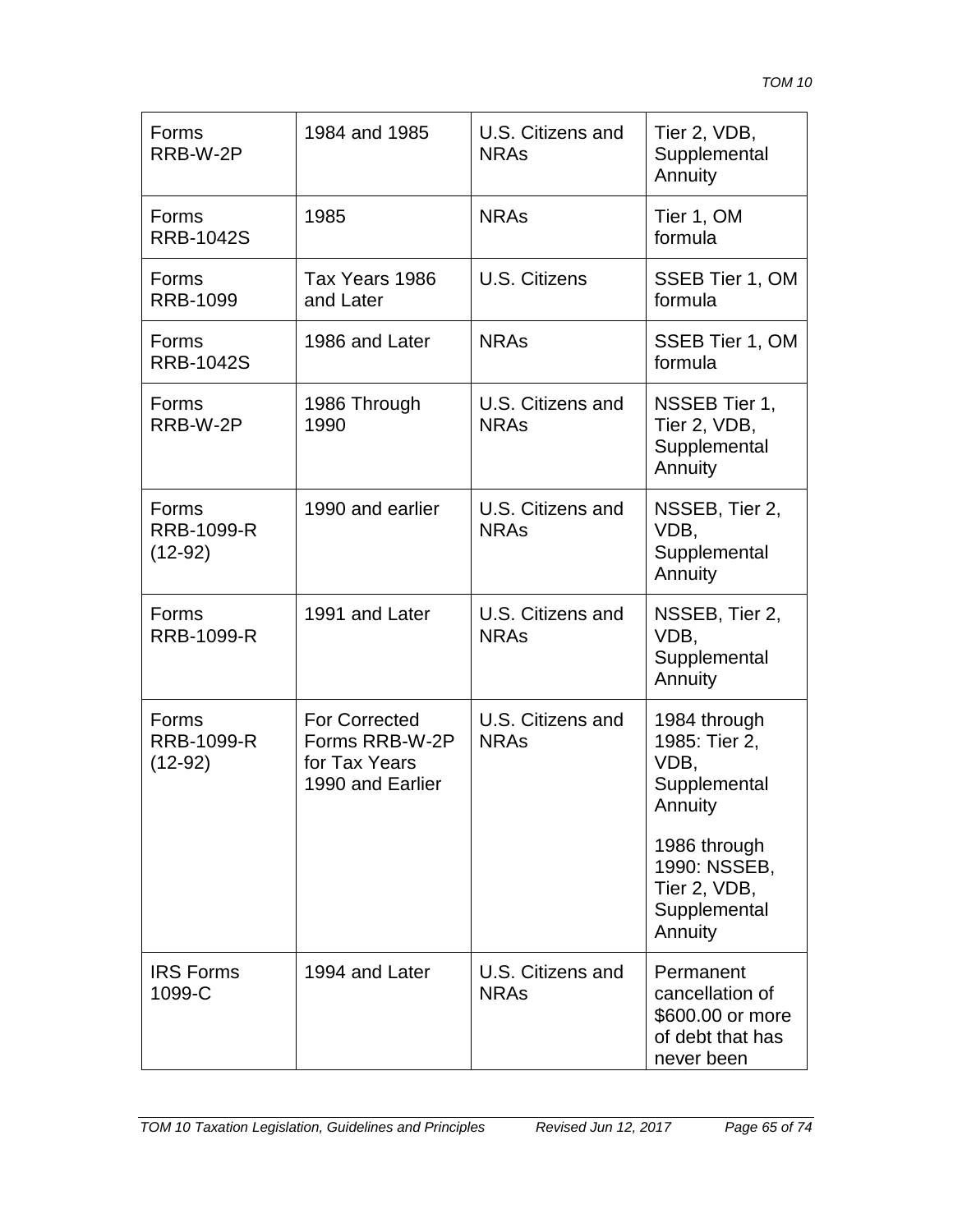|  |  | reported to the |
|--|--|-----------------|
|  |  | IRS as taxable  |
|  |  |                 |

# **TOM 20 Exhibit 3, Simplified Tax Accounting Effective Tax Year 1994 – Merge and Cross Component Recovery Processing**

### **1. The Merge Occurs Only Within a Component.**

The merge is the act of netting overpayments and underpayments within a component. In the examples below, negative amounts = overpayments and positive amounts = underpayments (PDs), unless they are designated as repayments (REPDs)

| <b>Component &amp; Tax</b><br><b>Years</b> | <b>Original Amounts</b> | <b>Amounts After the</b><br><b>Merge</b> |
|--------------------------------------------|-------------------------|------------------------------------------|
| SSEB Yr 2                                  | $-$ \$ 500.00           | 0.00<br>\$                               |
| SSEB Yr 1                                  | $+$ \$ 500.00           | \$<br>0.00                               |
| <b>SSEB Total</b>                          | 0.00                    | 0.00<br>S                                |

| <b>Component &amp; Tax</b><br><b>Years</b> | <b>Original Amounts</b> | <b>Amounts After the</b><br><b>Merge</b> |
|--------------------------------------------|-------------------------|------------------------------------------|
| <b>NSSEB Yr 1</b>                          | $-$ \$1,000.00          | $-$ \$ 500.00                            |
| <b>NSSEB Cur Yr</b>                        | $+$ \$ 500.00           | 0.00<br>S                                |
| <b>NSSEB Total</b>                         | 500.00<br>- \$          | 500.00<br>$-S$                           |

#### **a. Pre-1984 Tier 2 and VDB Overpayments May Be Merged With Like Component Post 1983 Underpayments.**

Merging pre-1984 overpayments with post 1983 underpayments reduces reportable post 1983 underpayments. Reducing payments reported on tax statements is to the annuitant's advantage.

| <b>Tax Years</b> | <b>OP/UP</b>   | Annuitant       | <b>Reportable to</b> |
|------------------|----------------|-----------------|----------------------|
|                  | <b>Amounts</b> | <b>Receives</b> | the IRS              |
| Pre-1984         | 500.00<br>- \$ | 0.00            | 0.00                 |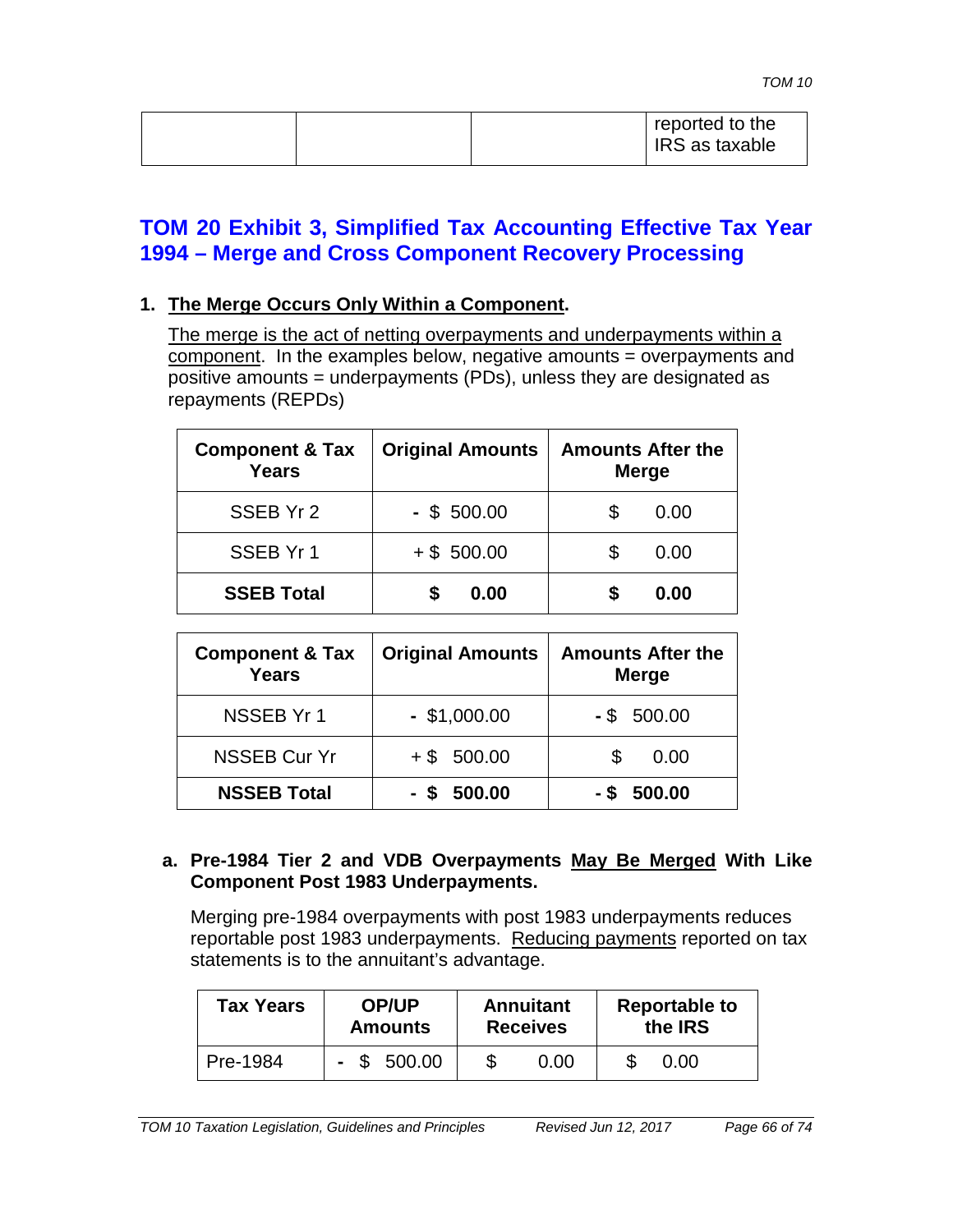| Post 1983 | $+$ \$1,000.00   + \$ 500.00 |  |  | $+$ \$ 500.00 PD |
|-----------|------------------------------|--|--|------------------|
|-----------|------------------------------|--|--|------------------|

### **b. Pre-1984 Tier 2 and VDB Underpayments MAY NOT Be Merged With Like Component Post 1983 Overpayments.**

Not allowing pre-1984 underpayments to be merged with post 1983 overpayments keeps reportable post 1983 repayments at a maximum. Increasing repayments reported on tax statements is to the annuitant's advantage.

| <b>Tax Years</b> | <b>OP/UP</b><br><b>Amounts</b> | <b>Annuitant</b><br><b>Received</b> | <b>Reportable to</b><br>the IRS |  |
|------------------|--------------------------------|-------------------------------------|---------------------------------|--|
| Pre-1984         | $+$ \$1,000.00                 | $+$ \$ 500.00                       | 0.00                            |  |
| Post 1983        | 500.00<br>- \$                 | 0.00                                | + \$500.00 REPD                 |  |

### **2. Cross Component Recovery Occurs Only Across or Between Components.**

Cross component recovery is the act of recovering one or more component overpayment(s) from one or more component underpayment(s). It is performed after any merge within components.

| <b>Component &amp;</b><br><b>Tax Years</b> | Original<br><b>Amounts</b> | <b>Amounts After</b><br>the Merge | <b>Amounts After</b><br><b>CC Recovery</b> |
|--------------------------------------------|----------------------------|-----------------------------------|--------------------------------------------|
| SSEB Yr 2                                  | $-$ \$ 1,500.00            | $-$ \$700.00                      | \$300.00                                   |
|                                            |                            |                                   | + \$400.00 REPD                            |
| SSEB Yr 1                                  | $+$ \$<br>800.00           | \$<br>0.00                        | \$<br>0.00                                 |
| <b>SSEB Total</b>                          | $-$ \$ 700.00              | - \$<br>700.00                    | 300.00<br>- \$                             |
|                                            |                            |                                   |                                            |
| NSSEB Yr 2                                 | - \$<br>100.00             | \$<br>0.00                        | \$<br>0.00                                 |
| <b>NSSEB Yr 1</b>                          | $+$ \$<br>500.00           | $+$ \$400.00 PD                   | \$<br>400.00 PD<br>$+$                     |
| <b>NSSEB Total</b>                         | +\$<br>400.00              | S<br>400.00                       | S<br>400.00 PD<br>$+$                      |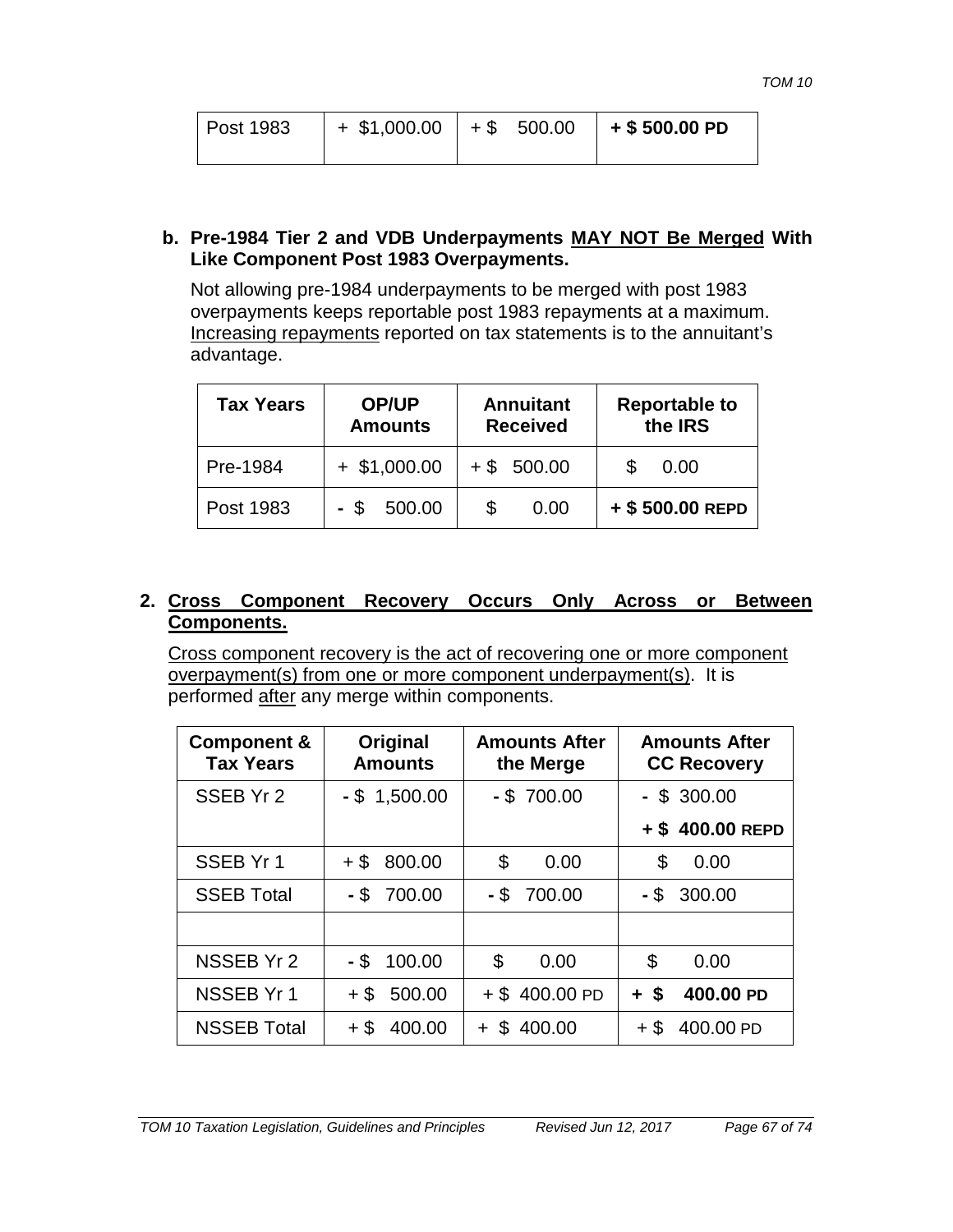| Component &<br><b>Tax Years</b> | Original<br><b>Amounts</b> | <b>Amounts After</b><br>the Merge | <b>Amounts After</b><br><b>CC Recovery</b> |
|---------------------------------|----------------------------|-----------------------------------|--------------------------------------------|
| SSEB Yr 2                       | $-$ \$ 1500.00             | $-$ \$700.00                      | \$200.00                                   |
|                                 |                            |                                   | + \$500.00 REPD                            |
| SSEB Yr 1                       | $+$ \$<br>800.00           | \$<br>0.00                        | \$<br>0.00                                 |
| <b>SSEB Total</b>               | $-$ \$ 700.00              | $-$ \$ 700.00                     | 200.00<br>- \$                             |
|                                 |                            |                                   |                                            |
| <b>T2 Post 1983</b>             | $+$ \$<br>500.00           | $+$ \$ 500.00 PD                  | 500.00 PD<br>$+$ \$                        |
| T <sub>2</sub> Total            | \$<br>500.00<br>$+$        | S<br>500.00<br>$\ddot{}$          | \$<br>500.00                               |

- **3. Accrual accounting captures underpayments and overpayments. We create repayments from a combination of underpayments and overpayments.**
	- **a. If one component's underpayments are greater than or equal to another component's overpayments, repayments are equal to the overpayments. (If PDs are > or = OPs, then REPDs = OPs)**

Tier 1 overpayment =  $$1,000.00$ Tier 2 underpayment  $= $2,000.00$ 

The  $$2,000.00$  underpayment is  $>$  the  $$1,000.00$  overpayment, so repayments =  $$1,000.00$ . The following is reportable:

Tier 1 repayment =  $$1,000.00$ 

Tier 2 payment =  $$2,000.00$ 

**b. If one component's underpayments are less than another component's overpayments, then the overpaid component's repayments are equal to the underpayment. (If PDs are < OPs, then REPDs = PDs)**

Tier 1 overpayment  $= 2,000.00$ Tier 2 underpayment  $= $1,000.00$ 

The \$1,000.00 underpayment is < the \$2,000.00 overpayment, so the repayment is  $=$  to \$1,000.00. The following is reportable:

Tier 1 repayment =  $$1,000.00$ 

Tier 2 payment =  $$1,000.00$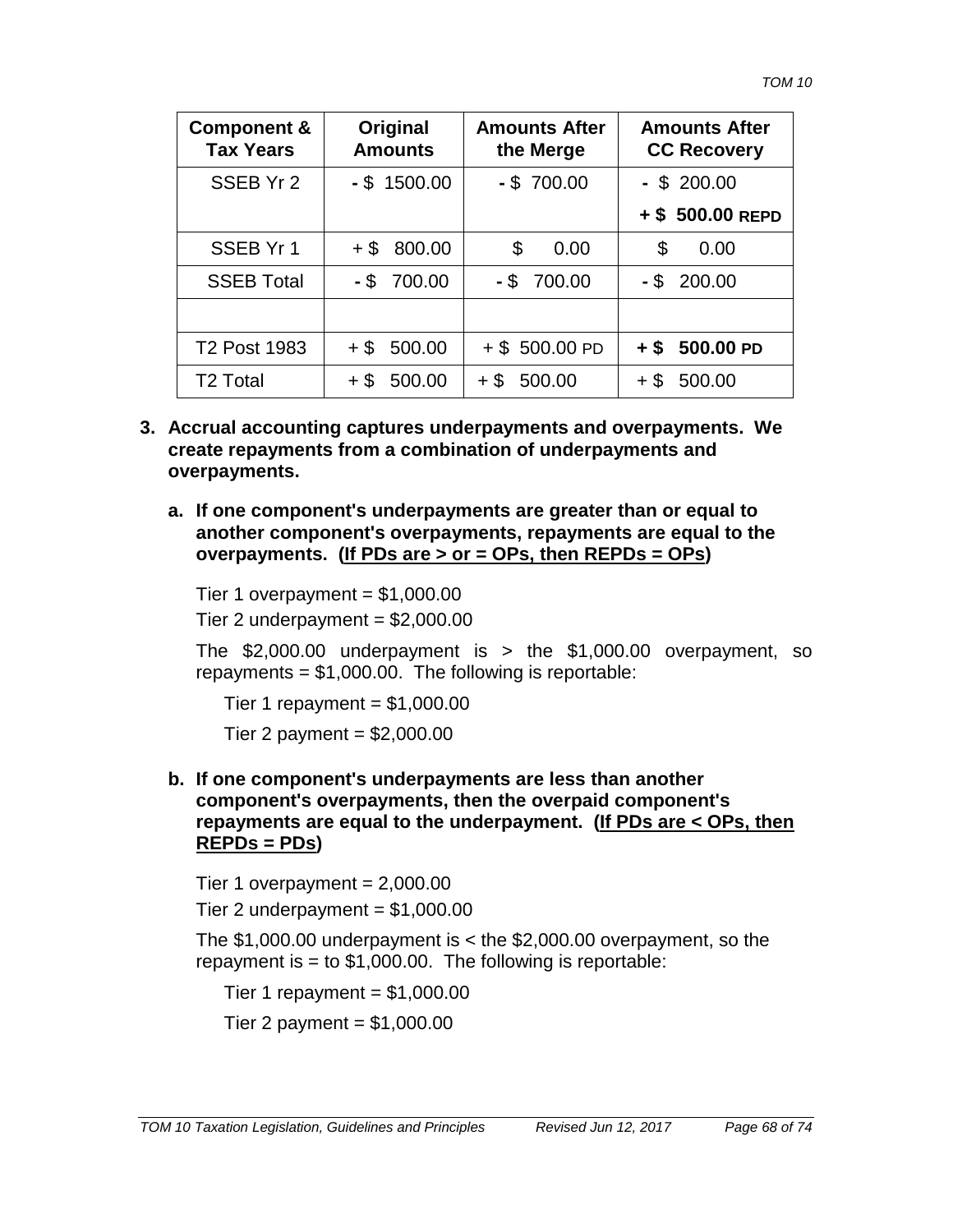# **TOM 20 Exhibit 4, The Order of Annuity Deductions and How It Affects Taxable Component Payment Amounts**

See TOM 20.40, Annuity Deductions, for an explanation of various annuity deductions, the order of deductions, and component specific and non-component specific deductions. The item C example contains maximum component payment amounts and maximum deduction amounts. The complexity is beyond a normal record situation, but is provided to demonstrate the functionality of the order of annuity deductions processing.

### **A. Multiple Deductions and the Order in Which They Should be Applied to Annuity Components**

|                | <b>RRA Annuity Deductions</b>                |
|----------------|----------------------------------------------|
| 1              | <b>Work Deduction Amounts</b>                |
| 2              | <b>Waiver Amounts</b>                        |
| 3              | <b>Partition Deduction Amounts</b>           |
| 4              | <b>Garnishment Deduction Amounts</b>         |
| 5              | <b>Actuarial Adjustment Amounts</b>          |
| 6              | <b>Partial Withholding Repayment Amounts</b> |
| $\overline{7}$ | <b>Tax Withholding Amounts</b>               |
| 8              | <b>RR SMIB Deduction Amounts</b>             |

The order of annuity deductions for taxation purposes is as follows:

# **B. Component Specific Deductions and Non-Component Specific Deductions.**

| <b>Component Specific</b> | <b>Non-Component Specific</b> |
|---------------------------|-------------------------------|
| <b>Work Deductions</b>    | Garnishments                  |
| <b>Partitions</b>         | <b>Actuarial Adjustments</b>  |
| Some Waivers              | Some Waivers                  |
| Repayments                | Tax Withholding               |
|                           | <b>SMIB Premiums</b>          |

# **C. Example of Allocating Multiple Annuity Deductions to Components.**

**Gross Paids: Reg Ann = \$2,200.00 / Supp Ann = \$43.00**

\$1,000.00 SSEB

\$ 400.00 NSSEB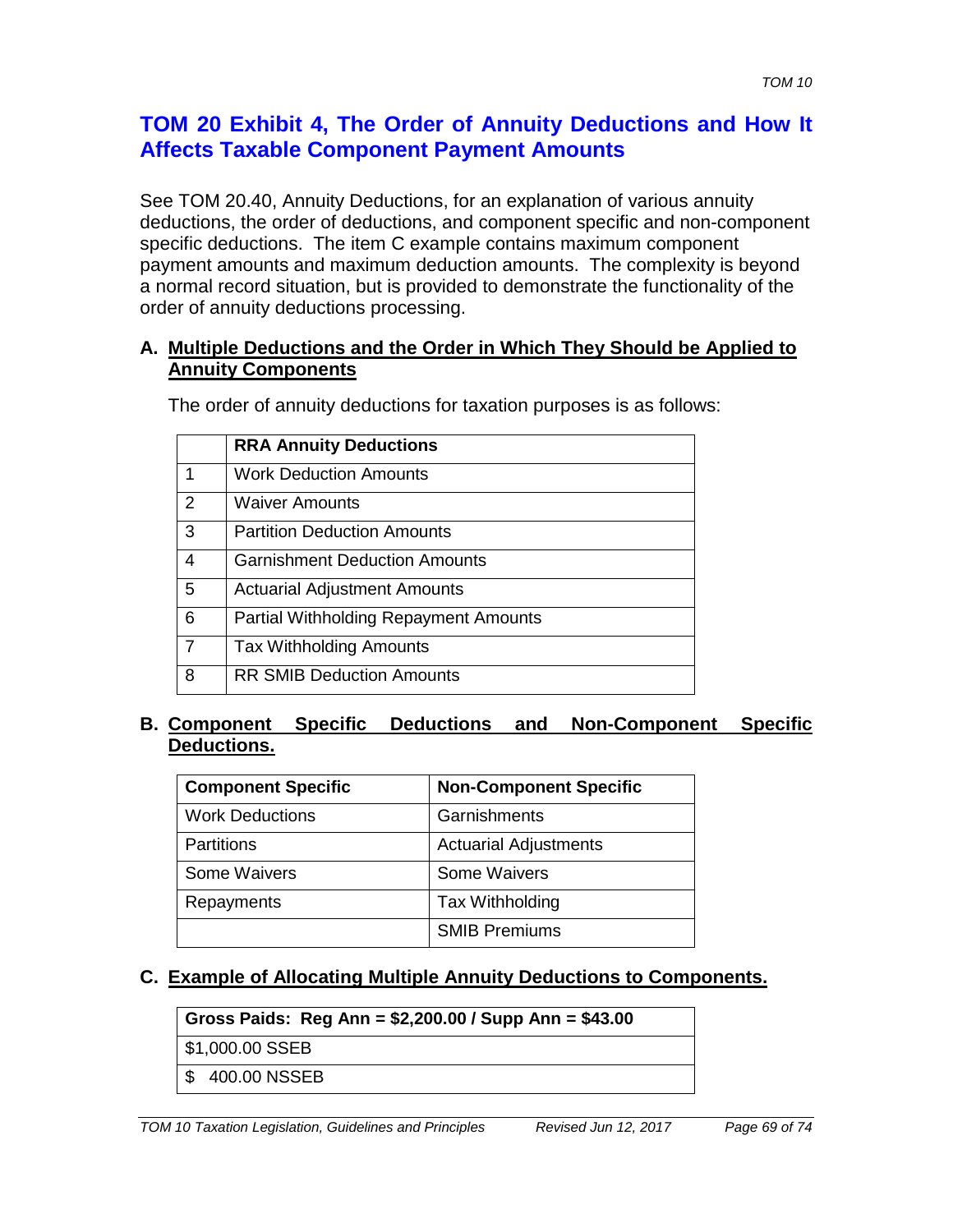\$ 600.00 Tier 2

\$ 200.00 VDB

\$ 43.00 Supp Ann

|     | Deductions: Reg Ann = $$1,255.00$ / Supp Ann = $$41.50$         |  |  |  |
|-----|-----------------------------------------------------------------|--|--|--|
| \$. | 500.00 Tier 1 Work Deduction                                    |  |  |  |
| \$. | 300.00 Tier 2 Work Deduction                                    |  |  |  |
| \$  | 50.00 VDB Work Deduction                                        |  |  |  |
| \$  | 21.50 Supp Work Deduction                                       |  |  |  |
| \$  | 50.00 Unspecified Waiver                                        |  |  |  |
| \$. | 150.00 Tier 2 Partition Deduction                               |  |  |  |
| \$  | 20.00 Supp Partition Deduction                                  |  |  |  |
| \$  | 25.00 Actuarial Adjustment                                      |  |  |  |
| \$  | 150.00 Specified Partial Withholding                            |  |  |  |
|     | $$100.00 x.82550$ (established NSSEB %), rounded = NSSEB Repaid |  |  |  |
|     | \$ 100.00 - NSSEB Repaid = Tier 2 Repaid                        |  |  |  |
| \$  | 80.00 SMIB Deduction                                            |  |  |  |

Below is an allocation of the components paid and deduction amounts as described above. Deductions are allocated in the designated order and the new component paid amounts are shown after each deduction.

AA = Actuarial Adjustment Pd = Paid Prtn = Partition Rpd = Repaid Smi = SMIB Wd = Work Deduction Wvr = Waiver

| <b>SSEB</b>       | <b>NSSEB</b>     | Tier 2           | <b>VDB</b>      | <b>Supp</b>     |
|-------------------|------------------|------------------|-----------------|-----------------|
| \$1,000.00 Pd     | \$400.00 Pd      | \$600.00 Pd      | \$200.00 Pd     | 43.00 Pd<br>S   |
| $-$ \$ 500.00 Wd  |                  | $-$ \$ 300.00 Wd | $-$ \$ 50.00 Wd | $-$ \$ 21.50 Wd |
| \$500.00 Pd       | 400.00 Pd<br>S.  | \$ 300.00 Pd     | \$150.00 Pd     | 21.50 Pd<br>\$. |
| 18.52 Wvr<br>- \$ | $-$ \$ 14.82 Wvr | - \$11.11 Wvr    | $-$ \$ 5.55 Wvr |                 |
| 481.18 Pd         | 385.18 Pd<br>S   | 288.89 Pd<br>S.  | \$144.45 Pd     | $$21.50$ Pd     |
|                   |                  | - \$ 150.00 Prtn |                 | - \$ 20.00 Prtn |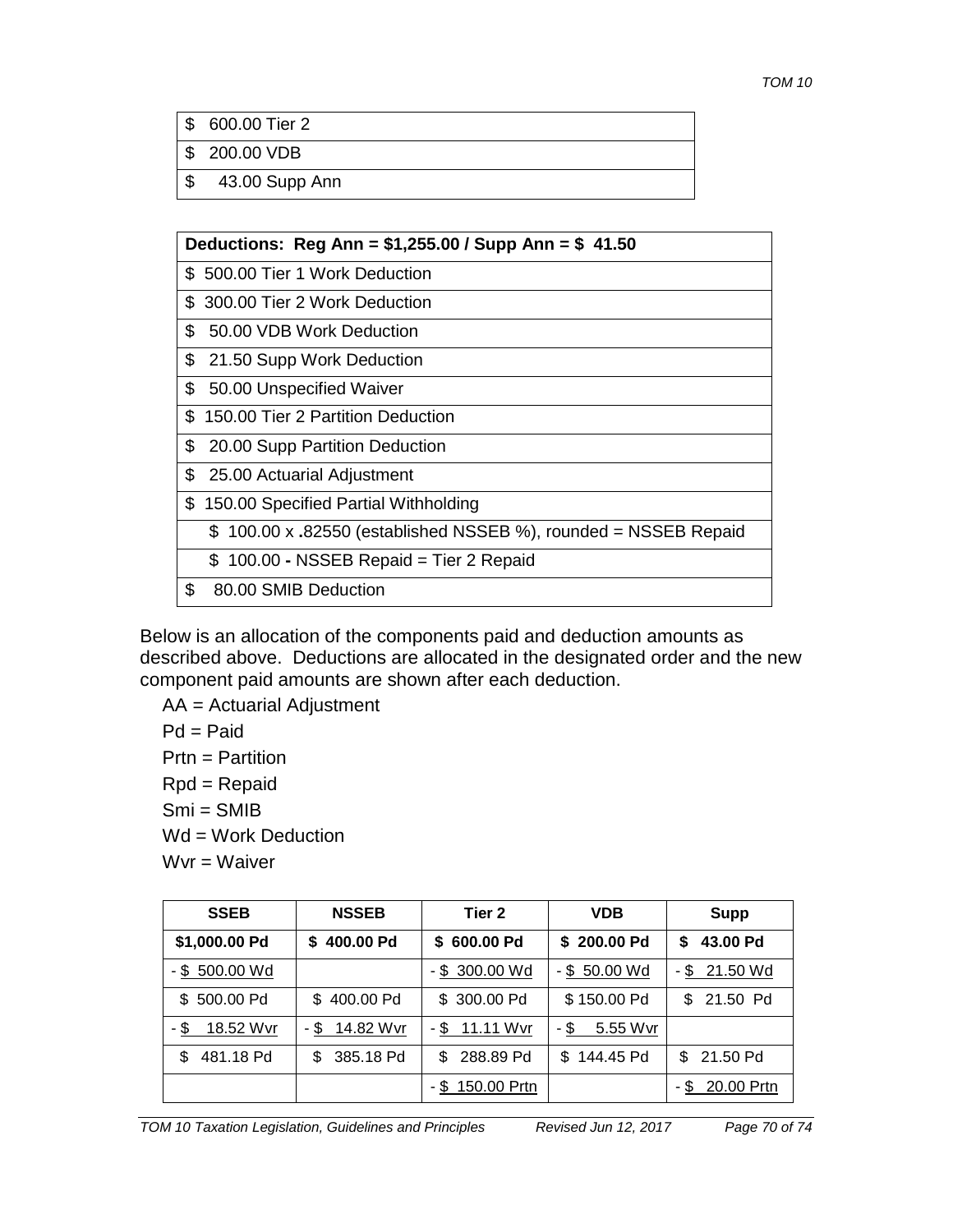| \$481.18 Pd       | \$385.18 Pd    | \$138.89 Pd      | \$144.45 Pd    | \$<br>1.50 Pd |
|-------------------|----------------|------------------|----------------|---------------|
| - \$ 10.47 AA     | $-$ \$ 8.37 AA | -\$3.02 AA       | $-$ \$ 3.14 AA |               |
| \$471.01 Pd       | \$376.81 Pd    | \$135.87 Pd      | \$141.31 Pd    | 1.50 Pd<br>S  |
|                   | 82.55 Rpd      | \$17.45 Rpd<br>- |                |               |
| \$471.01 Pd       | \$294.26 Pd    | \$118.42 Pd      | \$141.31 Pd    | 1.50 Pd<br>S  |
| - \$<br>80.00 Smi |                |                  |                |               |
| \$ 391.01 Pd      | \$294.26 Pd    | \$118.42 Pd      | \$141.31 Pd    | 1.50 Pd<br>S  |

| <b>Net Regular Annuity</b> | <b>Net Supp Ann</b> |  |
|----------------------------|---------------------|--|
| $\frac{1}{2}$ 945.00       | 1.50                |  |

#### **Prorations**

#### **Unspecified Waiver = \$50.00**

\$ 500.00 SSEB \$ 400.00 NSSEB \$ 300.00 Tier 2 \$ 150.00 VDB \$1,350.00

500.00/1,350.00 = **.**37037 x \$50.00 = \$ 18.52 SSEB Wvr 400.00/1,350.00 = **.**29630 x \$50.00 = \$ 14.82 NSSEB Wvr 300.00/1,350.00 = **.**22222 x \$50.00 = \$ 11.11 Tier 2 Wvr

\$ 44.45  $$50.00 - $44.45 =$ <br> $$ \underline{$ 5.55} VDB Wvr$ **\$ 50.00 Total Unspecified Waiver**

#### **Actuarial Adjustment = \$25.00**

\$ 481.48 SSEB \$ 385.18 NSSEB \$ 138.89 Tier 2 <u>\$144.45</u> VDB \$1,150.00

481.48/1,150.00 = **.**41868 x \$25.00 = \$ 10.47 SSEB AA 385.18/1,150.00 = **.**33494 x \$25.00 = \$ 8.37 NSSEB AA 138.89/1,150.00 = **.**12077 x \$25.00 = \$ 3.02 Tier 2 AA

\$ 21.86  $$25.00 - $21.86 =$  \$ 3.14 VDB AA **\$ 25.00 Total Actuarial Adjustment**

# **Partial Withholding = \$100.00**

| Established OP percentage: | $NSSEB = .82550$<br>Tier $2 =$ remainder |
|----------------------------|------------------------------------------|
| $.82550 \times $100.00 =$  | \$82.55 NSSEB Rpd                        |
| $$100.00 - 82.55 =$        | \$17.45 Tier 2 Rpd                       |
|                            |                                          |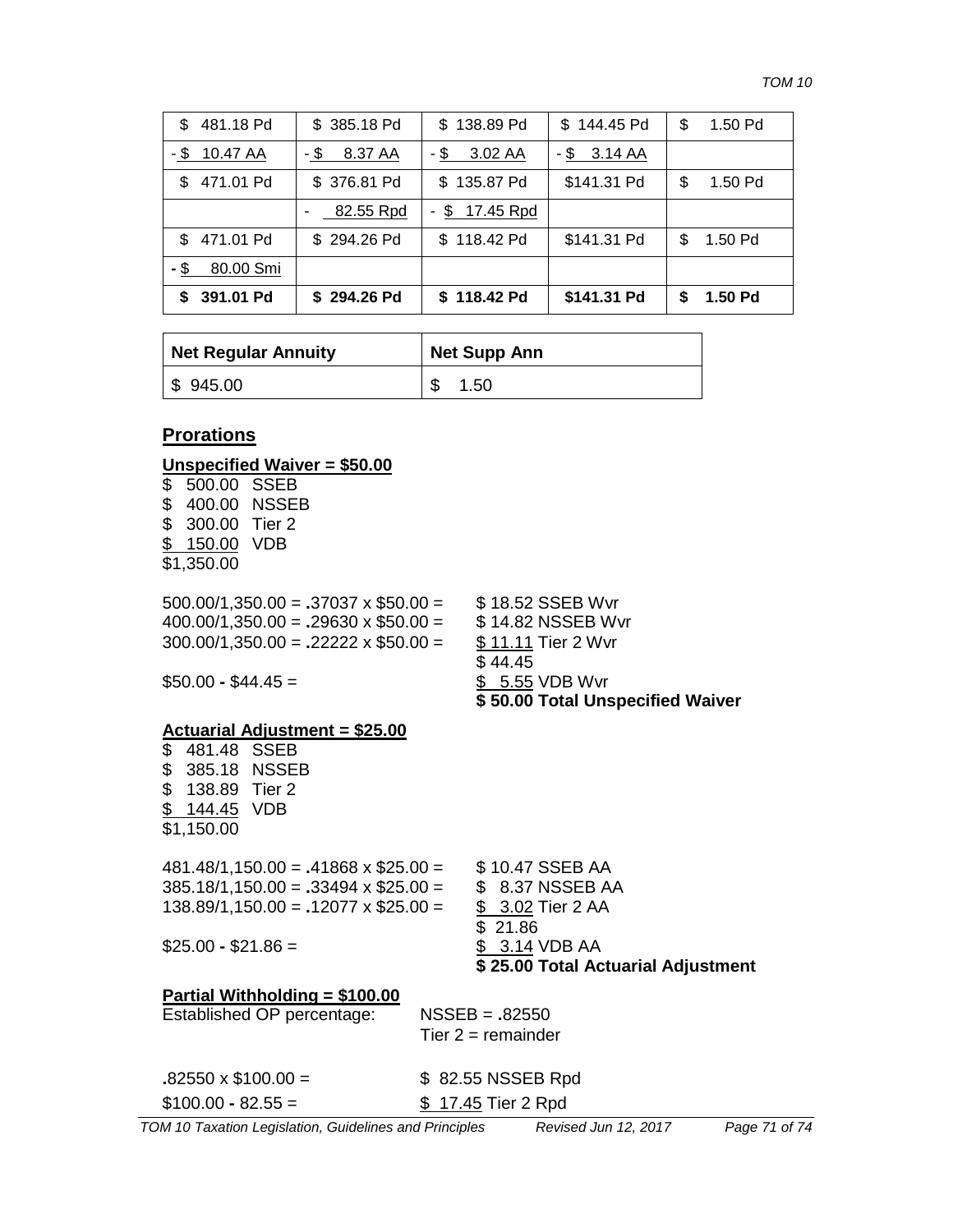### **\$100.00 Total Partial Withholding**

# **TOM 20 Exhibit 5, Posting TAS Recoveries of Payments Gross and Net of Tax Withholding and Gross and Net of SMIB**

# **A. Recovery in the Year of Payment Issue**

# **1. Reason for Recovery is NOT Death**

| <b>Recovered</b><br><b>Payment Type</b> | <b>Component</b><br>Type       | <b>Recovery</b><br><b>Should Be</b> | <b>Gross/Net of</b><br><b>TWH</b> | <b>Gross/Net</b><br>of SMIB |
|-----------------------------------------|--------------------------------|-------------------------------------|-----------------------------------|-----------------------------|
| Monthly                                 | <b>SSEB</b>                    | + Repaid                            | Gross                             | <b>Net</b>                  |
| Monthly                                 | NSSEB, T2,<br>VDB, Supp<br>Ann | + Repaid                            | Gross                             | <b>Net</b>                  |
| Accrual                                 | <b>SSEB</b>                    | Repaid<br>÷.                        | Gross                             | <b>Net</b>                  |
| Accrual                                 | NSSEB, T2,<br>VDB, Supp<br>Ann | - Paid                              | Gross                             | <b>Net</b>                  |

# **2. Reason for Recovery IS Death**

### **a. Original Payment Date is EARLIER THAN OR EQUAL TO the Month of Death**

| <b>Recovered</b><br><b>Payment Type</b> | <b>Component</b><br>Type       | <b>Recovery</b><br><b>Should Be</b> | <b>Gross/Net</b><br>of TWH | <b>Gross/Net</b><br>of SMIB |
|-----------------------------------------|--------------------------------|-------------------------------------|----------------------------|-----------------------------|
| Monthly                                 | <b>SSEB</b>                    | + Repaid                            | Gross                      | <b>Net</b>                  |
| Monthly                                 | NSSEB, T2,<br>VDB, Supp<br>Ann | + Repaid                            | Gross                      | <b>Net</b>                  |
| Accrual                                 | <b>SSEB</b>                    | + Repaid                            | Gross                      | <b>Net</b>                  |
| Accrual                                 | NSSEB, T2,<br>VDB, Supp<br>Ann | - Paid                              | Gross                      | <b>Net</b>                  |

# **b. Original Payment Date is LATER THAN the Month of Death**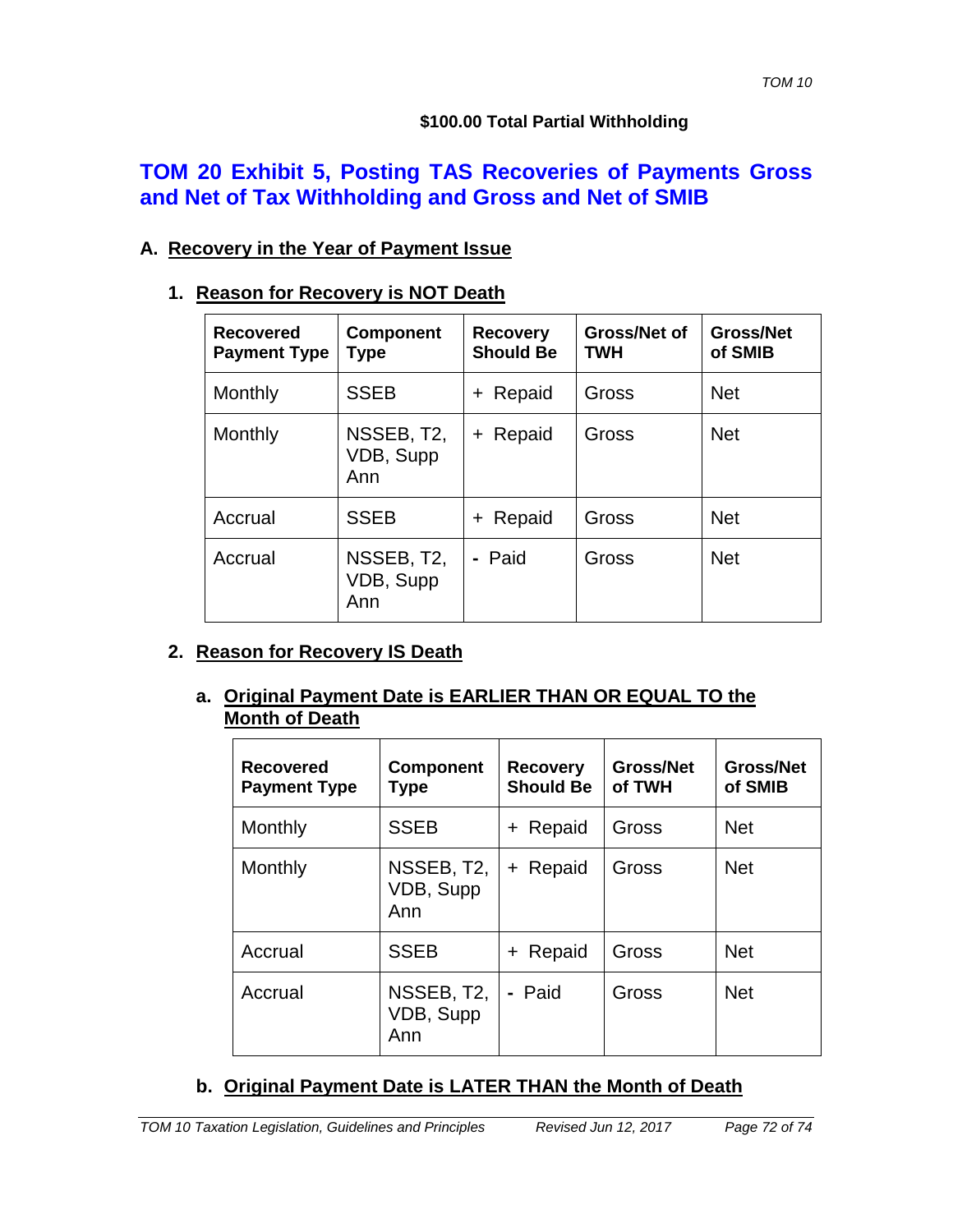| <b>Recovered</b><br><b>Payment Type</b> | <b>Component</b><br><b>Type</b> | <b>Recovery</b><br><b>Handled</b><br>As | <b>Gross/Net</b><br>of TWH | <b>Gross/Net</b><br>of SMIB |
|-----------------------------------------|---------------------------------|-----------------------------------------|----------------------------|-----------------------------|
| Monthly                                 | <b>SSEB</b>                     | - Paid                                  | Gross                      | Gross                       |
| Monthly                                 | NSSEB, T2,<br>VDB, Supp<br>Ann  | - Paid                                  | Gross                      | Gross                       |
| Accrual                                 | <b>SSEB</b>                     | - Paid                                  | Gross                      | Gross                       |
| Accrual                                 | NSSEB, T2,<br>VDB, Supp<br>Ann  | - Paid                                  | Gross                      | Gross                       |

## **A. Recovery in A Year After the Year of Payment Issue**

## **1. Reason for Recovery is NOT Death**

| <b>Recovered</b><br><b>Payment</b><br><b>Type</b> | <b>Component</b><br>Type       | <b>Recovery</b><br><b>Handled As</b> | <b>Gross/Net</b><br>of TWH | <b>Gross/Net</b><br>of SMIB |
|---------------------------------------------------|--------------------------------|--------------------------------------|----------------------------|-----------------------------|
| Monthly                                           | <b>SSEB</b>                    | Repaid<br>$\ddot{}$                  | <b>Net</b>                 | <b>Net</b>                  |
| Monthly                                           | NSSEB, T2,<br>VDB, Supp<br>Ann | Repaid<br>$+$                        | <b>Net</b>                 | <b>Net</b>                  |
| Accrual                                           | <b>SSEB</b>                    | + Repaid                             | <b>Net</b>                 | <b>Net</b>                  |
| Accrual                                           | NSSEB, T2,<br>VDB, Supp<br>Ann | Repaid<br>$\ddot{}$                  | <b>Net</b>                 | <b>Net</b>                  |

## **a. Original Payment Date is EARLIER THAN OR EQUAL TO the Month of Death**

| <b>Recovered</b><br><b>Payment</b><br><b>Type</b> | <b>Component</b><br><b>Type</b> | <b>Recovery</b><br><b>Handled As</b> | <b>Gross/Net</b><br>of TWH | <b>Gross/Net</b><br>of SMIB |
|---------------------------------------------------|---------------------------------|--------------------------------------|----------------------------|-----------------------------|
| Monthly                                           | <b>SSEB</b>                     | + Repaid                             | <b>Net</b>                 | <b>Net</b>                  |
| Monthly                                           | NSSEB, T2,<br>VDB, Supp Ann     | + Repaid                             | <b>Net</b>                 | <b>Net</b>                  |